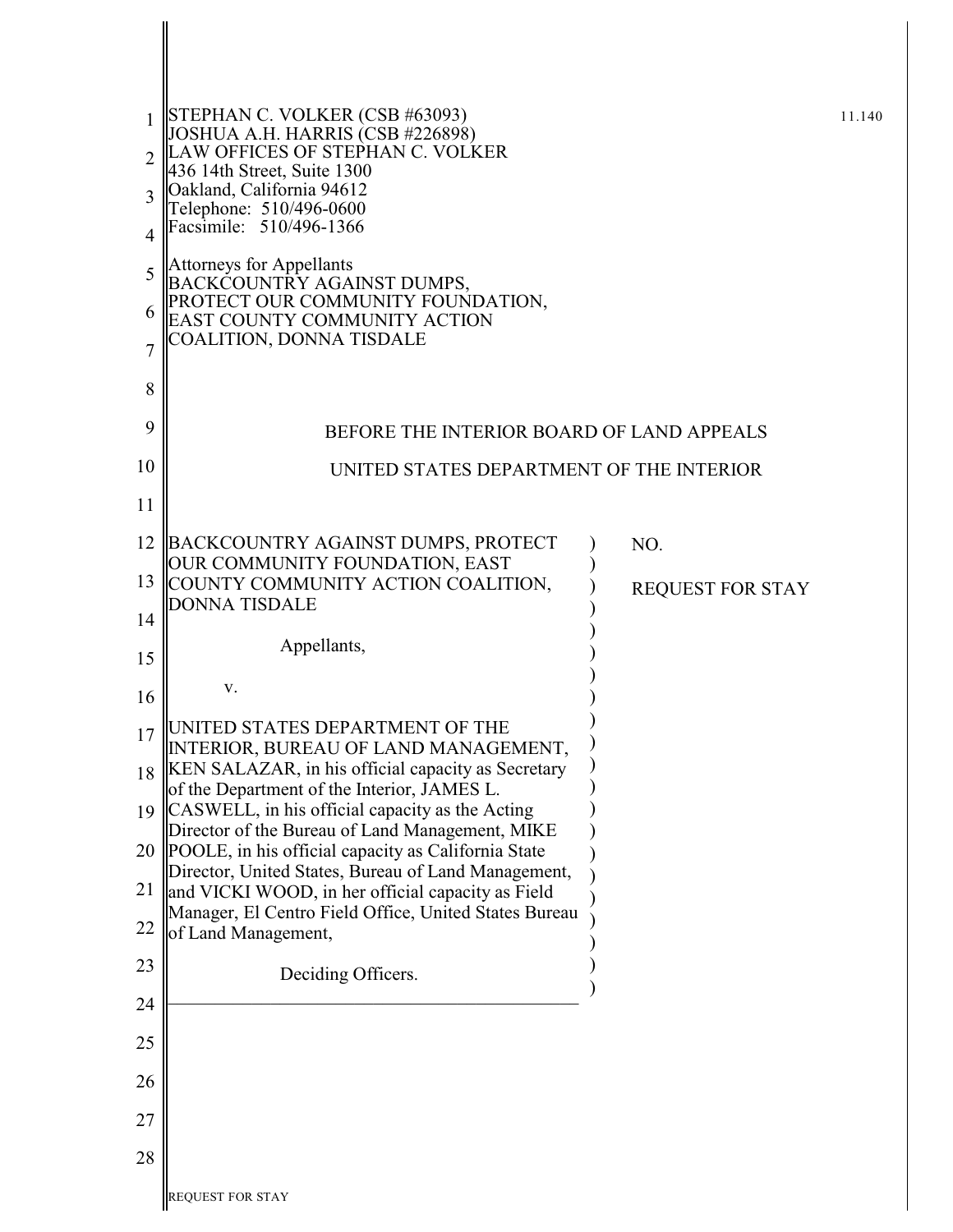| 1              |                         |    |    | <b>TABLE OF CONTENTS</b><br>Page                                                                            |
|----------------|-------------------------|----|----|-------------------------------------------------------------------------------------------------------------|
| $\overline{2}$ |                         |    |    |                                                                                                             |
| 3              |                         |    |    |                                                                                                             |
| $\overline{4}$ |                         |    |    |                                                                                                             |
| 5              |                         |    |    |                                                                                                             |
| 6              | I.                      |    |    | The Relative Harm of Denial of the Stay to Appellants Outweighs                                             |
| 7              | II.                     |    |    |                                                                                                             |
| 8              |                         | A. |    |                                                                                                             |
| 9              |                         |    | 1. |                                                                                                             |
| 10             |                         |    | 2. | The EIS Fails to Establish the Need for the Project's                                                       |
| 11             |                         |    | 3. | The EIS Fails to Adequately Address the Impacts of                                                          |
| 12             |                         |    |    |                                                                                                             |
| 13             |                         |    |    | a.                                                                                                          |
| 14             |                         |    |    | b.                                                                                                          |
| 15<br>16       |                         |    |    | c.                                                                                                          |
| 17             |                         |    |    | d.                                                                                                          |
| 18             |                         |    |    | е.                                                                                                          |
| 19             |                         |    |    | f.<br><b>Rural Character and Quality of Life of</b>                                                         |
| 20             |                         |    |    | <b>Wilderness Experience in Parks,</b><br>g.                                                                |
| 21             |                         |    |    | Recreational Areas, and on Trails. 14                                                                       |
| 22             |                         |    |    | h.                                                                                                          |
| 23             |                         |    |    | i.                                                                                                          |
| 24             |                         |    | 4. | The EIS Segmented Environmental Review of                                                                   |
| 25<br>26       |                         |    | 5. | The EIS Failed to Consider the Cumulative Impacts<br>of the Project Along with Other Foreseeable Project 16 |
|                |                         |    |    |                                                                                                             |
| 27<br>28       |                         |    | 6. | The FEIS Fails to Consider a Reasonable Range of                                                            |
|                | <b>REQUEST FOR STAY</b> |    |    | $-i-$                                                                                                       |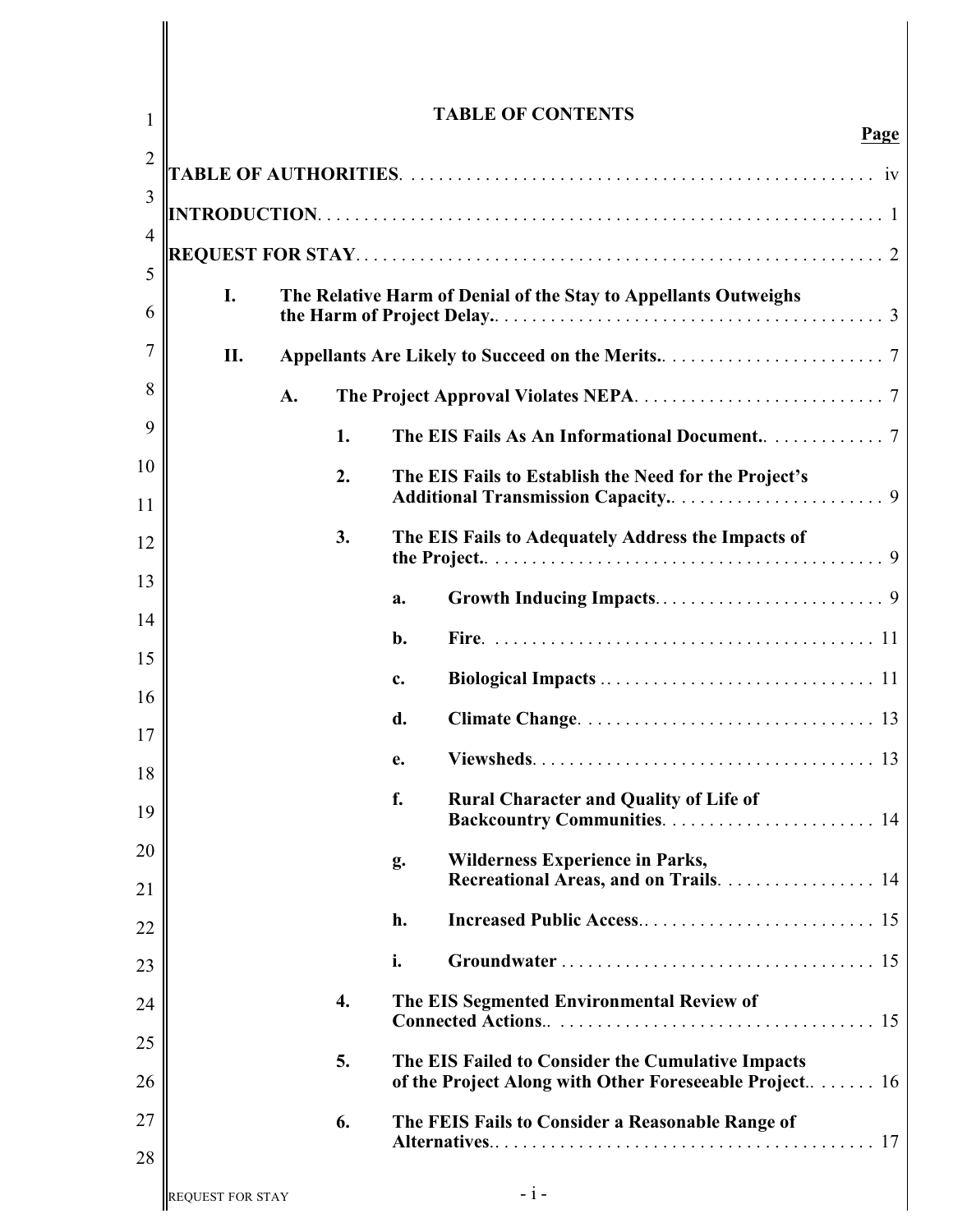| 1              |                         | <b>B.</b>      |    |    | The Project Approval Violates FLPMA<br>20                                                       |
|----------------|-------------------------|----------------|----|----|-------------------------------------------------------------------------------------------------|
| $\overline{2}$ |                         | $\mathbf{C}$ . |    |    | The Project Approval Violates the Endangered Species Act 22                                     |
| 3              |                         |                | 1. |    |                                                                                                 |
| 4              |                         |                |    | a. |                                                                                                 |
| 5              |                         |                |    | b. |                                                                                                 |
| 6              |                         |                | 2. |    |                                                                                                 |
| $\overline{7}$ |                         |                |    | a. | <b>FWS' BiOp Is Arbitrary and Capricious and</b>                                                |
| 8              |                         |                |    |    | <b>Violates ESA Because it Fails to Analyze the</b>                                             |
| 9              |                         |                |    | b. | FWS' BiOp Is Arbitrary and Capricious and                                                       |
| 10             |                         |                |    |    | Violates ESA Because it Is Not Based on the<br><b>Best Available Scientific and Commercial</b>  |
| 11             |                         |                |    |    |                                                                                                 |
| 12             |                         |                |    | c. | The BiOp Is Arbitrary and Capricious and<br><b>Violates ESA Because it Fails to Consider</b>    |
| 13             |                         |                |    |    |                                                                                                 |
| 14             |                         | D.             |    |    | The Project Violates The National Historic Preservation Act30                                   |
| 15             |                         |                | 1. |    | Section 106 Consultation History32                                                              |
| 16             |                         |                | 2. |    |                                                                                                 |
| 17             |                         |                |    | a. | <b>BLM Failed to Comply with the NHPA</b><br><b>Section 106 Process by Failing to Provide</b>   |
| 18             |                         |                |    |    | Public Notice of the PA Prior to its Execution<br>33                                            |
| 19             |                         |                |    | b. | <b>BLM Failed to Comply with the NHPA</b><br><b>Section 106 Process by Failing to Execute a</b> |
| 20             |                         |                |    |    | <b>Programmatic Agreement Prior to</b>                                                          |
| 21             |                         |                |    |    |                                                                                                 |
| 22             |                         |                |    | c. | <b>BLM Failed to Comply with the NHPA</b><br>Section 106 by Independently Defining the          |
| 23             |                         |                |    |    |                                                                                                 |
| 24             |                         |                |    | d. | Defendants Failed to Comply with NHPA by<br>Ignoring the Effect of the Undertaking on           |
| 25             |                         |                |    |    | Property Listed in the Equivalent of the                                                        |
| 26             | Ш.                      |                |    |    | Appellants Will Suffer Immediate and Irreparable Harm If the                                    |
| 27             |                         |                |    |    |                                                                                                 |
| 28             |                         |                |    |    |                                                                                                 |
|                | <b>REQUEST FOR STAY</b> |                |    |    | $-$ ii $-$                                                                                      |

 $\mathsf I$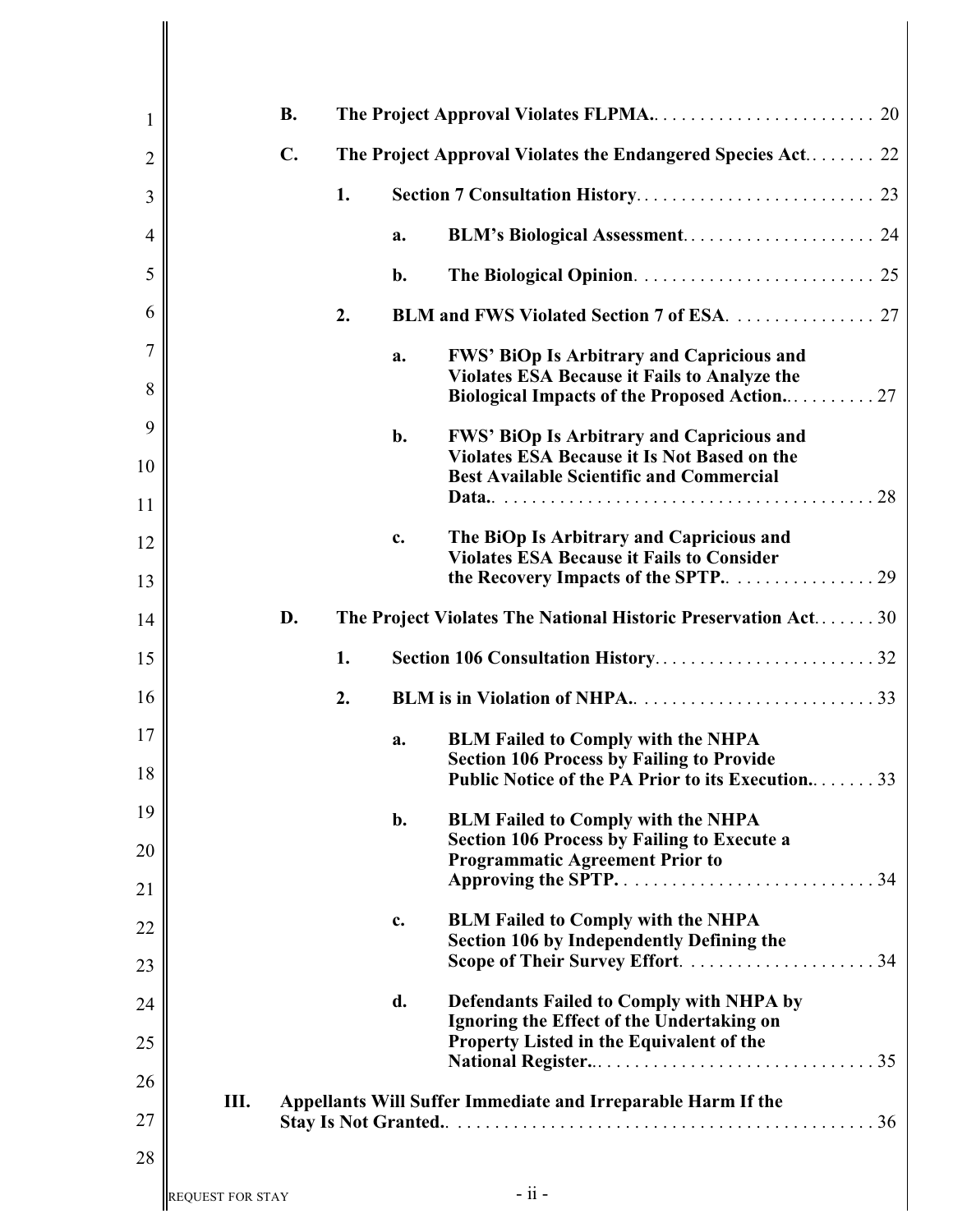| $\mathbf{1}$   | IV.              |              |  |
|----------------|------------------|--------------|--|
| $\overline{2}$ |                  |              |  |
| $\overline{3}$ |                  |              |  |
| $\overline{4}$ |                  |              |  |
| 5              |                  |              |  |
| 6              |                  |              |  |
| $\overline{7}$ |                  |              |  |
| $8\,$          |                  |              |  |
| 9              |                  |              |  |
| $10\,$         |                  |              |  |
| 11             |                  |              |  |
| 12             |                  |              |  |
| 13             |                  |              |  |
| 14             |                  |              |  |
| 15             |                  |              |  |
| 16             |                  |              |  |
| $17$           |                  |              |  |
| $18\,$         |                  |              |  |
| 19             |                  |              |  |
| $20\,$         |                  |              |  |
| $21\,$         |                  |              |  |
| $22\,$         |                  |              |  |
| $23\,$         |                  |              |  |
| $24\,$         |                  |              |  |
| $25\,$         |                  |              |  |
| 26             |                  |              |  |
| $27\,$         |                  |              |  |
| 28             |                  |              |  |
|                | REQUEST FOR STAY | - iii - $\,$ |  |

∥ I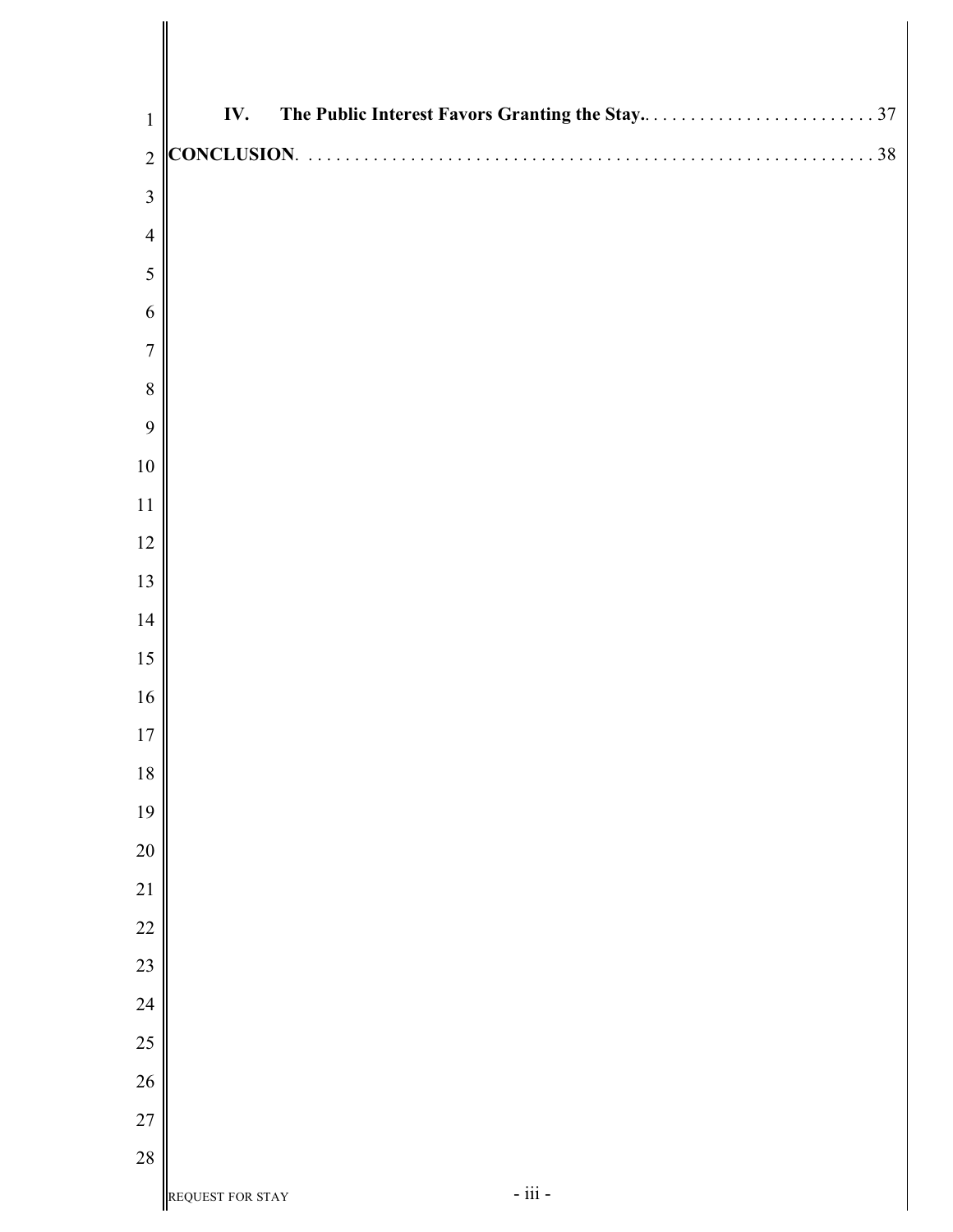| 1                        | <b>TABLE OF AUTHORITIES</b><br>Page                                                                  |
|--------------------------|------------------------------------------------------------------------------------------------------|
| $\overline{2}$           | FEDERAL CASE AUTHORITY                                                                               |
| 3                        | Alaska Wilderness Recreation and Tourism Ass'n v. Morrison                                           |
| $\overline{\mathcal{A}}$ |                                                                                                      |
| 5<br>6                   | Amoco Production Co. v. Village of Gambell                                                           |
| 7                        | Bennett v. Spear                                                                                     |
| 8<br>9                   | Blue Mountains Biodiversity Project v. Blackwood                                                     |
| 10                       | Bob Marshall Alliance v. Hodel                                                                       |
| 11                       | Border Power Plant Working Group v. Department of Energy                                             |
| 12                       |                                                                                                      |
| 13                       | Calvert Cliffs' Coordinating Committee v. U.S. Atomic Energy Comm'n                                  |
| 14                       | Center for Biological Diversity v. Bureau of Land Management                                         |
| 15                       |                                                                                                      |
| 16<br>17                 | Center for Biological Diversity v. National Highway Traffic Safety Administration                    |
| 18                       | City of New York v. U.S. Department of Transportation                                                |
| 19                       | 539 F.Supp. 1237 (S.D.N.Y. 1982)(collecting cases),<br>aff'd, 715 F.2d 732, 742-743 (2nd Cir. 1983), |
| 20                       | City of Tenakee Springs v. Clough                                                                    |
| 21                       |                                                                                                      |
| 22                       | Conner v. Burford                                                                                    |
| 23                       | CTIA-Wireless Ass'n v. F.C.C.                                                                        |
| 24                       |                                                                                                      |
| 25                       | Earth Island Inst. v. United States Forest Serv.                                                     |
| 26                       |                                                                                                      |
| 27                       | Environmental Defense Fund v. Army Corps of Engineers                                                |
| 28                       |                                                                                                      |
|                          | $-iv -$<br><b>REQUEST FOR STAY</b>                                                                   |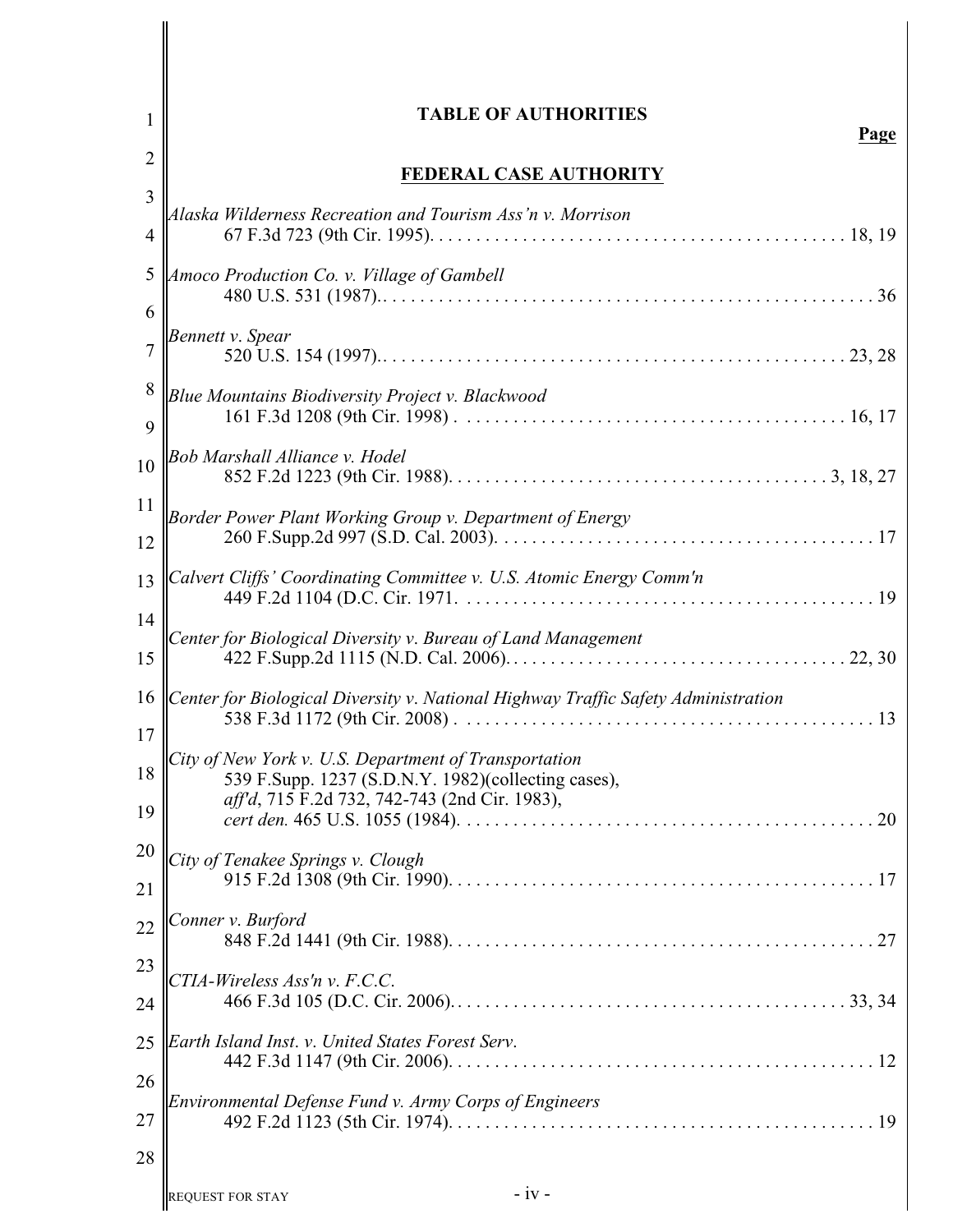| 1                   | Gifford Pinchot Task Force v. U.S. Fish and Wildlife Service<br>29                                                                                                       |
|---------------------|--------------------------------------------------------------------------------------------------------------------------------------------------------------------------|
| $\overline{2}$<br>3 | Greenpeace v. National Marine Fisheries Service                                                                                                                          |
| 4<br>5              | Kern v. United States Bureau of Land Mgmt.                                                                                                                               |
| 6                   | Kern County Farm Bureau v. Allen                                                                                                                                         |
| 7<br>8              | Mid States Coalition for Progress v. Surface Transp. Bd.                                                                                                                 |
| $\overline{Q}$      | Monroe County Conservation Ass'n v. Volpe                                                                                                                                |
| 10<br>11            | National Ass'n of Home Builders v. Defenders of Wildlife                                                                                                                 |
| 12                  | National Parks & Conservation Ass'n v. Babbitt                                                                                                                           |
| 13<br>14            | National Wildlife Federation v. National Marine Fisheries Service                                                                                                        |
| 15                  | North Slope Borough v. Andrus                                                                                                                                            |
| 16<br>17            | Okinawa Dugong v. Gates                                                                                                                                                  |
| 19                  | 18 <i>Oregon Natural Desert Ass'n v. Bureau of Land Management</i>                                                                                                       |
| 20<br>21            | Parker v. United States<br>309 F.Supp. 593 (D. Colo. 1970), aff'd, 448 F.2d 793 (10th Cir. 1971),<br>cert den sub nom United States v. Parker, 405 U.S. 989 (1972) 3, 36 |
| 22                  | Pueblo of Sandia v. U.S.                                                                                                                                                 |
| 23<br>24            | Save the Yaak Committee v. Block                                                                                                                                         |
| 25                  | Sierra Club v. Babbitt                                                                                                                                                   |
| 26<br>27            | Sierra Club v. Lynn                                                                                                                                                      |
| 28                  |                                                                                                                                                                          |
|                     | - v -<br><b>REQUEST FOR STAY</b>                                                                                                                                         |

 $\mathbf l$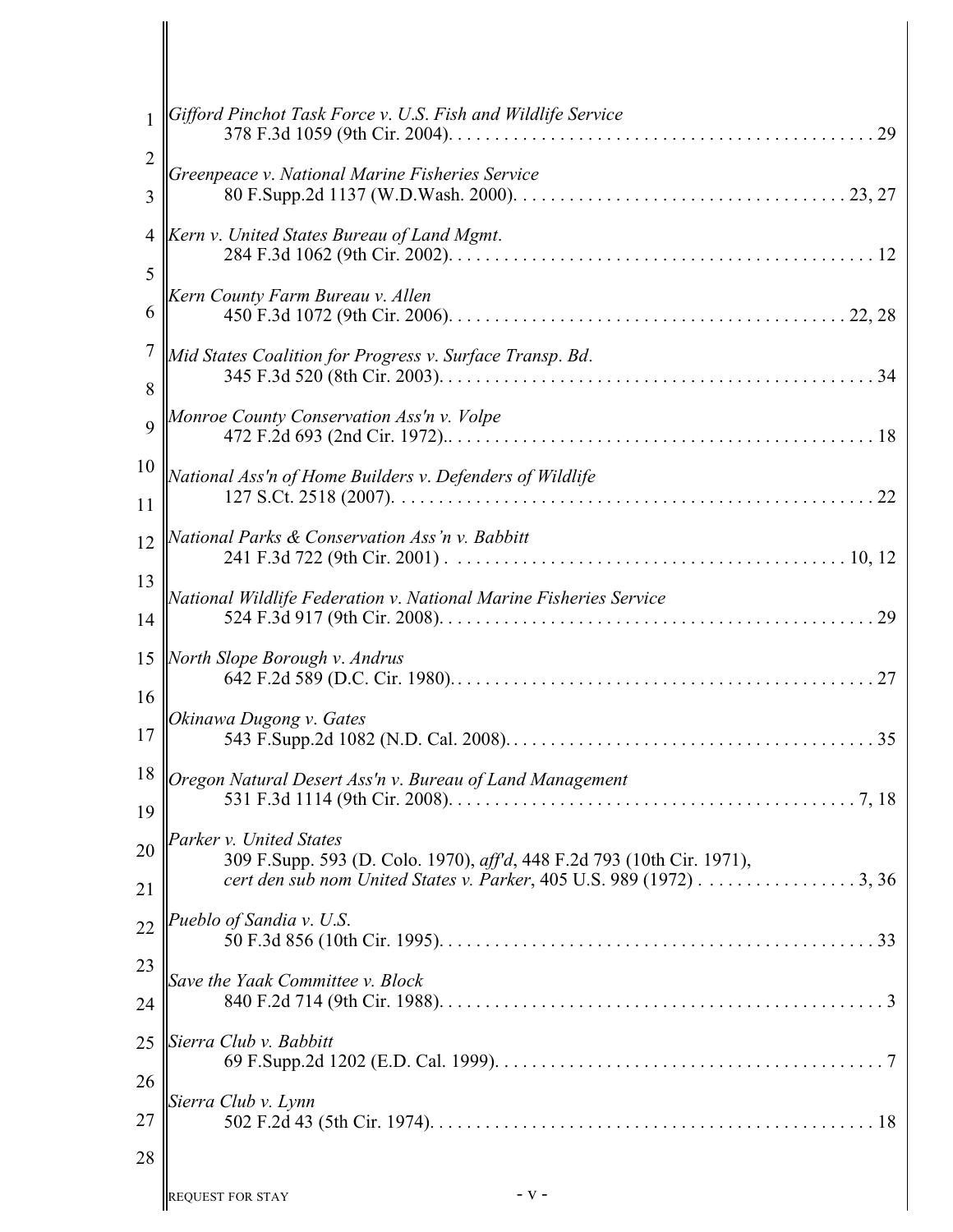| $\mathbf{1}$        | Simmons v. U.S. Army Corp. of Engineers                                                                                     |
|---------------------|-----------------------------------------------------------------------------------------------------------------------------|
| $\overline{2}$<br>3 | Thomas v. Peterson                                                                                                          |
| $\overline{4}$      | Township of Lower Alloways Creek v. Public Service Electric and Gas Co.                                                     |
| 5                   |                                                                                                                             |
| 6                   | Trinity Episcopal School v. Romney                                                                                          |
| 7<br>8              | TVA v. Hill                                                                                                                 |
| $\overline{Q}$      | Walsh v. U.S. Army Corps of Engineers                                                                                       |
| 10                  | <b>STATUTES</b>                                                                                                             |
| 11<br>12            | United States Code, Title 5                                                                                                 |
| 13<br>14            | United States Code, Title 16<br>§ 470 et seq. (National Historic Preservation Act ("NHPA")). . 2, 6, 30, 31, 32, 33, 34, 35 |
| 15                  |                                                                                                                             |
| 16<br>17            |                                                                                                                             |
| 19<br>20            | 18 United States Code, Title 42<br>§ 4321 et seq. (National Environmental Policy Act ("NEPA")). passim                      |
| 21                  | United States Code, Title 43                                                                                                |
| 22                  | <b>REGULATIONS</b>                                                                                                          |
| 23                  | Code of Federal Regulations, Title 36                                                                                       |
| 24                  |                                                                                                                             |
| 25<br>26            |                                                                                                                             |
| 27                  |                                                                                                                             |
| 28                  |                                                                                                                             |
|                     | $- vi -$<br><b>REQUEST FOR STAY</b>                                                                                         |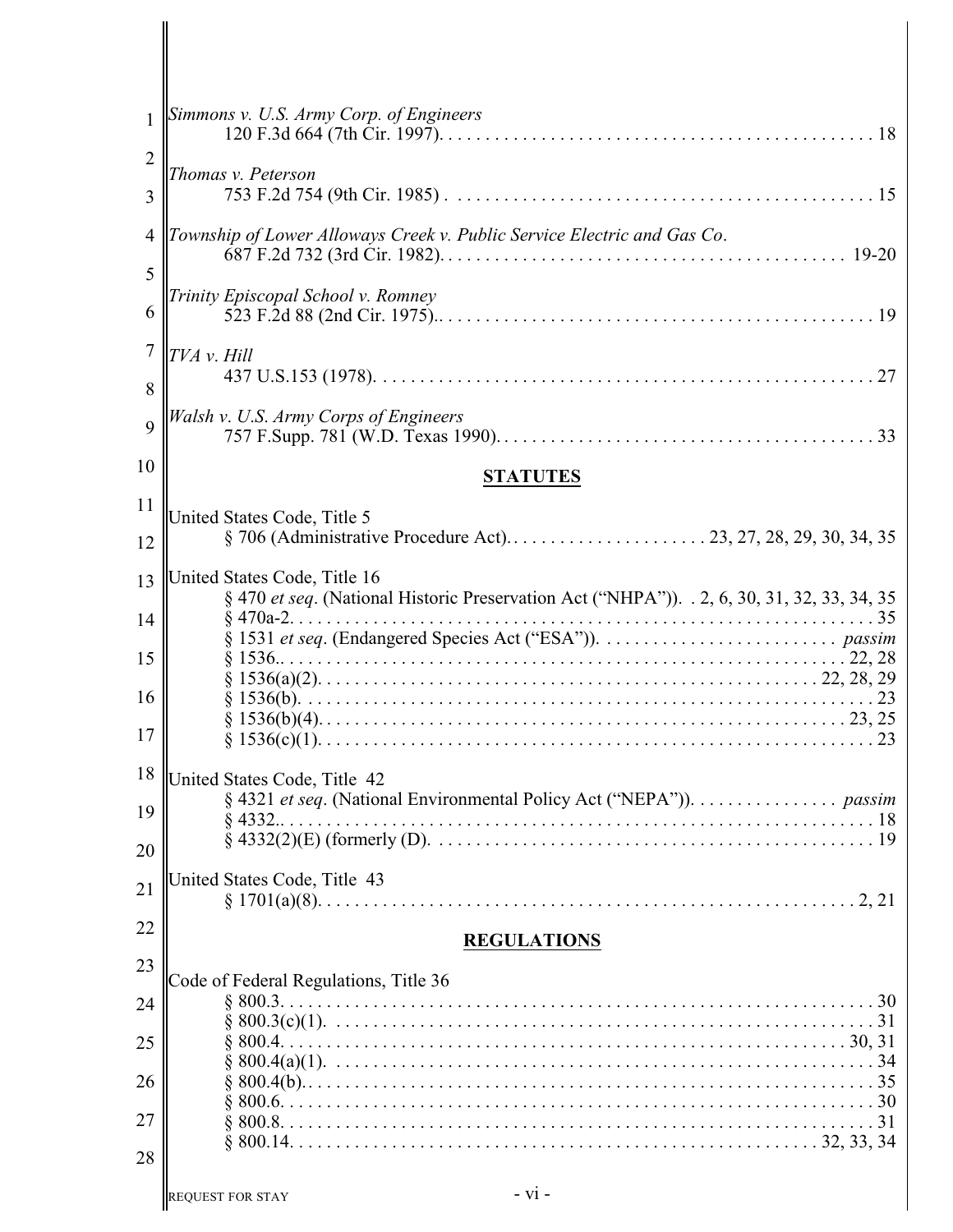| 1              |                                       |
|----------------|---------------------------------------|
| $\overline{2}$ |                                       |
| 3              |                                       |
| 4              |                                       |
| 5              | Code of Federal Regulations, Title 40 |
| 6              |                                       |
| 7              |                                       |
| 8              | Code of Federal Regulations, Title 43 |
| 9              |                                       |
| 10             | Code of Federal Regulations, Title 50 |
| 11             |                                       |
| 12             |                                       |
| 13             |                                       |
| 14             | <b>OTHER AUTHORITIES</b>              |
|                |                                       |
| 15             |                                       |
| 16             |                                       |
| 17             |                                       |
| 18             |                                       |
| 19             |                                       |
| 20             |                                       |
|                |                                       |
| 21             |                                       |
| 22             |                                       |
| 23             |                                       |
| 24             |                                       |
| 25             |                                       |
| 26             |                                       |
| 27<br>28       |                                       |

∥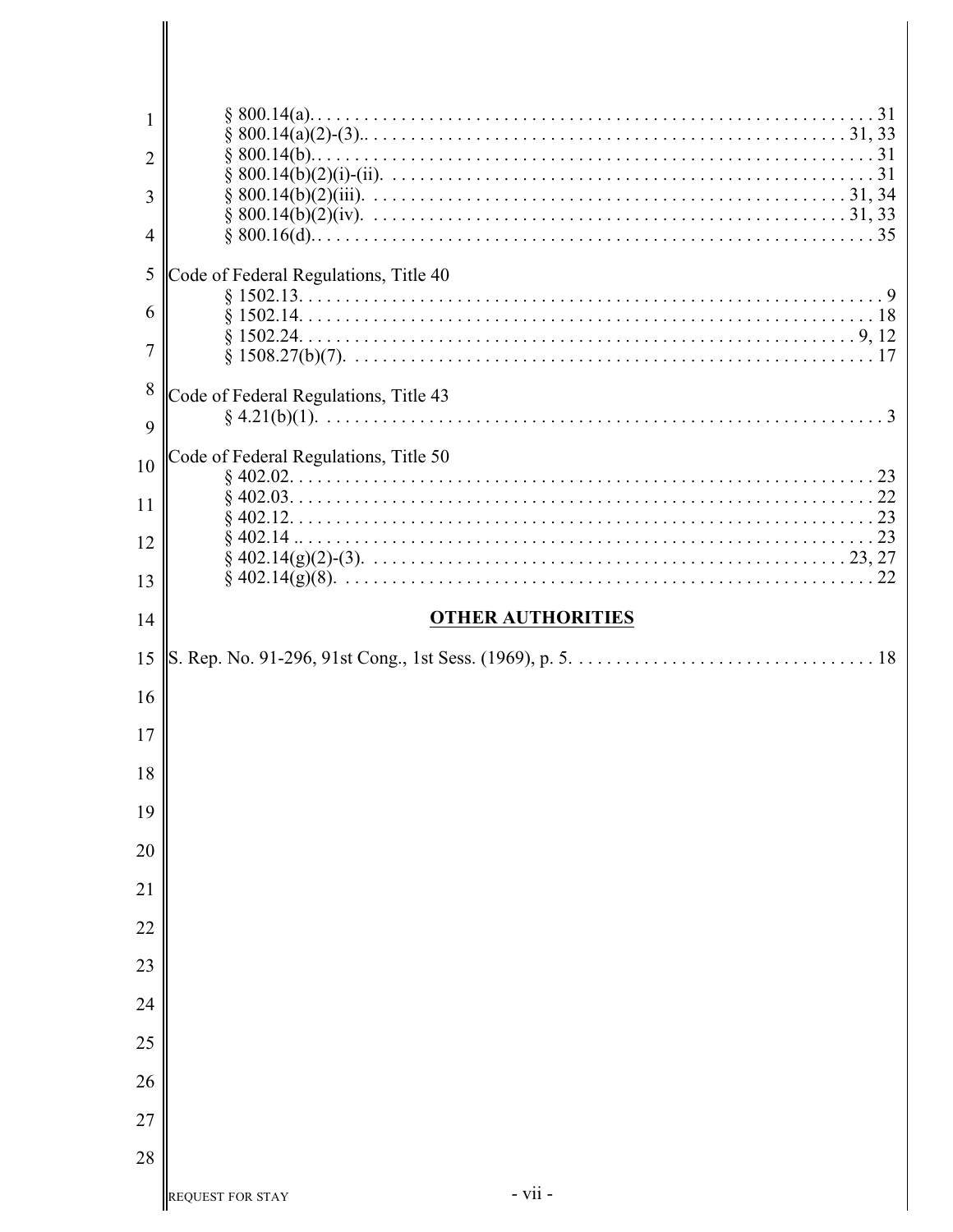| 1              | <b>INTRODUCTION</b>                                                                                 |
|----------------|-----------------------------------------------------------------------------------------------------|
| $\overline{2}$ | In the Notice of Appeal filed concurrently herewith, appellants Backcountry Against                 |
| 3              | Dumps, Protect Our Community Foundation, East County Community Action Coalition, and                |
| $\overline{4}$ | Donna Tisdale ("appellants") appeal the Bureau of Land Management's ("BLM's") January 20,           |
| 5              | 2009 decision to approve San Diego Gas & Electric's ("SDG&E's") Sunrise Powerlink                   |
| 6              | Transmission Project (hereinafter "SPTP" or the "project"). The project consists of a 150-mile      |
| 7              | transmission line from SDG&E's Imperial Valley Substation to its Peñasquitos Substation in San      |
| 8              | Diego. SPTP is estimated to have a capacity of 500 kV and has been sold to the public as            |
| 9              | providing needed transmission capacity for the provision of green, renewable energy to the          |
| 10             | heavily populated areas of San Diego.                                                               |
| 11             | As discussed below, however, SDG&E does not currently have a transmission capacity                  |
| 12             | shortfall, and nothing has been done to require SPTP capacity to be used for renewable energy.      |
| 13             | Further, it is likely that much of the project capacity will be used to transport fossil fuel based |
| 14             | electricity produced by Sempra Energy, SDG&E's parent company, at its multiple natural gas-         |
| 15             | ffired plants in the area, including power plants in Mexicali, Mexico (600 MW), western Arizona     |
| 16             | $\ (1,250 \text{ MW})$ , Boulder City, Nevada (480 MW), and Kern County, California (550 MW). Thus, |
| 17             | despite one of the key stated purposes of the project, to increase renewable energy development,    |
| 18             | the project as approved may have the <i>opposite</i> effect by increasing the output of Sempra's    |
| 19             | polluting fossil fuel-based power plants.                                                           |
| 20             | BLM's decision and its attendant Environmental Impact Statement ("EIS") do not address              |
| 21             | many crucial impacts of the transmission line on important environmental resources along the        |
| 22             | proposed transmission line route, the Final Environmentally Superior Southern Route                 |
| 23             | (hereinafter the "selected route"). Where the EIS does address the project's adverse impacts, it    |
| 24             | contains inaccurate and misleading information. Additionally, the EIS is confusing and does not     |
| 25             | lay out the impacts of the selected project in a clear or concise manner. The EIS and BLM's         |
| 26             | decision based on the EIS therefore violate the National Environmental Policy Act ("NEPA"), 42      |
| 27             | U.S.C. § 4321 et seq., as explicated more fully below.                                              |
| 28             | Also, the approval of the project violates the Federal Land Policy Management Act                   |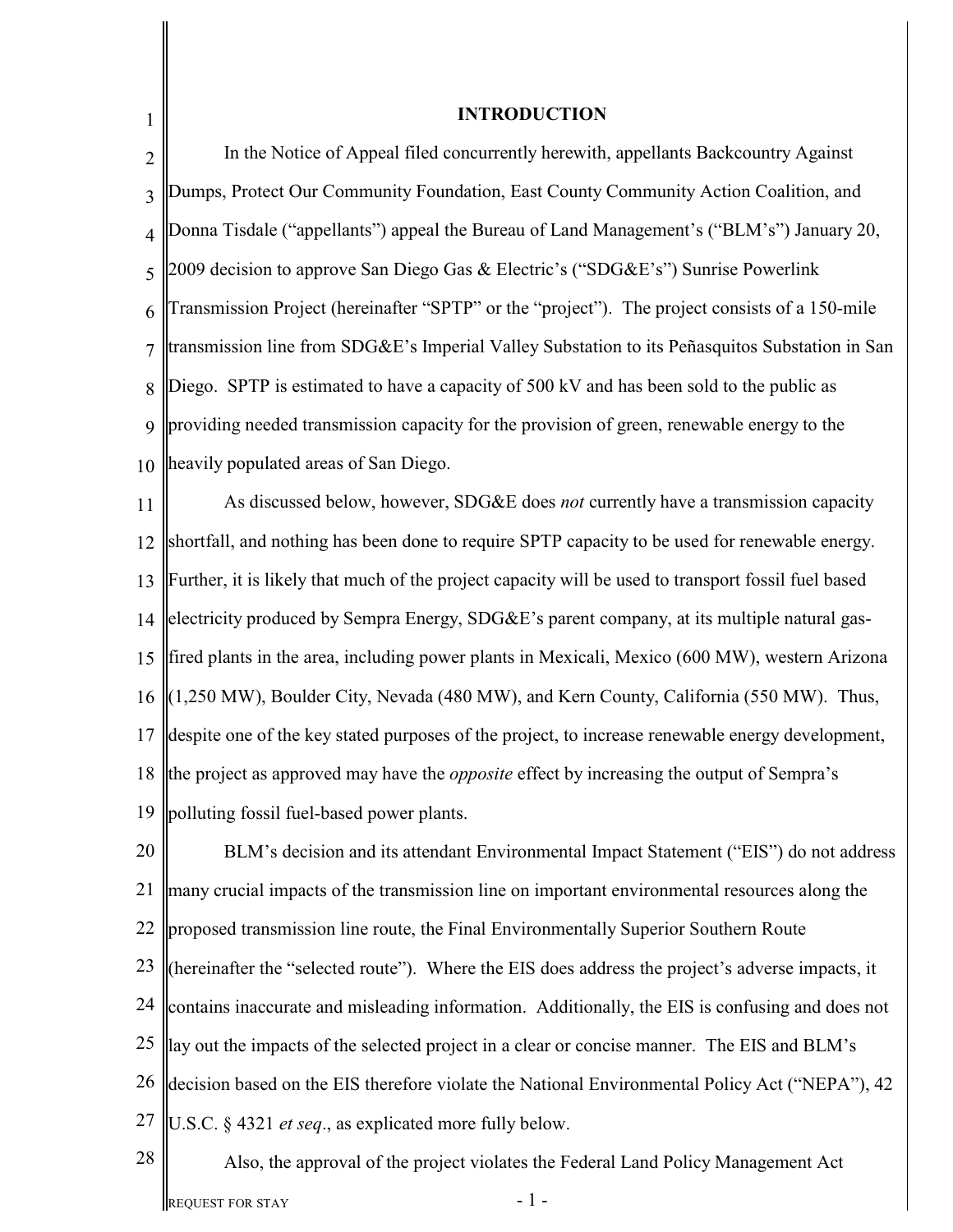1  $\mathcal{D}$ 3 4 5 6 7 ("FLPMA") because it fails to manage the public lands "in a manner that will protect the quality of scientific, scenic, historical, ecological, environmental, air and atmospheric, water resource, and archeological values." 43 U.S.C. § 1701(a)(8). Most egregiously, the SPTP will open up the McCain Valley, a currently undeveloped desert area filled with critically important natural resources, to intensive, industrial-scale development. BLM's development of this sensitive area without adequate consideration of and protection for its unique environmental resources violates FLPMA.

8 9 10 11 12 13 14 15 16 17 In addition, BLM, U.S. Fish and Wildlife Service ("FWS") and SDG&E are in violation of the Endangered Species Act ("ESA"), 16 U.S.C. § 1531 *et seq*., because the parties failed to adequately consult with regard to the project's impacts on listed species, and FWS's Biological Opinion ("BiOp") is legally inadequate because it fails to discuss the whole project and is not based on the best scientific and commercial data, as required by ESA. The project area is home to numerous federally listed species and their critical habitat, many of which, such as the Quino Checkerspot Butterfly and the Peninsular Bighorn Sheep, lie directly in the path of the proposed SPTP. The BiOp is a blank check to SDG&E and BLM; it permits the parties to proceed with one of the most biologically destructive projects in California history, potentially harming listed species in violation of ESA's unyielding "no jeopardy" mandate.

18 19 20 21 22 23 24 And finally, BLM is in violation of the National Historic Preservation Act ("NHPA"), 16 U.S.C. § 470 *et seq*., which requires federal agencies to consult with the State Historic Preservation Officer, affected Native American tribes, the general public, and officials of the Mexican government, prior to approving an action which will effect sites included or eligible for inclusion in the National Register. BLM substantively failed to comply with NHPA when it failed to survey the project area, consult with all parties pursuant to NHPA's mandate, and provide adequate notice to the public prior to the approval of the SPTP.

25

# **REQUEST FOR STAY**

26 27 28 REQUEST FOR STAY  $-2$  -Appellants hereby request that no resource-disturbing activities, including but not limited to road building, clearing, surveying, and transmission line construction, be permitted on the subject lands pending final disposition of this appeal. Otherwise, such activities could cause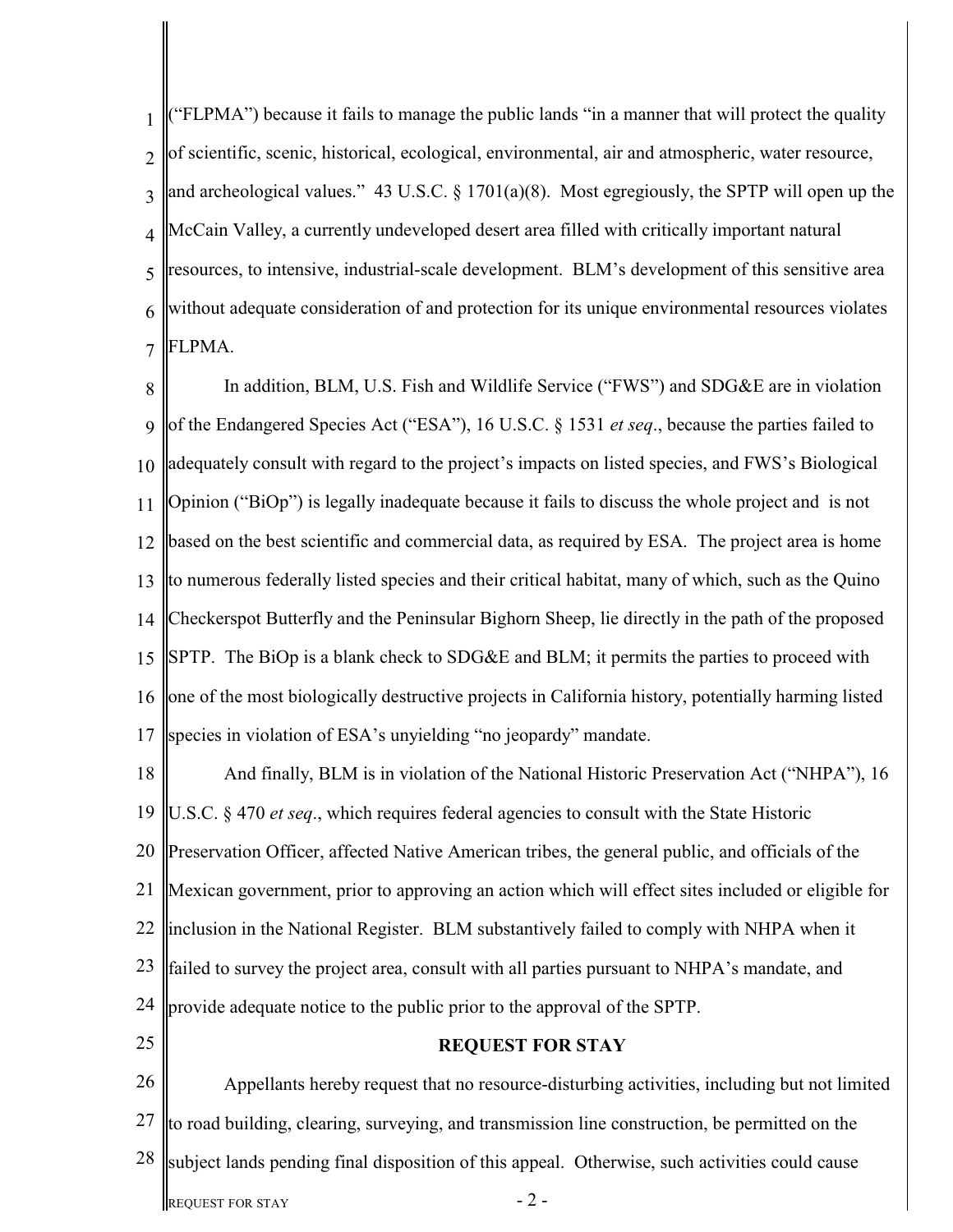1  $\overline{\mathcal{L}}$ 3 4 5 6 7 8 9 10 11 12 13 14 15 16 17 18 19 20 (9th Cir. 1988); *see also Bob Marshall Alliance v. Hodel*, 852 F.2d 1223, 1230 (9th Cir. 1988). 21 22 23 24 25 26 ||environmental destruction outweighs any delay that would be experienced by SDG&E during the 27 28 REQUEST FOR STAY  $-3$  irreparable injury to environmental and cultural resources in the project area, including, but not limited to, harm to aesthetic values and historical and cultural resources, displacement of wildlife, loss of tranquility, disturbance of soil, and removal of vegetation. Appellants also request a stay of all contracting activities to avoid the project proponent's "painting itself into a corner" by bidding portions of the entire project prior to an unbiased hearing on the merits of appellants' appeal. The Code of Federal Regulations states the standards for determining whether a stay pending appeal to this Board is necessary: (i) The relative harm to the parties if the stay is granted or denied; (ii) The likelihood of the appellant's success on the merits; (iii) The likelihood of immediate and irreparable harm if the stay is not granted; and (iv) Whether the public interest favors granting the stay; 43 C.F.R.  $\S$  4.21(b)(1). As discussed below, under the above standards, this Board should stay the project until it can complete its review of BLM's decision to approve the SPTP. **I. The Harm of Denial of the Stay to Appellants Outweighs the Harm of Project Delay.** First, if appellants' request is denied, the relative harm to the appellants would be greater than the harm of delay for the project proponent SDG&E. As has been frequently stated, "when environmental injury is sufficiently likely, the balance of harms will usually favor the issuance of an injunction to protect the environment." *Save the Yaak Committee v. Block*, 840 F.2d 714, 722 If this Board allows SDG&E to begin construction of the transmission line, the utility will begin to cut roads though sensitive habitats and start to create massive tower footprints in important ecosystems. Such construction will permanently eliminate irreplaceable natural resources, including endangered species in the area, prior to the completion of this appeal and, as appellants assert herein, the preparation of an adequate environmental review of the project by BLM. Such pendency of this appeal. *Parker v*. *United States*, 309 F.Supp. 593, 601 (D. Colo. 1970), *aff'd*, 448 F.2d 793 (10th Cir. 1971), *cert den sub nom United States v. Parker*, 405 U.S. 989 (1972)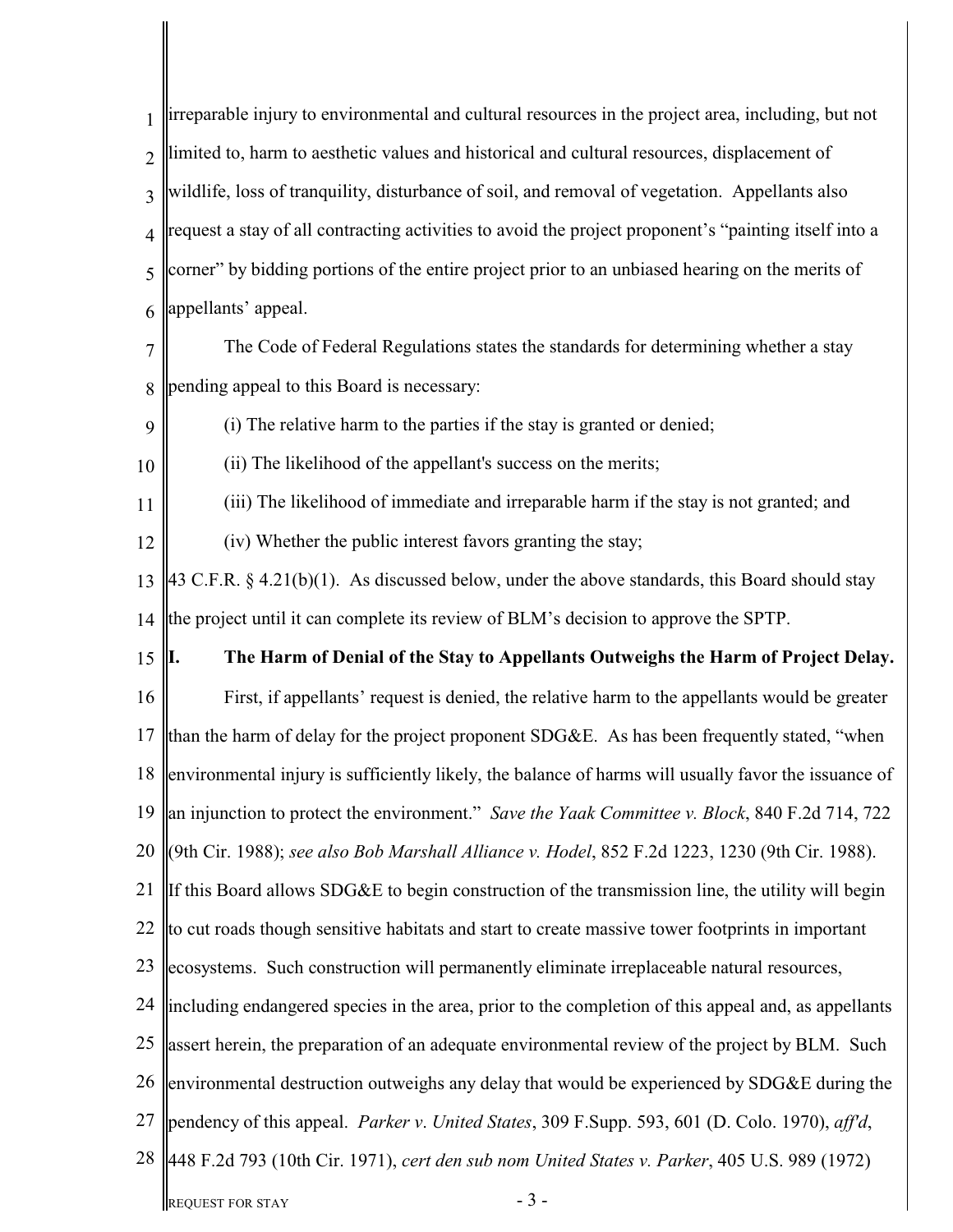$\| \cdot \|$  ("we cannot give effect to [the project proponent's] interest, for the cutting of trees is . . . final  $2 \int$  and conclusive. It must await the process of law").

| 3              | The EIS identifies 41 significant, unmitigable impacts of the project. FEIR, p. ES-6.                                                                                           |
|----------------|---------------------------------------------------------------------------------------------------------------------------------------------------------------------------------|
| 4              | Thus, at a minimum, if construction is allowed to proceed, these 41 significant impacts will                                                                                    |
| 5              | begin to harm appellants' interests. These identified impacts include impacts to biological                                                                                     |
| 6              | resources and fire dangers, among others.                                                                                                                                       |
| $\overline{7}$ | For example, if construction of the project is allowed to proceed, currently undisturbed                                                                                        |
| 8              | areas of San Diego County will be turned into massive construction sites and then will become                                                                                   |
| $\mathbf Q$    | permanent, industrial corridors. These corridors include 130-foot tall towers, ranging from 85 to                                                                               |
| 10             | 105 feet at their base, transmission lines stretching across sensitive and undisturbed natural                                                                                  |
| 11             | habitat and wilderness preserves, new substations and numerous maintenance roads necessary to                                                                                   |
| 12             | support this colossal endeavor. The SPTP will fragment ecosystems and disrupt the species that                                                                                  |
| 13             | call those ecosystems home.                                                                                                                                                     |
| 14             | As explained in the testimony of Terri Ann Stallcup, dated June 1, 2007 and submitted to                                                                                        |
| 15             | the California Public Utilities Commission ("CPUC") on June 1, 2007 ("Stallcup Testimony")                                                                                      |
| 16             | during its hearings on the SPTP:                                                                                                                                                |
| 17             | Habitat fragmentation—breaking up contiguous natural habitats into small patches<br>that are isolated from intact areas of habitat—and habitat loss are considered the          |
| 18             | single greatest threat to biodiversity at global and regional scales (Myers 1997,<br>Noss and Csuti 1997, Brooks et al. 2002). Clearing for construction, staging, and          |
| 19             | building of access roads and structures will result in direct loss of habitat, division<br>of the habitat into isolated habitat patches, and reduced size of habitat patches.   |
| 20             | These fragmentation impacts, when implemented across a large area, are almost<br>invariably accompanied by extinction or extirpation of species. For example, in                |
| 21             | scrub and chaparral habitats, avian species richness typically decreases with size<br>and age of isolation of habitat fragments, suggesting that many non-migratory bird        |
| 22             | species are sensitive to fragmentation (Soulé et al. 1988). Species sensitive to the<br><i>developed</i> or altered edge and species that have large area requirements are also |
| 23             | among the first to disappear from habitat fragments, with cascading impacts to                                                                                                  |
| 24             | ecological communities (e.g., Crooks and Soulé 1999, Crooks 2002).                                                                                                              |
| 25             | Exhibit 1, p. 4. The fragmentation of habitats inhibits movement of species and disrupts                                                                                        |
| 26             | necessary interactions among species. <i>Id.</i> at 4-5. These adverse impacts decrease the viability of                                                                        |
| 27             | species in the area and degrade habitat value as species become more isolated in contained areas.                                                                               |
| 28             | In addition to fragmentation, the construction of the SPTP will cause edge effects that                                                                                         |
|                |                                                                                                                                                                                 |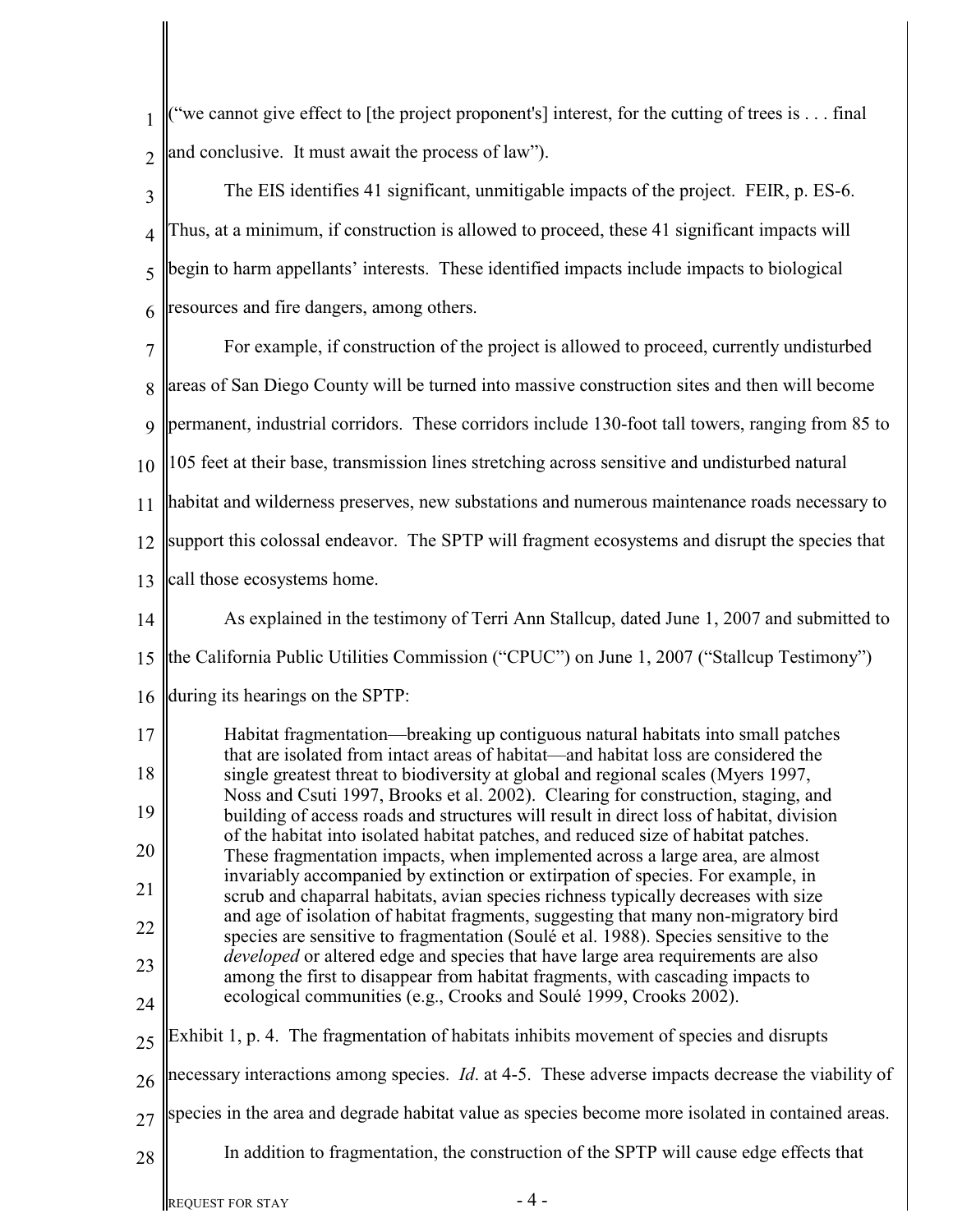| $\mathbf{1}$   | also degrade the local habitat near the power lines and maintenance roads:                                                                                                 |
|----------------|----------------------------------------------------------------------------------------------------------------------------------------------------------------------------|
| $\overline{2}$ | Habitat fragmentation produces a habitat <i>edge</i> , where natural habitat conditions<br>transition to a human-altered condition. This transition in habitat condition   |
| 3              | produces what are referred to as edge effects (Murcia 1995). Edge effects decrease<br>the net, biologically functional area of habitats left undeveloped within landscapes |
| $\overline{4}$ | fragmented by roads, cleared areas, or development structures.                                                                                                             |
| 5              | <i>Id.</i> at 5. These edge effects further reduce available habitat for native species, while creating new                                                                |
| 6              | habitats for non-native, human-tolerant species. <i>Id.</i> The construction of the project will cut                                                                       |
| 7              | directly through acres of important habitat currently undisturbed by human activity.                                                                                       |
| 8              | The imperiled species that could be harmed by the project include, among others:                                                                                           |
| 9              | Arroyo Toad<br>Coastal California Gnatcatcher                                                                                                                              |
| 10             | Least Bell's Vireo<br>Quino Checkerspot Butterfly                                                                                                                          |
| 11             | Peninsular Bighorn Sheep<br>San Diego Thornmint                                                                                                                            |
| 12             |                                                                                                                                                                            |
| 13             | U.S. Fish & Wildlife Service, Biological Opinion, Sunrise Powerlink Project January 2009                                                                                   |
| 14             | "BiOp"), Exhibit 12, pp. 51-146; Testimony of Travis Longcore to the CPUC March 12, 2008                                                                                   |
| 15             | "Longcore Testimony"), Exhibit 4, p. 22.                                                                                                                                   |
| 16             | Certain species will be impacted to a much greater degree than others. For example, the                                                                                    |
| 17             | selected route would have highly significant impacts on Peninsular Bighorn Sheep because the                                                                               |
| 18             | transmission lines would "bisect critical habitat, fragment connectivity, and cause direct or                                                                              |
| 19             | indirect loss of bighorn sheep or their habitat." Testimony of Ester S. Rubin to the CPUC March                                                                            |
| 20             | 12, 2008 ("Rubin Testimony"), Exhibit 3, p. 13. Avian mortality is identified as a major                                                                                   |
| 21             | concern based on multiple hazards posed by the project, including collision, habitat                                                                                       |
| 22             | fragmentation, EMF exposure, helicopter disturbance, noise, and electrocution. Longcore                                                                                    |
| 23             | Testimony, Exhibit 4, pp. 1-16. Additionally, to the extent that the project would encourage the                                                                           |
| 24             | development of wind farms in Mexico and in the McCain Valley, the project presents another                                                                                 |
| 25             | serious threat to birds in the area, as wind turbines are notoriously hazardous to birds. <i>Id.</i> at 22.                                                                |
| 26             | Among the plant species listed under the Federal Endangered Species Act that will be                                                                                       |
| 27             | particularly affected by the project is the San Diego Thornmint (Acanthomintha ilicifolia).                                                                                |
| 28             | Testimony of Ileene Anderson to the CPUC March 12, 2008 ("Anderson Testimony"), Exhibit 5,                                                                                 |
|                | $-5-$<br><b>REQUEST FOR STAY</b>                                                                                                                                           |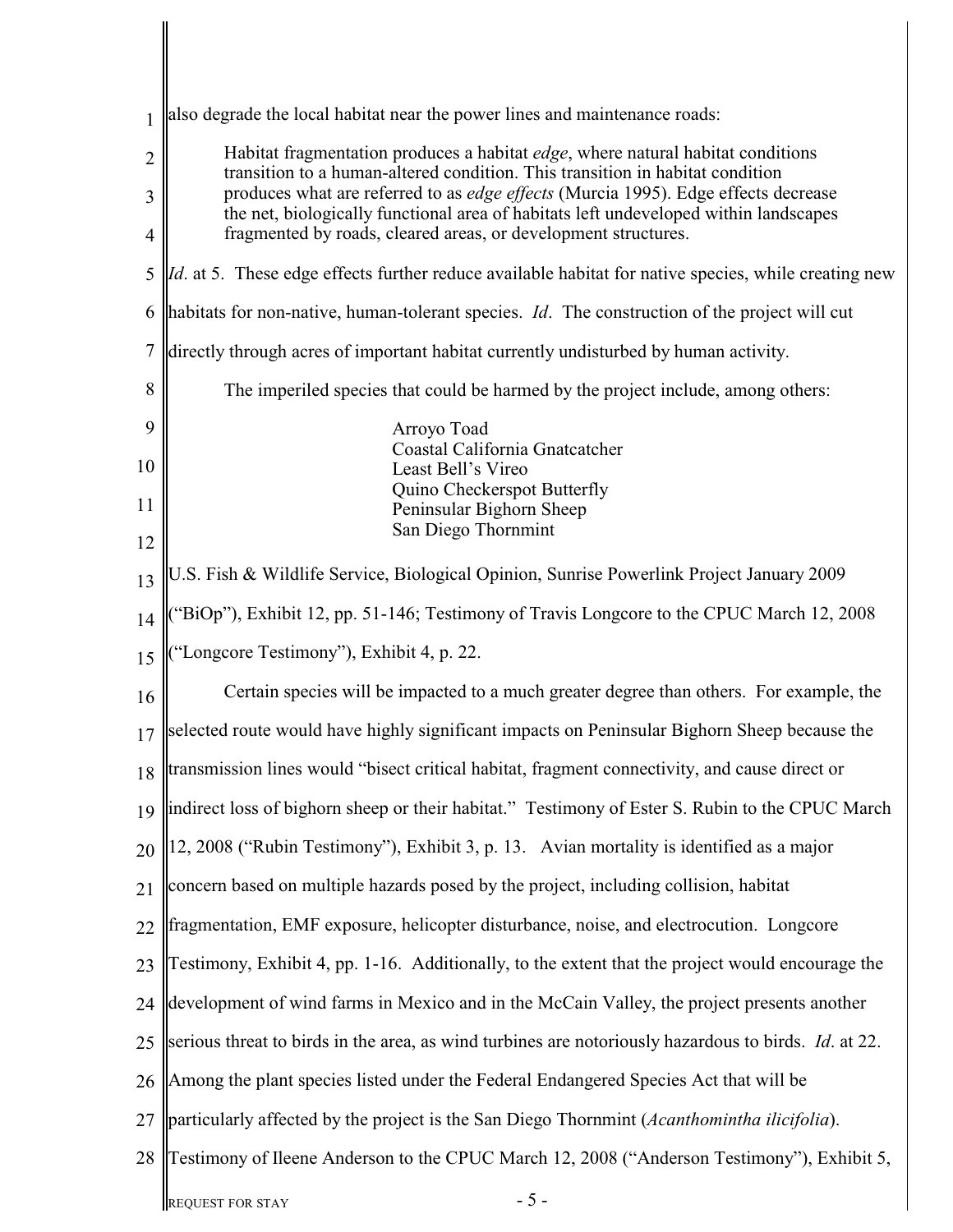1  $\mathcal{L}$ 3 4 5 6 7 8 9 10 11 12 13 p. 3. Appellants ask this Board for a stay to protect these and the other species that currently live along the selected route from unnecessary adverse impacts until the present appeal is resolved. Appellants' request for stay should be granted also because, in addition to adversely affecting the biological resources of the area, construction of the project significantly increases the risk of fire storms for local residents and open space resources along the selected route. Protest of Center for Biological Diversity, filed November 15, 2008 ("CBD Protest"), Exhibit 6, p. 7. As discussed below, the new transmission line as well as all surveying and construction activities present new ignition sources that increase the risk of large-scale wildfires along the proposed route. *Id*. Further, the connected actions of wind farm development, and planned energy development along the Mexican-U.S. border and in the McCain Valley, greatly increase the risk of fire in Eastern San Diego County. The fire risk posed by the project is extreme in that fires that are ignited in remote areas have a tendency to grow into large-scale conflagrations due to the difficulty of and delay in access for firefighters. *Id*.

14 15 16 17 18 19 20 21 22 23 24 25 26 27 28 REQUEST FOR STAY  $-6$  -There is no harm to project proponents, as any delay caused by a stay is minimal. The EIS overstates the need for the project and the "limited" capacity of SDG&E's current transmission facilities. In fact, SDG&E has adequate transmission capacity to handle current transmission demands as well as all future currently contemplated projects that may come on-line in the next three years, including the La Rumorosa project. CBD Protest, Exhibit 6, pp. 2-3. SDG&E does not have an electricity transmission capacity problem, and therefore a delay in the construction of the SPTP will not cause it harm. *Id*. On the other hand, if the project is allowed to proceed despite its faulty environmental impact analysis, the miles of unspoiled natural resources along the planned route will be unnecessarily disturbed by the construction of a power line, causing fragmentation of habitat, edge effects, and population declines of protected species, as well as increased fire dangers. Only an adequate EIS, and related ESA and NHPA reviews, would reveal the lack of any immediate need for this project and expose the real intensity of the adverse impacts on endangered species and critically important desert resources along the selected route. Thus far, BLM has failed to produce such a document. Because appellants' interests in preserving the desert environment outweigh any injury due to delay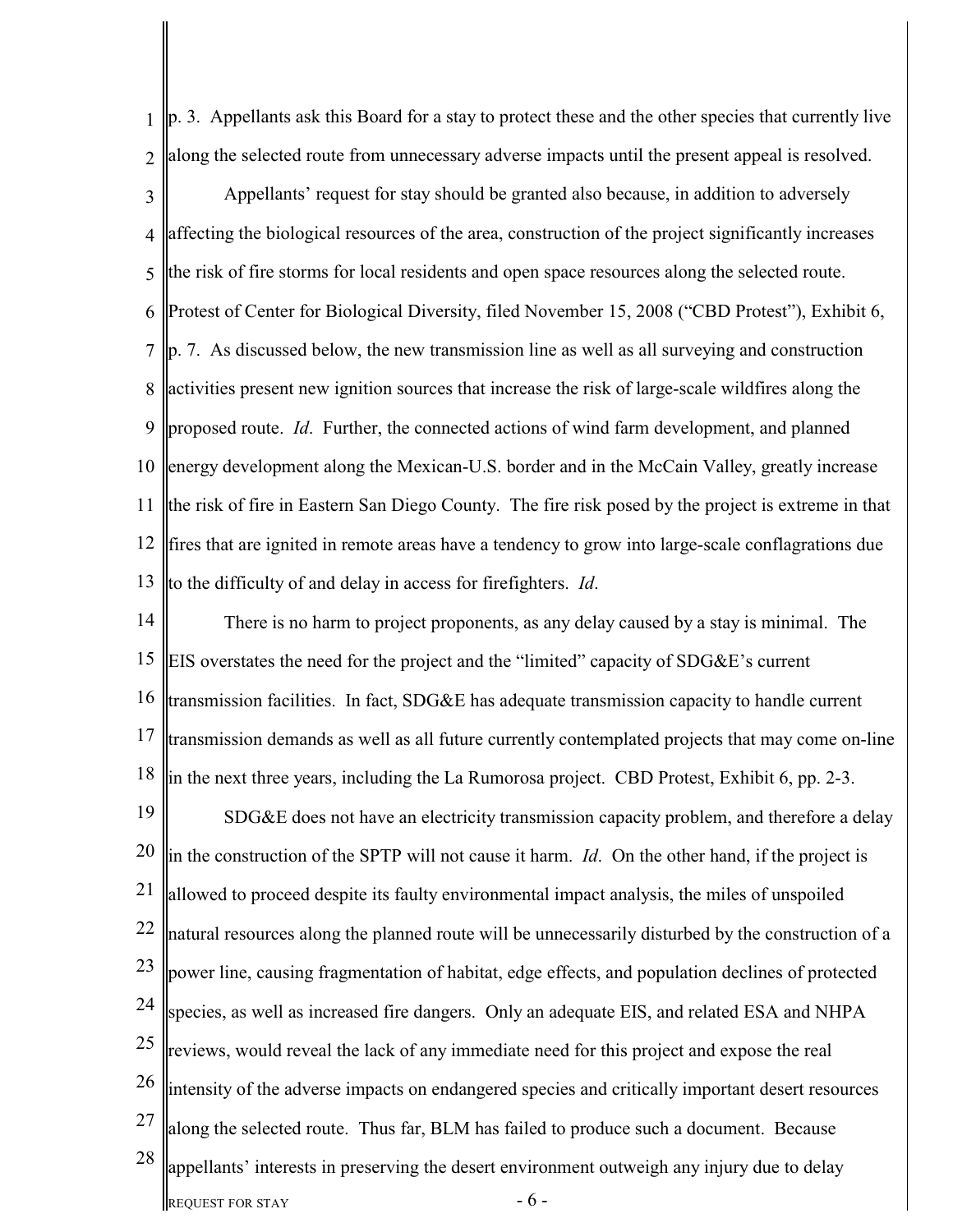1  $\mathcal{L}$ claimed by the project proponent, the Board should issue a stay pending the resolution of this appeal.

- 3 4 5 6 7 8 9 10 11 12 13 14 15 16 17 18 19 20 21 22 23 24 25 26 27 **II. Appellants Are Likely to Succeed on the Merits.** Appellants are likely to succeed on the merits; the Board should issue a stay of the project approval until the completion of the present appeal. **A. The Project Approval Violates NEPA 1. The EIS Fails as an Informational Document.** NEPA regulations require an EIS to be "concise, clear, and to the point." 40 C.F.R. § 1502.1. To accomplish clarity, "[a]gencies shall focus on significant environmental issues and alternatives and shall reduce paperwork and the accumulation of extraneous background data." *Id*; *Oregon Natural Desert Ass'n v*. *Bureau of Land Management*, 531 F.3d 1114, 1142 n. 24 (9th  $\vert$ Cir. 2008) ("An EIS, to fulfill its role as an "action-forcing device," ... conducive to public analysis and agency reflection, must "be written in plain language ... so that decisionmakers and the public can readily understand it"); *accord*. *Sierra Club v*. *Babbitt*, 69 F.Supp.2d 1202, 1218 (E.D. Cal. 1999). Despite this requirement, the EIS is muddled and confusing and does not reveal to the reader the impacts of the selected project in a clear or concise manner. For example, the FEIS contains extensive discussions of the impacts of the "*proposed* project," including a table of the expected impacts of that route alignment. FEIS, pp. ES-81 through ES-121. But, it does not contain such information about the *selected* project route. *Id*. A summary of the impacts of a project that is *not* going to be built is "extraneous background data" and does not provide helpful information if the same summary is not provided for the *selected* project. 40 C.F.R. § 1502.1. Furthermore, the minimal analyses of the impacts of the selected route are scattered throughout the EIS. For example, the section related to the selected route in the SDEIS states that "[i]n addition to the analysis present [in this chapter], additional information and existing view photographs and simulations pertaining to the [selected option] are presented in Response to Comment A009-5." SDEIS, p. 3-23. To understand the impacts of the selected route, the EIS
- 28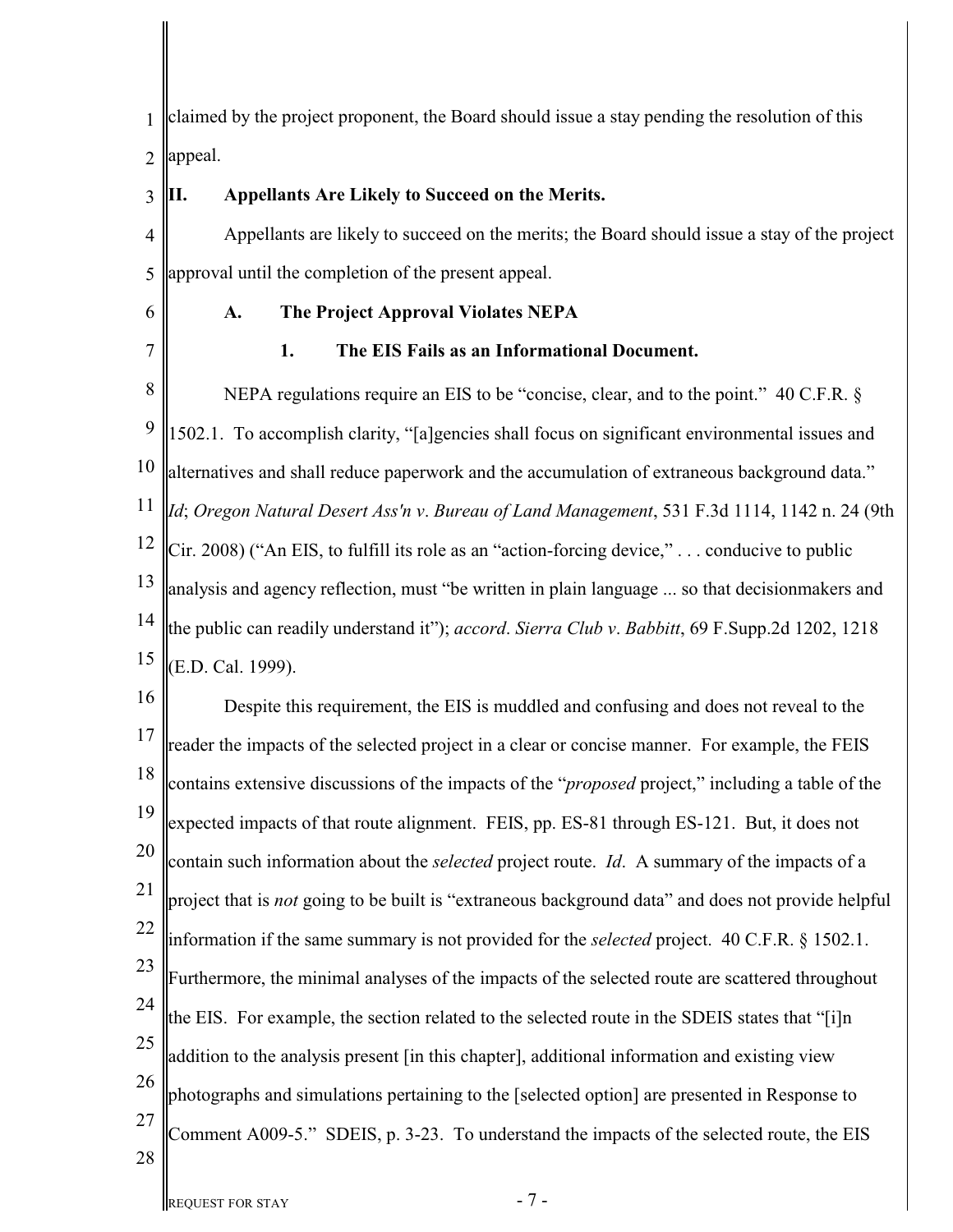1  $\mathcal{L}$ 3 asks the reader to page through multiple documents, looking for impact analyses that are scattered throughout the comments and the agencies' responses to those comments. NEPA requires more.

4 5 6 7 8 9 10 To add to the confusion, the selected route changes names throughout the process. In the SIMPORTIES, the selected route (or as it came to be known in the FEIS, the "Final Environmentally" Superior Southern Route") was called the "BCD Alternative and BCD South Option Revisions." SIMPLET ASSETS, p. 3-23. The route is not presented in a clear manner on any map; rather it is included on a map chock full of other alternatives and potential re-routings. FEIS, p. 3-24. Only in the FEIS, after the public has already commented on the proposals, does the BLM present the selected route in a remotely discernable way. *See, e.g.*, FEIS at ES-12.

11 12 the "proposed project," but then BLM selected at the last minute the selected route. *See*, *e*.*g*. 13 14 and was reviewed in the EIS as only one of many complicated alternatives and sub-alternatives to 15 16 17 18 19 Relatedly, BLM and the other participants in the EIS process primarily concentrated on **FEIS, pp. ES81 through ES-121.** The selected route received much less attention from comments the proposed project. The late selection of the selected route alternative, and the emphasis on the "proposed project" throughout the process, present a classic "bait and switch," wherein the public was distracted by a non-project from the evaluation of the final project. In this way, the EIS failed to provide the public with sufficient information to comment on the project at issue and in serving as a planning document for BLM, and its co-lead and consulting agencies.

20 21 22 23 24 25 26 27 Finally, the EIS contains a myriad of constantly changing alternatives that evade clear communication of the impacts of each alternative. Even at the late stage of BLM's production of the Supplemental Draft EIS ("SDEIS"), the transmission line routes were not finalized. SDEIS, Ch. 3 at 1-41. There simply is no way that the public could be expected to process and comment on all of the different routes proposed in the EIS and the SDEIS. Hidden among the shifting routes was the final selected project; the scant analysis of the final route was presented in unclear and hard-to-locate sections of the SDEIS among the many other revisions to alterantive route options.

REQUEST FOR STAY  $-8$  -Because the EIS fails to provide readers with a "concise, clear, and to the point" analysis

28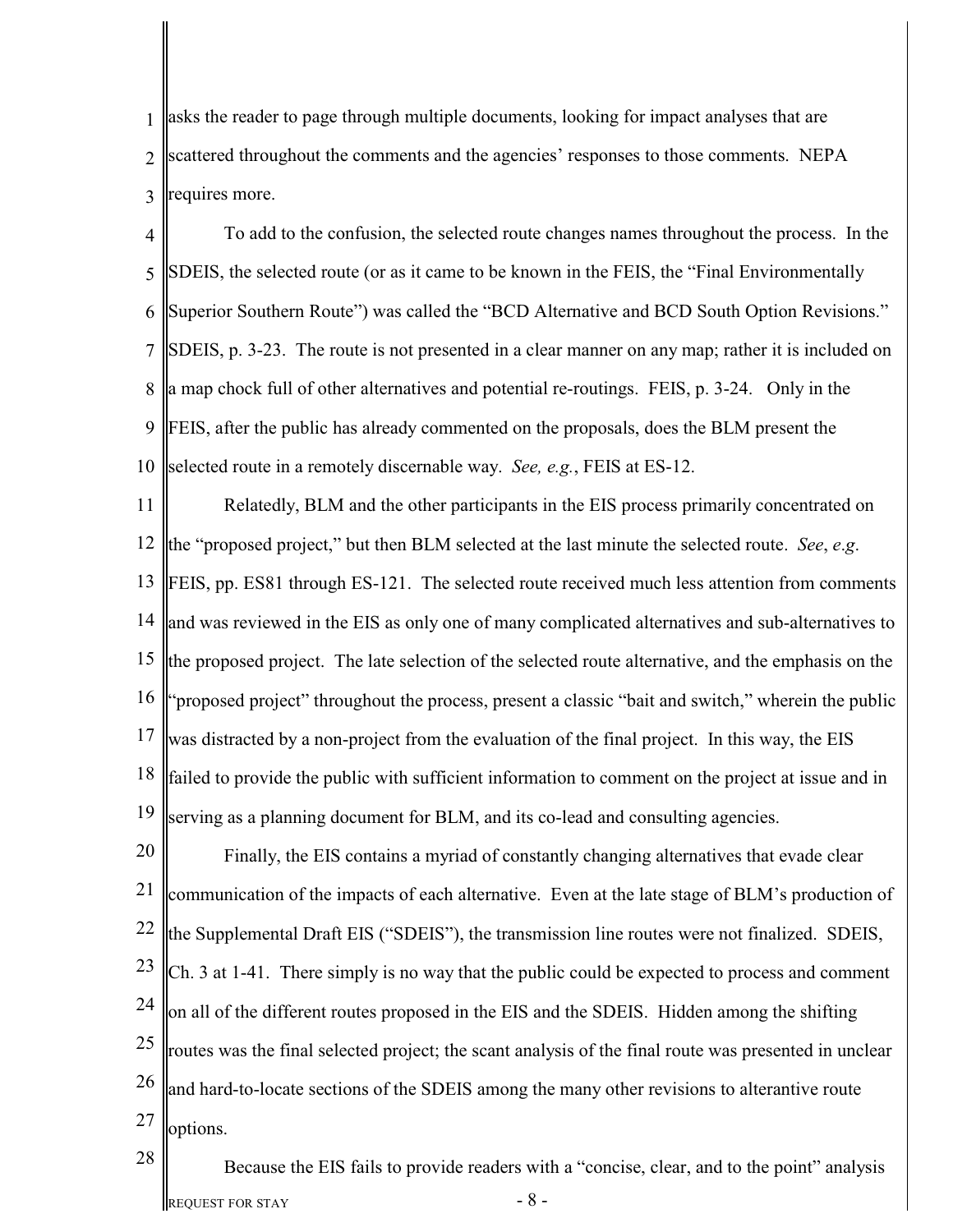1  $\mathcal{D}$ of the impacts of the project and its alternatives – including, most importantly, an analysis of the selected route – it fails as an informational document under NEPA. 40 C.F.R. § 1502.1.

> **2. The EIS Fails to Establish the Need for the Project's Additional Transmission Capacity.**

5 6 7 8 9 10 11 12 13 14 15 16 17 18 19 20 21 22 NEPA regulations require that an EIS provide a clear statement of "the underlying purpose and need to which the agency is responding in proposing the alternatives including the proposed action." 40 C.F.R. § 1502.13. In developing such information, federal agencies "shall insure the professional integrity, including scientific integrity, of the discussions and analyses in environmental impact statements." 40 C.F.R. § 1502.24. To this end, an EIS "shall identify any methodologies used and shall make explicit reference by footnote to the scientific and other sources relied upon for conclusions in the statement." *Id*. An EIS must "be supported by evidence that the agency has made the necessary environmental analyses." 40 C.F.R. §1502.1. Contrary to these requirements, the EIS fails to support its conclusion that SDG&E needs additional capacity in order to increase its renewable energy usage with scientific evidence. Nonetheless, the EIS asserts that the project will "[p]romote [r]enewable [e]nergy" and discusses as "connected actions" the development of renewable energy sources. FEIS, ES-21, ES-13. The EIS thereby attempts to demonstrate the need for and benefits of the project by claiming that renewable energy production will not take place if the project is rejected. *Id*. But, as discussed in many comment letters, the current transmission capacity is sufficient to foster the development of all foreseeable green energy projects.<sup>1</sup> The EIS thus inaccurately connects future renewable energy production with the approval and construction of SPTP. First, the EIS overstates the need for the project in terms of renewable energy

- 23 development. At present, there is adequate capacity to transport all of the green electricity
- 24 generation planned in the future. For example, the Green Path project is specifically designed to
- 25

3

4

26 27 28 <sup>1</sup> See, e.g., Protest of Final EIR/EIS Decision on Sunrise Powerlink Transmission Line Project, County of San Diego, filed November 14, 2008 ("County Protest"), Exhibit 7, p. 2 ("the project proponents still have not established the need for the project"); CBD Protest, Exhibit 6, p. 3 ("The only connection between these projects and Sunrise is an assumed transmission need [– that] assumption is wrong, is not supported in the record, and is a fundamental flaw in the EIR analysis").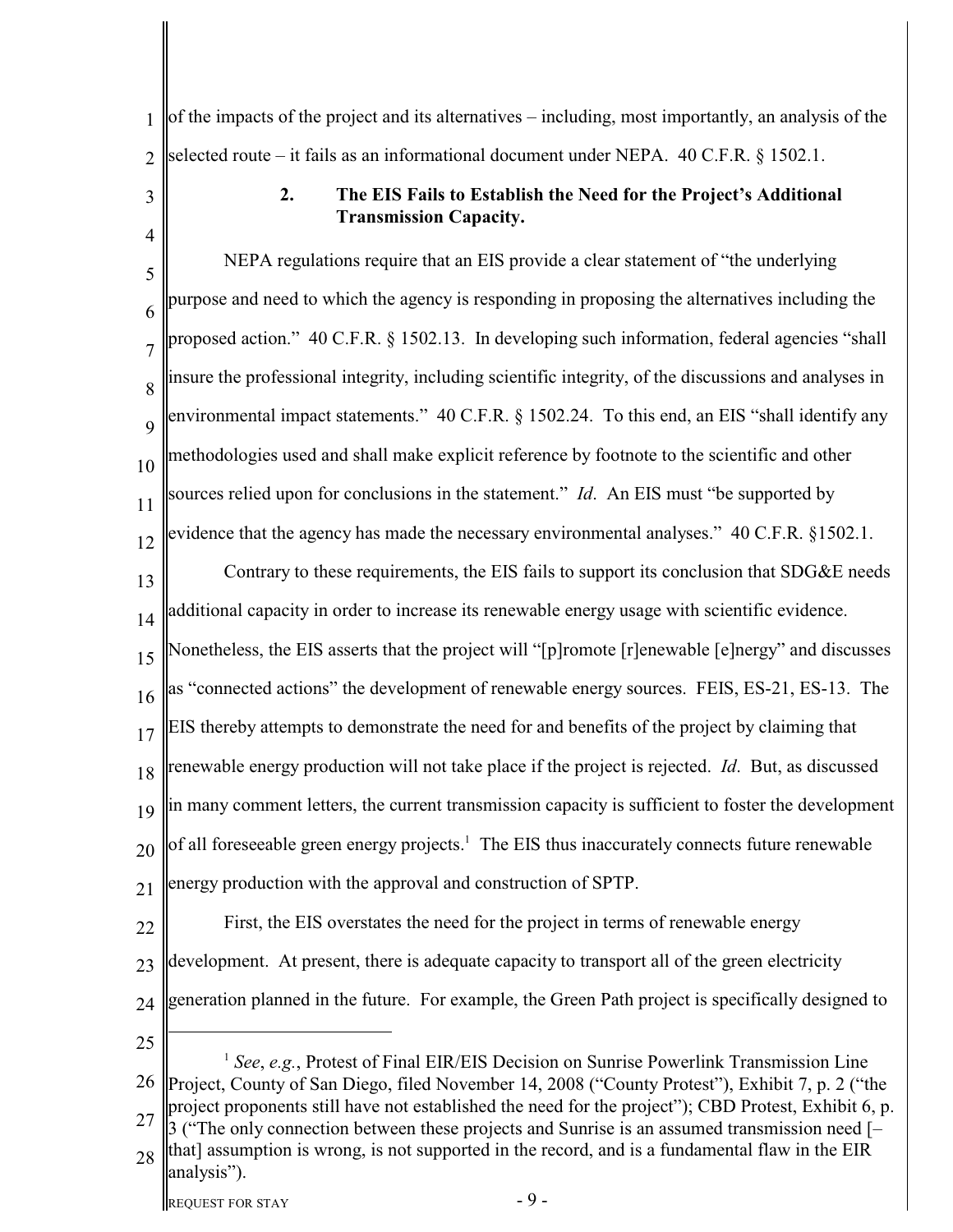1  $\mathcal{L}$ 3 4 5 6 deliver renewable energy from the Imperial Valley to the populated areas of coastal Southern California. CBD Protest, Exhibit 6, p. 2. Furthermore, certain contracts, including a large capacity contract with the California Department of Water Resources, will expire in the near future, freeing up more capacity for renewable energy. Id. at 3. The EIS fails to explain why the existing and foreseeable capacity already in the pipeline will not foster renewable energy development even without the SPTP. FEIS ES-41.

7 8 9 10 *SDG&E to ensure that the transmission lines will be used for green energy transmission*. Rather, 11 lit seems clear that much if not all of the capacity will provide Sempra Energy with expanded 12 capability to deliver *fossil fuel-based electricity* from area power plants. County Protest, Exhibit 13 Second, the EIS dismisses the serious environmental impacts of the project by relying on its assumption that it will be carrying environmentally friendly, green house gas-reducing electricity from renewable power sources. *But nowhere in the approval does BLM require* 7, pp.  $4-5.<sup>2</sup>$ 

- 14 15 16 17 18 19 20 **3. The EIS Fails to Adequately Address the Impacts of the Project.** NEPA requires federal agencies to take a "hard look" at the environmental impacts of proposed major actions and "provide a full and fair discussion of significant environmental impacts" for the public's review. 40 C.F.R. §1502.1; *National Parks & Conservation Ass'n v. Babbitt*, 241 F.3d 722, 733 (9th Cir. 2001) (general statements about "possible" effects and "some risk" do not constitute a hard look). Here, the EIS failed to adequately address many of the impacts of the SPTP.
- 21

# **a. Growth Inducing Impacts**

22 23 24 25 26 27 28 **Opening Brief of Powers Engineering submitted to CPUC May 30, 2008 ("Powers**") Brief"), p. 2. The EIS fails to adequately analyze the dramatic growth inducing impacts that excess transmission capacity will create by encouraging the development of additional energy production facilities (renewable and fossil fuel-based) in the rural and open space areas of San Diego and Imperial counties. The construction of the SPTP will foster intense financial incentives for development of power plants far from the populated coastal areas of Southern

REQUEST FOR STAY  $-10$  -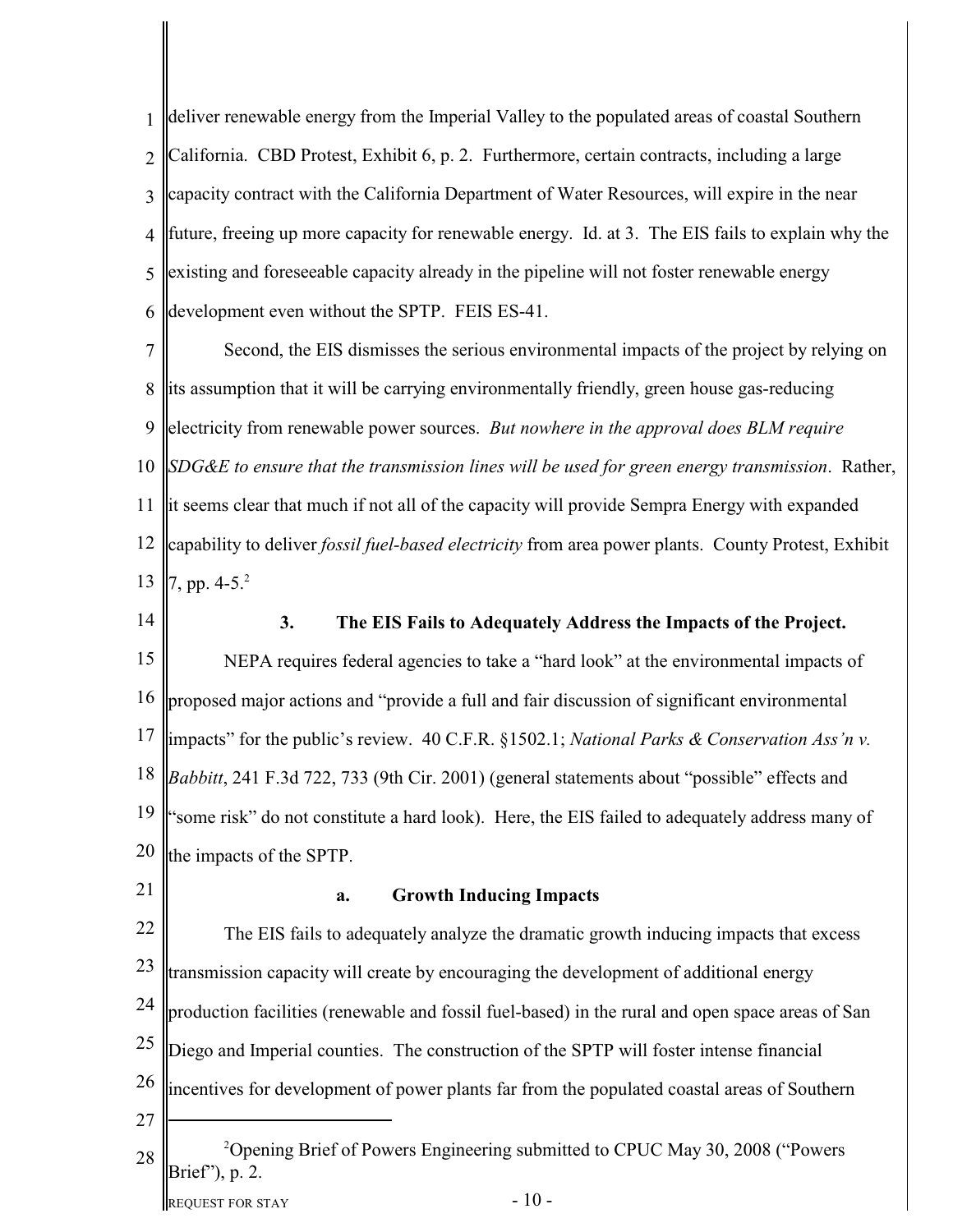1  $\mathcal{L}$ 3 4 5 6 7 California. County Protest, Exhibit 7, p. 3. The EIS fails to fully identify and analyze these growth inducing impacts of the project and fails to accurately portray the benefits of alternatives that would not cause such growth inducing impacts by encouraging energy production closer to and integrated into San Diego and its environs. FEIS, ES 72-73. These growth inducing impacts highlight the reasons why an in-basin, local generation alternative is highly environmentally superior,<sup>3</sup> yet the EIS skirts the issue by minimizing the growth inducing impacts of the proposed project.

8

# **b. Fire**

9 10 11 12 line. County Protest, Exhibit 7, p. 9. The EIS fails to adequately analyze the impacts of the new transmission line on the increased risk of wildfires. FEIS, Ch. 2, section 7. No evidence was presented that fire service providers were consulted or that BLM considered all of the risks posed by the new transmission

13 14 15 16 County. CBD Protest, Exhibit 6, pp. 7-8; County Protest, Exhibit 7, p. 3. Nor does the EIS 17 18 19 20 21 22 First, the transmission line presents a new ignition source that increases the chances of large-scale wildfires along the propose transmission line route. The EIS does not adequately address the project's contribution to the already hazardous fire conditions in Eastern San Diego adequately address the increase danger of fire due to the construction of wind farms along the transmission line route, including dangers posed by a planned wind farm in McCain Valley. Additionally, the EIS does not adequately account for the fact that the transmission lines will traverse many remote areas that pose significant challenges to firefighting. *Id*. Fires started in remote areas pose significant hazards as they are much harder to access, and therefore to contain, before they spread out of control.

23 24 25 26 Finally, the EIS does not analyze the significant obstacle to effective wildfire management presented by the project's transmission lines. *Id*. These fire-related impacts should have been thoroughly reviewed in the EIS based on the substantial dangers posed by wide-spread fires that are often started by transmission lines.

27

28

<sup>3</sup>Powers Brief, p. 17.

REQUEST FOR STAY  $-11$  -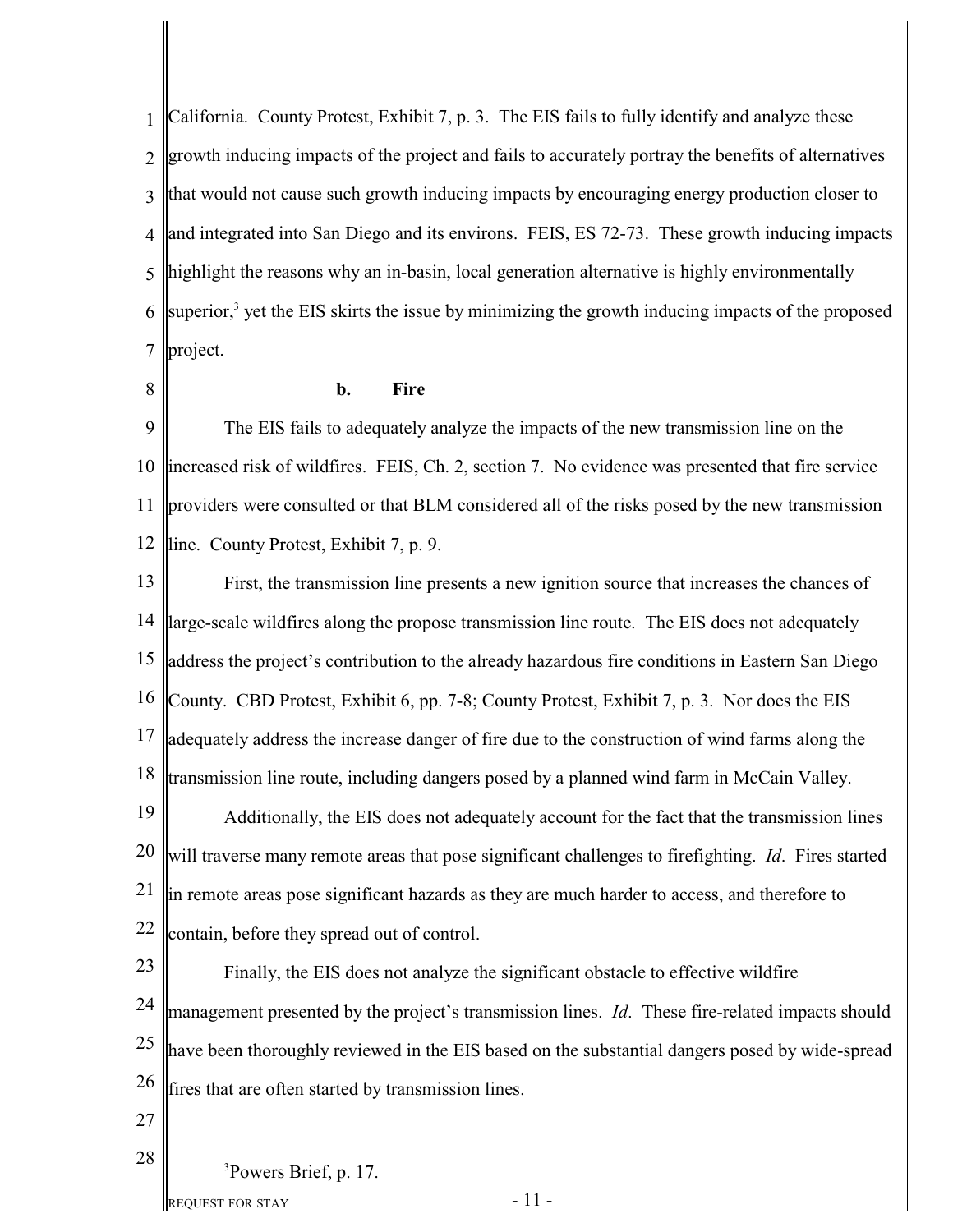# **c. Biological Impacts**

1

2 3 4 5 6 7 8 9 10 11 12 13 14 15 16 17 18 19 20 21 22 As stated above, under NEPA, agencies "shall insure the professional integrity, including scientific integrity, of the discussions and analyses in environmental impact statements." 40 C.F.R. §1502.24. An EIS must "be supported by evidence that the agency has made the necessary environmental analyses." 40 C.F.R. §1502.1. NEPA requires agencies to take a "hard" look" at the environmental impacts of proposed major actions and "provide a full and fair discussion of significant environmental impacts" for the public's review. 40 C.F.R. §1502.1; *National Parks & Conservation Ass'n v. Babbitt*, 241 F.3d 722, 733 (9th Cir. 2001). Here, BLM failed to provide adequate information on biological impacts and thereby violated NEPA. First, the EIS failed to include necessary surveys of the sensitive species that would be affected by the SPTP, including endangered species such as the Quino Checkerspot Butterfly. The EIS relies instead on pre-construction surveys. But NEPA does not allow agencies to put off doing the required analysis until after the completion of the EIS. The scientific studies must be included in the EIS itself. County Protest, Exhibit 7, p. 6. For example, the EIS's conclusions related to the Quino Checkerspot Butterfly are not based on any field studies. *Id*. This lack of analysis of biological resources violates NEPA by sidelining critically important impacts of the project. *Earth Island Inst*. *v*. *United States Forest Serv*., 442 F.3d 1147, 1153-54 (9th Cir.2006) (quoting *Kern v*. *United States Bureau of Land Mgmt*., 284 F.3d 1062, 1066 (9th Cir.2002)). Additionally, the public is pushed out of the process because it is not given a chance to comment on the methodology and results of the surveys because they are only scheduled and completed after the EIS is finished.

- 23 24 25 26 27 Similarly, the EIS does not adequately analyze the impacts of the selected route on Peninsular Bighorn Sheep, the Checkerspot Butterfly, the Golden Eagle, or the Arroyo Toad. The discussions of the impacts on these species focus almost exclusively on the proposed project and do not provide specific information as to the impacts of the selected route. *See* FEIS, Ch. D.2 at 271-537. Because this information is required by NEPA as part of the EIS's hard look at the impacts of the project, the EIS violates NEPA.
- 28 REQUEST FOR STAY  $-12$  -Finally, the EIS fails to address the impacts of the proposed development of McCain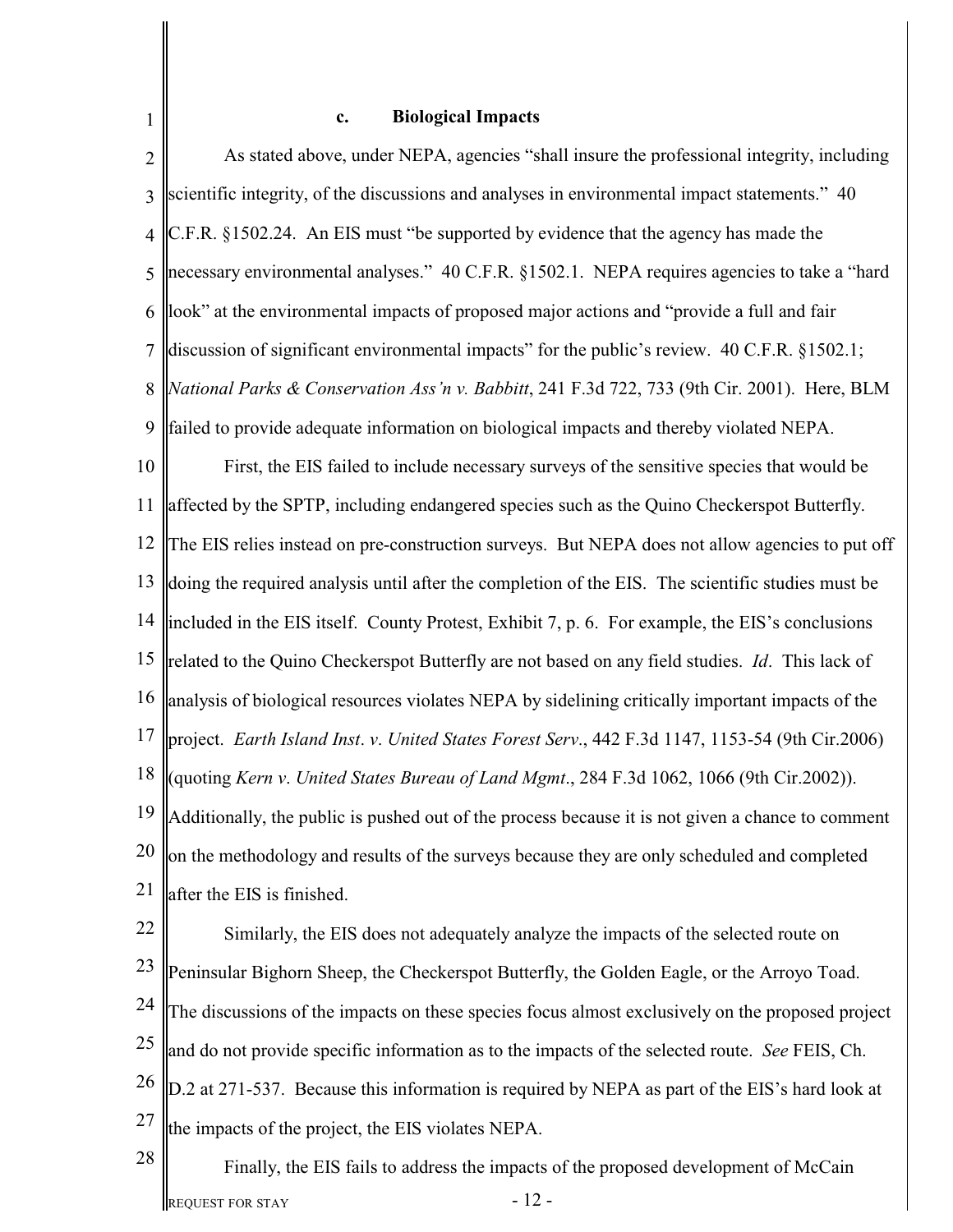1  $\mathcal{D}_{\mathcal{L}}$ 3 Valley wind farms on sensitive species in the area. *See* FEIS, Ch. D.5 at 1-102. This development will pose significant threats to the future viability of species in the area, especially the bird species, and should have been discussed and analyzed in the EIS.

4

# **d. Climate Change**

5 6 7 8 9 10 11 12 that will flow through the SPTP. County Protest, Exhibit 7, p. 8. As discussed in the alternatives 13 14 The EIS fails to adequately discuss the impacts of the project on climate change. *Center for Biological Diversity v. National Highway Traffic Safety Administration*, 538 F.3d 1172, 1217 (9th Cir. 2008) ("[t]he impact of greenhouse gas emissions on climate change is precisely the kind of cumulative impacts analysis that NEPA requires agencies to conduct."). It should have estimated the amount of greenhouse gas emissions that the project will cause, either directly or indirectly and include a comparison of all of the alternative greenhouse gas emissions. These emission estimates should include all of the emissions from fossil fuel-based energy production section, this analysis should have included an alternative that requires a certain percentage of the energy transported through SPTP to come from renewable energy resources.

15 16 17 18 19 20 21 22 23 Although much of the EIS presumes that a substantial portion of the electricity that will someday be transported by the SPTP will come from renewable sources, there is no analysis of the likelihood that much of the energy will in fact come from non-renewable sources. For example, the parallel Southwest Powerlink transmission line was purportedly constructed for transportation of renewable energy, but it has not fulfilled that goal as it relies on energy from fossil fuel power plants, including power plants in Mexico. Sempra's planned construction of new natural gas-fired power plants will likely take advantage of the excess capacity provided by the SPTP, thereby *increasing* greenhouse gas emissions and contributing to global warming. These impacts were not adequately addressed in the EIS.

24

#### **e. Viewsheds**

25 26 27 28 REQUEST FOR STAY  $-13$  -The EIS minimizes the impacts of the project on local viewsheds in its scant, two-page discussion of this impact of the SPTP. *See* FEIS Ch. D.3 at 147-148. As discussed above, the analysis of the selected route's impacts on viewsheds is not contained in the EIS, but rather hidden in the Response to Comments section of the FEIS. Moreover, the analysis does not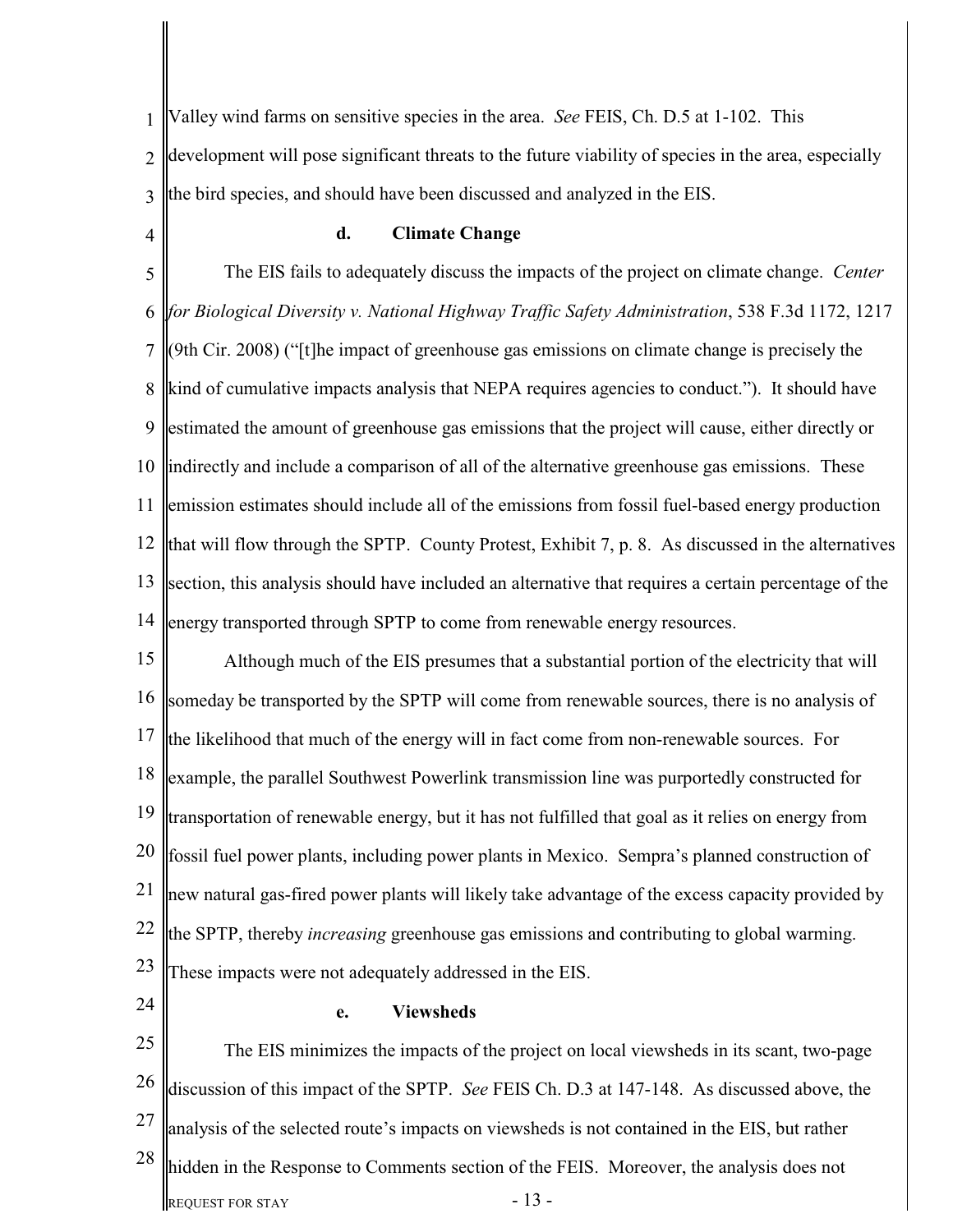1  $\mathcal{L}$ 3 4 5 6 7 8 9 10 11 12 13 14 15 16 17 18 19 20 21 22 23 24 25 26 27 28 present an accurate or thorough comparison of the impacts of the selected route with the other alternatives. Without such a comparison, the reader is left without a means of evaluating the relative merits of each alternative in regard to the destruction of viewsheds throughout Eastern San Diego County. Additionally, the EIS fails entirely to discuss the impact of the development of wind farms in the McCain Valley on the local viewsheds. County Protest, Exhibit 7, pp. 4-5. The massive wind farms currently being contemplated will obliterate the views from many spots within the McCain Valley and should have been studied as part of the EIS. **f. Rural Character and Quality of Life of Backcountry Communities**. The EIS did not adequately discuss the effects of the SPTP and its attendant industrial development on the rural character and quality of life of backcounty communities. FEIS Ch. D.4 at 1-112. The industrialization of certain areas of Eastern San Diego County will adversely affect the lives of the residents who have chosen to live in rural communities in part because of their close connection to nature. Comments of Boulevard Planning Group dated August 25, 2008 ("Boulevard Comments"), Exhibit 10, p. 2. The EIS does not address this issue and therefore violates NEPA. **g. Wilderness Experience in Parks, Recreational Areas, and on Trails** The EIS fails to adequately address the impacts of the project on the wilderness experience of hikers and campers using area parks and hiking trails. FEIS, Ch. D.5 at 1-102. It does not analyze the direct, adverse effect of the presence of industrial-scale development in what are presently natural landscapes. Hikers and campers seeking an escape from human-built environments will have a harder time finding access to unaltered natural vistas and surroundings if the project is constructed. This impact was not adequately analyzed in the EIS. Additionally, the EIS fails to analyze the impact on visitors' and local residents' wilderness experience of the foreseeable development of wind farms in the McCain Valley spurred by the construction of the SPTP. County Protest, Exhibit 7, pp. 4-5. The acres of

REQUEST FOR STAY  $-14$  -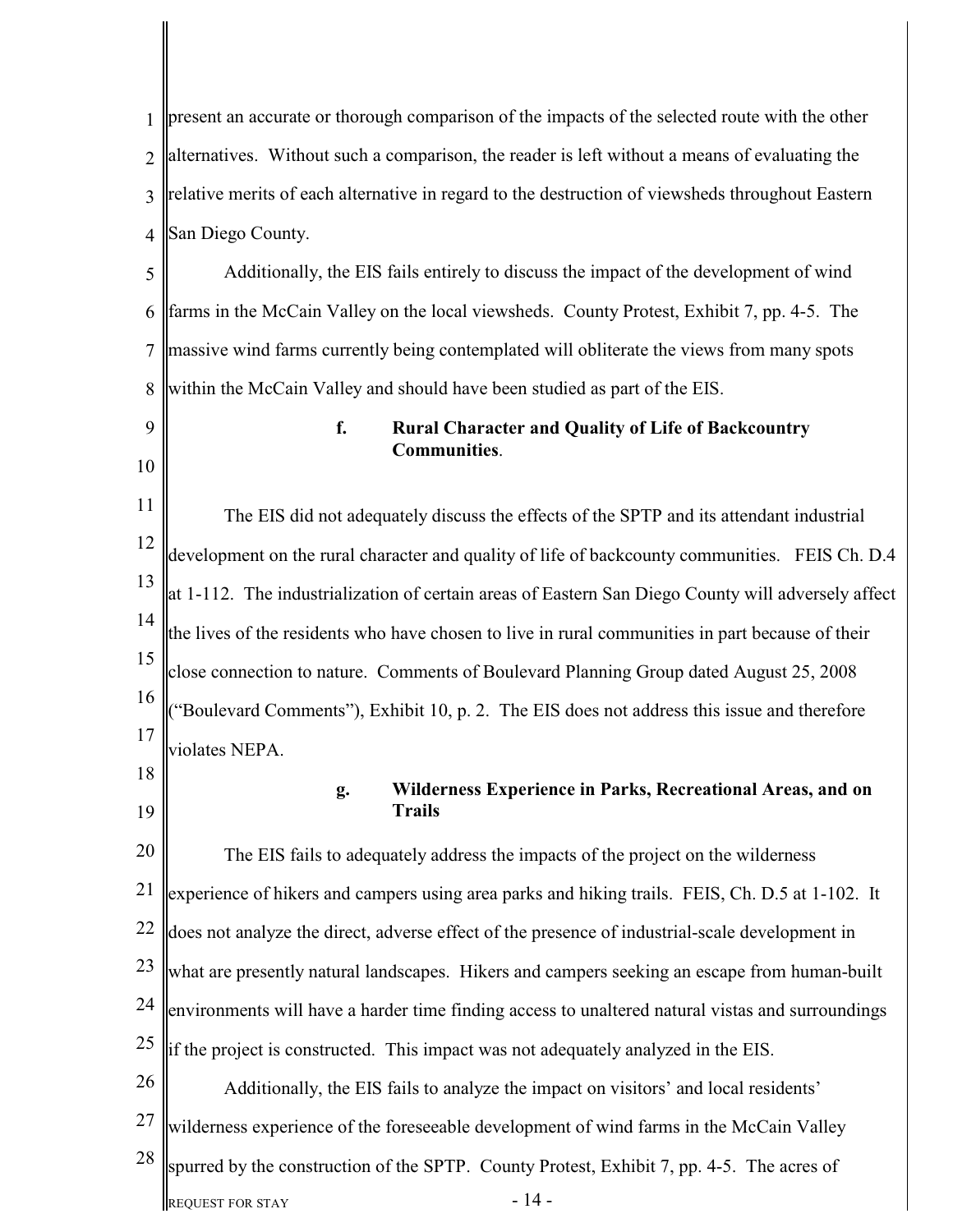1  $\mathcal{L}$ massive wind turbines will dramatically affect the sense of the untouched natural landscape that is currently experienced in the McCain Valley. The EIS failed to address this impact.

3

# **h. Increased Public Access**

4 5 6 7 8 9 Because the development of the SPTP will involve the cutting of new roads into previously inaccessible areas, public use of these area, whether authorized or unauthorized, will increase dramatically. This increase in use is likely to result in increased fire dangers, invasive species distribution, vandalism, and disruption of habitat in remote, currently unaltered natural resource areas. Stallcup Testimony, Exhibit 1, pp. 7-8. This impact was not adequately addressed in the EIS.

10

# **i. Groundwater**

11 12 13 14 15 16 17 18 19 20 21 22 23 The EIS failed to adequately address the impact of groundwater use associated with the project and its inducement of additional energy development along the selected route. The groundwater basins of Eastern San Diego County provide the life's blood to the local communities. Boulevard and surrounding homes and ranches have no access to imported water, and must rely on their groundwater basins to provide all of their municipal, domestic, fire suppression and agricultural needs. The FEIS does not address the cumulative impact of other developments that may draw water from these basins, including a proposed residential development of approximately 2,200 acres known as "Big Country Ranch" at the north end of Ribbonwood Road in Boulevard, just west of McCain Valley. The owner of this project, Lansing Companies, claims to own a lease on 16,000 acres of adjacent BLM land. The FEIS fails to address the cumulative impact on the area's shrinking groundwater resources of this project, coupled with the other development made available under BLM's revised RMP. This analysis is necessary under NEPA.

24

**4. The EIS Segmented Environmental Review of Connected Actions**.

25 26 27 28 REQUEST FOR STAY  $-15$  -NEPA requires that all connected actions be considered in the same document. *Thomas v. Peterson*, 753 F.2d 754, 757-758 (9th Cir. 1985) (timber sales to be considered along with logging road). Segmenting projects that are interrelated improperly understates their combined impacts. *Id*.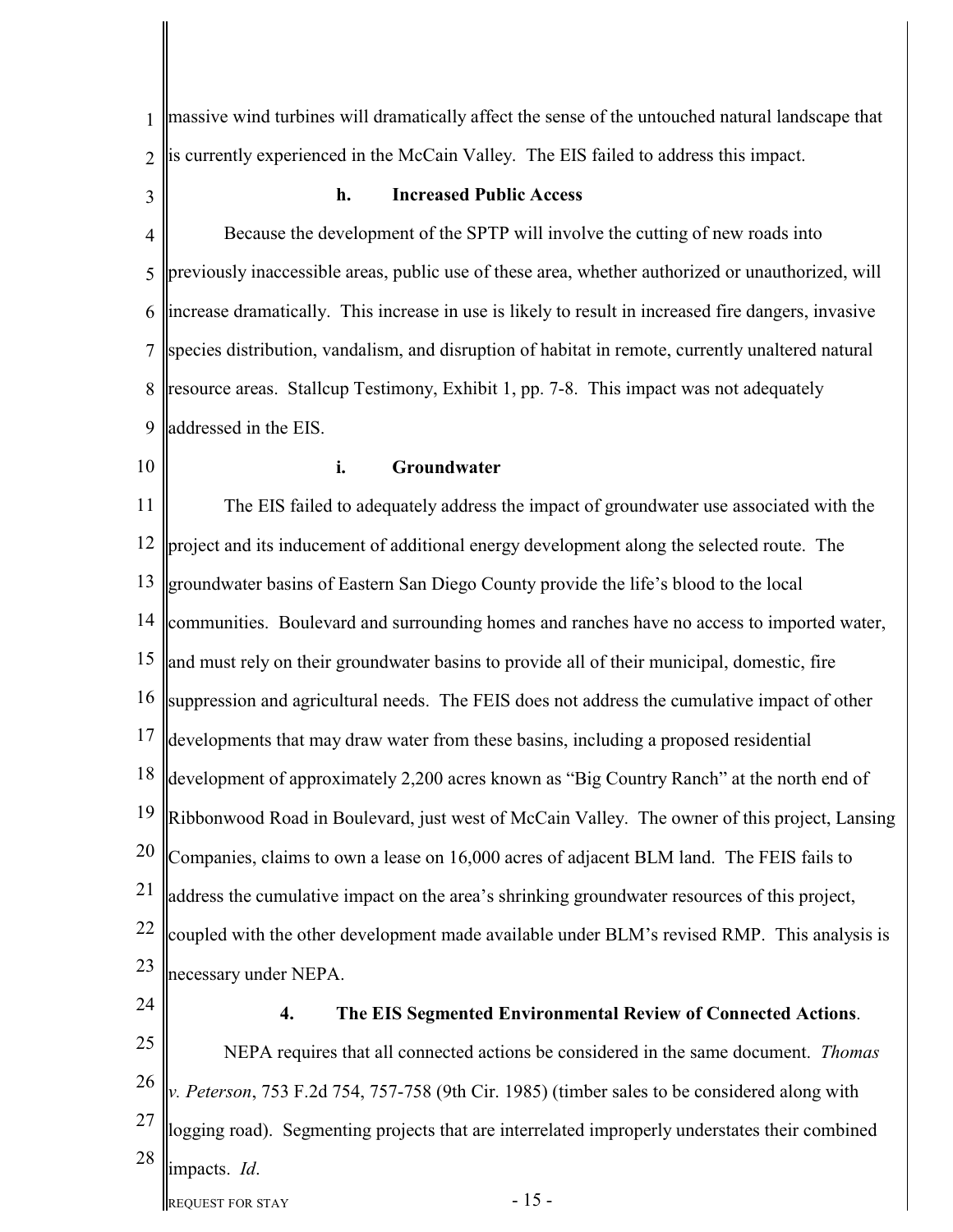| 1              | The Draft EIS was recirculated primarily to assess the increase in potential output from                        |
|----------------|-----------------------------------------------------------------------------------------------------------------|
| $\overline{2}$ | the La Rumorosa wind project, deemed an indirect effect of the project. FEIS, ES-1. The EIS,                    |
| 3              | however, ignored the massive increase in potential McCain Valley renewable energy                               |
| $\overline{4}$ | development based on the change in BLM's RMP for the area, allowing renewable energy                            |
| 5              | development on 20,426 acres, up from 6,931 acres. County Protest, Exhibit 7, pp. 4-5. The                       |
| 6              | rerouted southern alternative will induce the development of foreseeable wind farm projects,                    |
| 7              | including projects already in the works such as plans to develop up to 17,000 acres in and around               |
| 8              | the McCain Valley. Id. Similarly, there is no reason why the La Rumorosa project was analyzed                   |
| 9              | in the revised EIS, and the foreseeable development in McCain Valley was not. Such                              |
| 10             | development must be considered a connected action with the project under NEPA, and the                          |
| 11             | impacts from <i>both</i> projects should be analyzed collectively.                                              |
| 12             | Additionally, the EIS focuses almost exclusively on the increased power flowing from                            |
| 13             | Mexico from expanded renewable development. It is, however, just as likely that increased                       |
| 14             | power generation will result from increased development of <i>fossil-fuel</i> based energy sources. <i>Id.</i>  |
| 15             | Sempra Energy has disclosed its plans to increase use of LNG in the California market.                          |
| 16             | Furthermore, Sempra's plant in Mexicali already exports electricity to the U.S. markets. Id.                    |
| 17             | Increased capacity will spur expanded importation of fossil fuel-based energy from Mexico to be                 |
| 18             | transported to San Diego along the project lines. This foreseeable increase in non-renewable                    |
| 19             | energy production in Mexico should have been analyzed along with the project impacts as a                       |
| 20             | connected action or indirect effect of the project.                                                             |
| 21             | 5.<br>The EIS Failed to Consider the Cumulative Impacts of the Project<br>Along with Other Foreseeable Project. |
| 22             | A threshold questions in considering cumulative impacts is to determine the scope, or                           |
| 23             | extent, of the cumulative impacts an agency must consider. The Ninth Circuit applies the CEQ                    |
| 24             | regulation that all "reasonably foreseeable" actions that have potential cumulative impacts must                |
| 25             |                                                                                                                 |
| 26             | be addressed in an impact statement or environmental assessment. Blue Mountains Biodiversity                    |
| 27             | Project v. Blackwood, 161 F.3d 1208, 1214 (9th Cir. 1998) (environmental assessment for timber                  |
| 28             | sale must address cumulative effects of other "reasonably foreseeable" timber sales in the forest).             |
|                | $-16-$<br><b>REQUEST FOR STAY</b>                                                                               |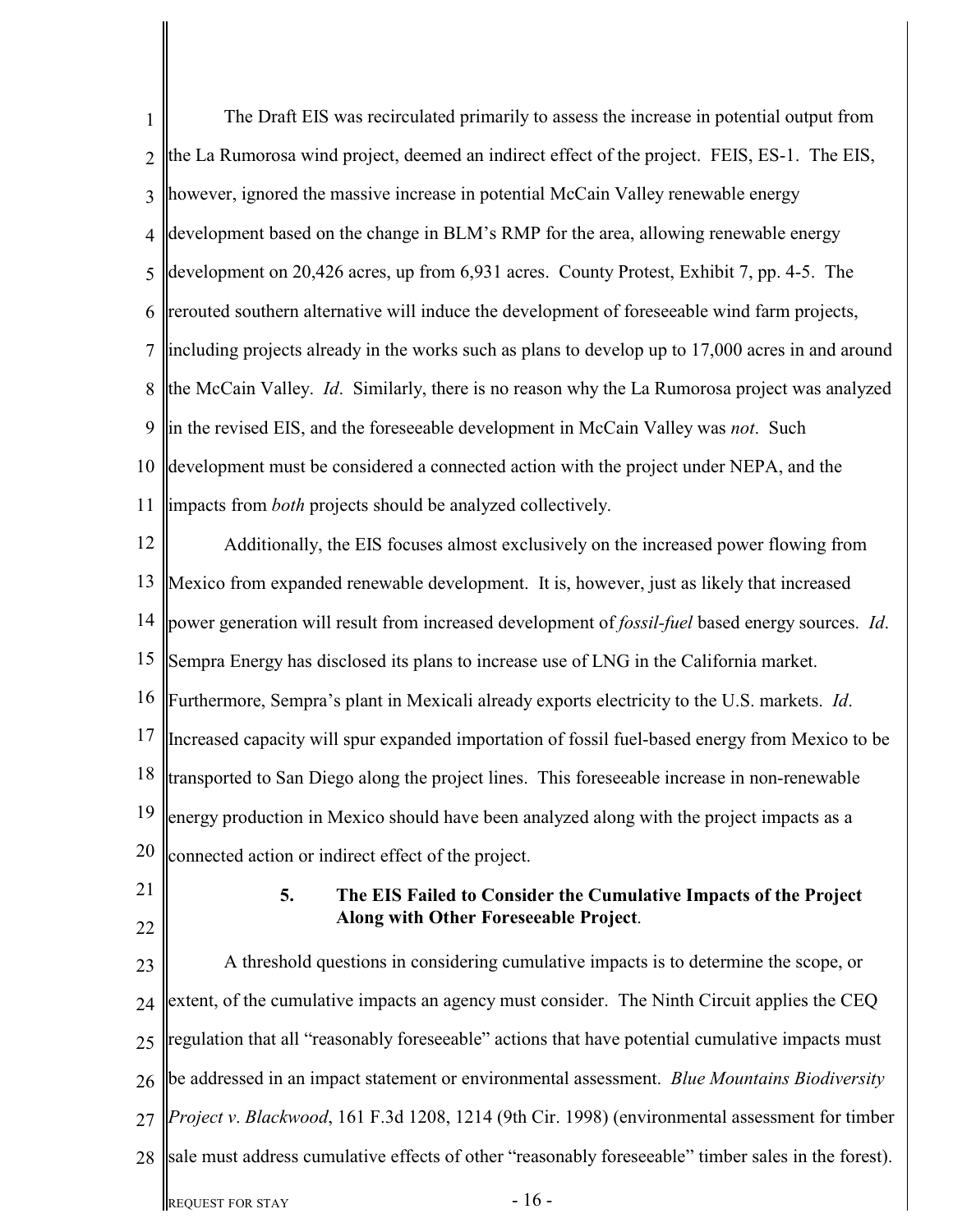1 The Blue Mountain Court explained:

> Cumulative impacts may result from "individually minor but collectively significant actions taking place over a period of time." Id. In determining whether a project will have a "significant" impact on the environment, an agency must consider "[w]hether the action is related to other actions with individually insignificant but cumulatively significant impacts."  $40 \text{ C.F.R.}$  §  $1508.27(b)(7)$ . If several actions have a cumulative environmental effect, "this consequence must be considered in an EIS."

6

2

3

4

5

7 8 9 10 *Id*., (quoting *City of Tenakee Springs v. Clough*, 915 F.2d 1308, 1312 (9th Cir.1990)). In *Border Power Plant Working Group v. Department of Energy*, 260 F.Supp.2d 997, 1032-1033 (S.D. Cal. 2003), the Court held that the EIS for a high voltage power line must consider the cumulative effects of reasonably foreseeable power plants.

11 <sup>12</sup> significant cumulative impacts. It did not fully assess the combined impacts of the project along 13 14 15 16 17 18 19 20 21 22 23 The EIS here failed to analyze many foreseeable projects that will contribute to with: (1) BLM's Eastern San Diego County RMP revisions, including the amendments related to the McCain Valley; (2) Sempra's planned transmission line border crossing; (3) SDG&E's new substations, including the ECO Substation with its 14 miles of transmission lines in McCain Valley and two new substations in Jacumba; (4) the wind farm in McCain Valley; (5) BLM's planned amendment to applicable land use plans to allow for development of large-scale solar energy projects and geothermal energy projects; and (6) the expansion of LNG-based energy development in Northern Mexico. County Protest, Exhibit 7, p. 3. These projects, along with the connected actions purportedly considered in the  $EIS<sub>1</sub><sup>4</sup>$  will cause widespread cumulative impacts to the natural resources of San Diego and Imperial Counties, including the foreseeable industrialization of areas that have survived up until now as undisturbed habitat and open space. **6. The FEIS Fails to Consider a Reasonable Range of Alternatives**

24 25 NEPA requires that an FEIS "[r]igorously explore and objectively evaluate all reasonable alternatives" in order to provide a choice that includes environmentally preferable options "so

- 26
- 27 28 <sup>4</sup> The EIS claims to consider the impacts of the Stirling Energy Systems solar facility, the Esmeralda-San Felipe Geothermal Project, and the 1,250 MW Sempra wind project in northern Mexico's La Rumorosa (now called the Energia Sierra Juarez project). FEIS, ES-13.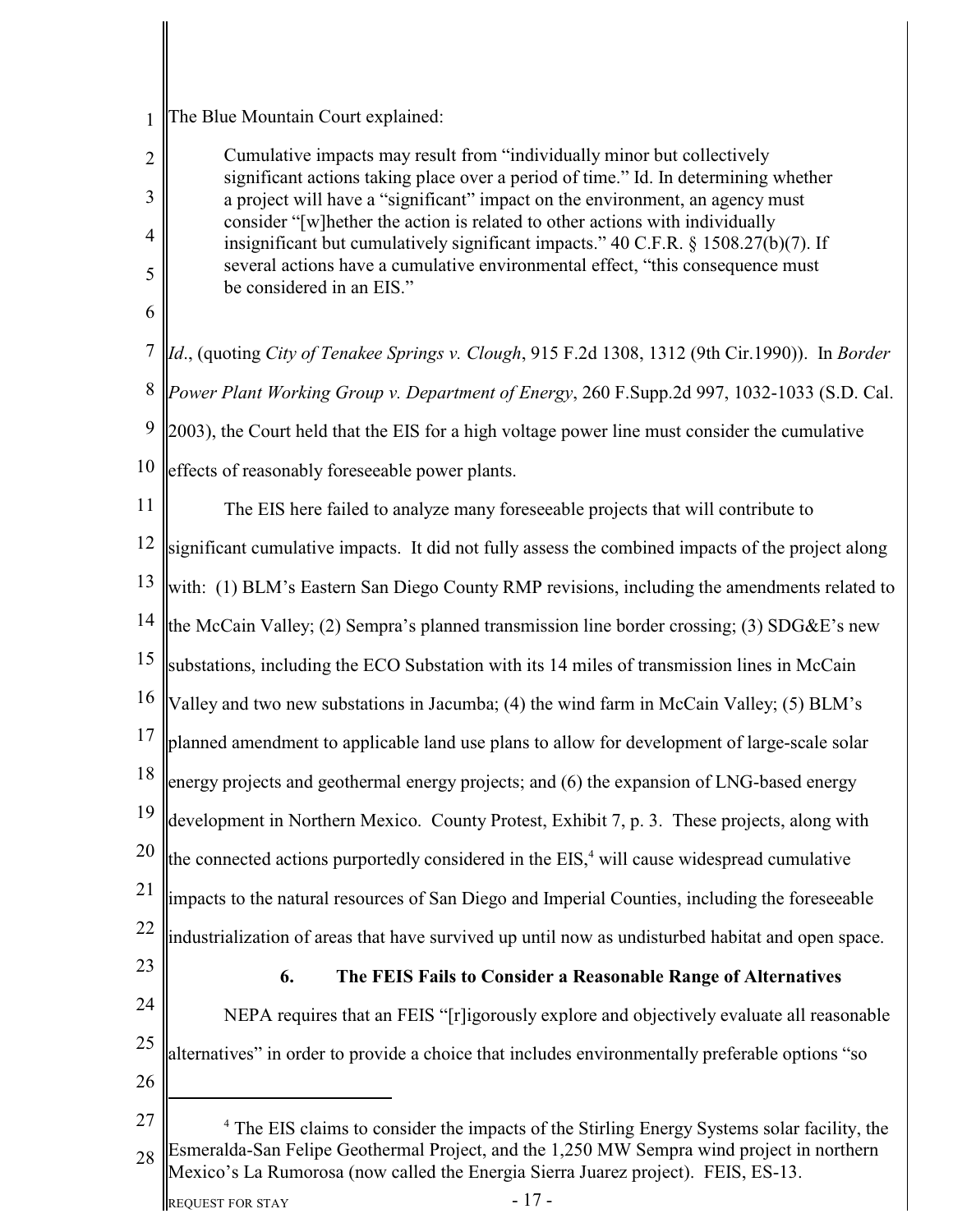| $\mathbf{1}$   | that reviewers may evaluate their comparative merits." 42 U.S.C. $\S$ 4332; 40 C.F.R. $\S$ 1502.14;                                                             |
|----------------|-----------------------------------------------------------------------------------------------------------------------------------------------------------------|
| $\overline{2}$ | Oregon Natural Desert Ass'n v. Singleton, 47 F.Supp.2d 1182, 1195 (1998). An agency may not                                                                     |
| 3              | limit its consideration to only those alternatives it believes it has the authority to implement.                                                               |
| $\overline{4}$ | Rather, the alternatives should be wide-ranging and include options that may require additional                                                                 |
| 5              | approvals or participation by others. Sierra Club v. Lynn, 502 F.2d 43, 62 (5th Cir. 1974);                                                                     |
| 6              | Alaska Wilderness Recreation and Tourism Ass'n v. Morrison, 67 F.3d 723, 729 (9th Cir. 1995);                                                                   |
| 7              | Simmons v. U.S. Army Corp. of Engineers, 120 F.3d 664, 670 (7th Cir. 1997) (agency improperly                                                                   |
| 8              | refused to consider using multiple, rather than a single, water source for a project to increase a                                                              |
| 9              | city's water supply).                                                                                                                                           |
| 10             | The requirement for consideration of alternatives is the "linchpin" of the NEPA process.                                                                        |
| 11             | Monroe County Conservation Ass'n v. Volpe, 472 F.2d 693, 697-698 (2nd Cir. 1972). This                                                                          |
| 12             | requirement was intended to force mission-oriented agencies to expand their horizons and to                                                                     |
| 13             | realize that from an environmental viewpoint, their particular choice of action might not be in the                                                             |
| 14             | loverall best interest of the public. S. Rep. No. 91-296, 91st Cong., 1st Sess. (1969), p. 5. The                                                               |
| 15             | repetition of the alternatives requirement of NEPA section $102(2)(C)$ in section $102(2)(E)$ is both                                                           |
| 16             | empathetic and expansive: it demonstrates the importance Congress gave to exploration of less                                                                   |
| 17             | harmful alternatives, and places on agencies the duty to "study" and to "develop," as well as to                                                                |
| 18             | "describe," alternative courses of action. In the words of the Ninth Circuit:                                                                                   |
| 19             | The consideration of alternatives requirement furthers that goal [of infusing<br>environmental values in project planning] by guaranteeing that agency          |
| 20             | decisionmakers '[have] before [them] and take[] all possible approaches to a                                                                                    |
| 21             | particular project (including total abandonment of the project) which would alter<br>the environmental impact and the cost-benefit balance.' [Citation omitted, |
| 22             | emphasis in original.] NEPA's requirement that alternatives be studied,<br>developed, and described both guides the substance of environmental                  |
| 23             | decision making and provides evidence that the mandated decision making process<br>has actually taken place  Informed and meaningful consideration of           |
| 24             | alternatives is thus an integral part of the statutory scheme.                                                                                                  |
| 25             |                                                                                                                                                                 |
| 26             | Bob Marshall Alliance v. Hodel, 852 F.2d 1223, 1228 (9th Cir. 1988); Alaska Wilderness                                                                          |
| 27             | Recreation & Tourism v. Morrison, 67 F.3d 723, 729 (9th. Cir. 1995).                                                                                            |
| 28             | In a consistent line of cases since the seminal decision in <i>Calvert Cliffs' Coordinating</i>                                                                 |
|                | $-18-$<br>REQUEST FOR STAY                                                                                                                                      |

║

I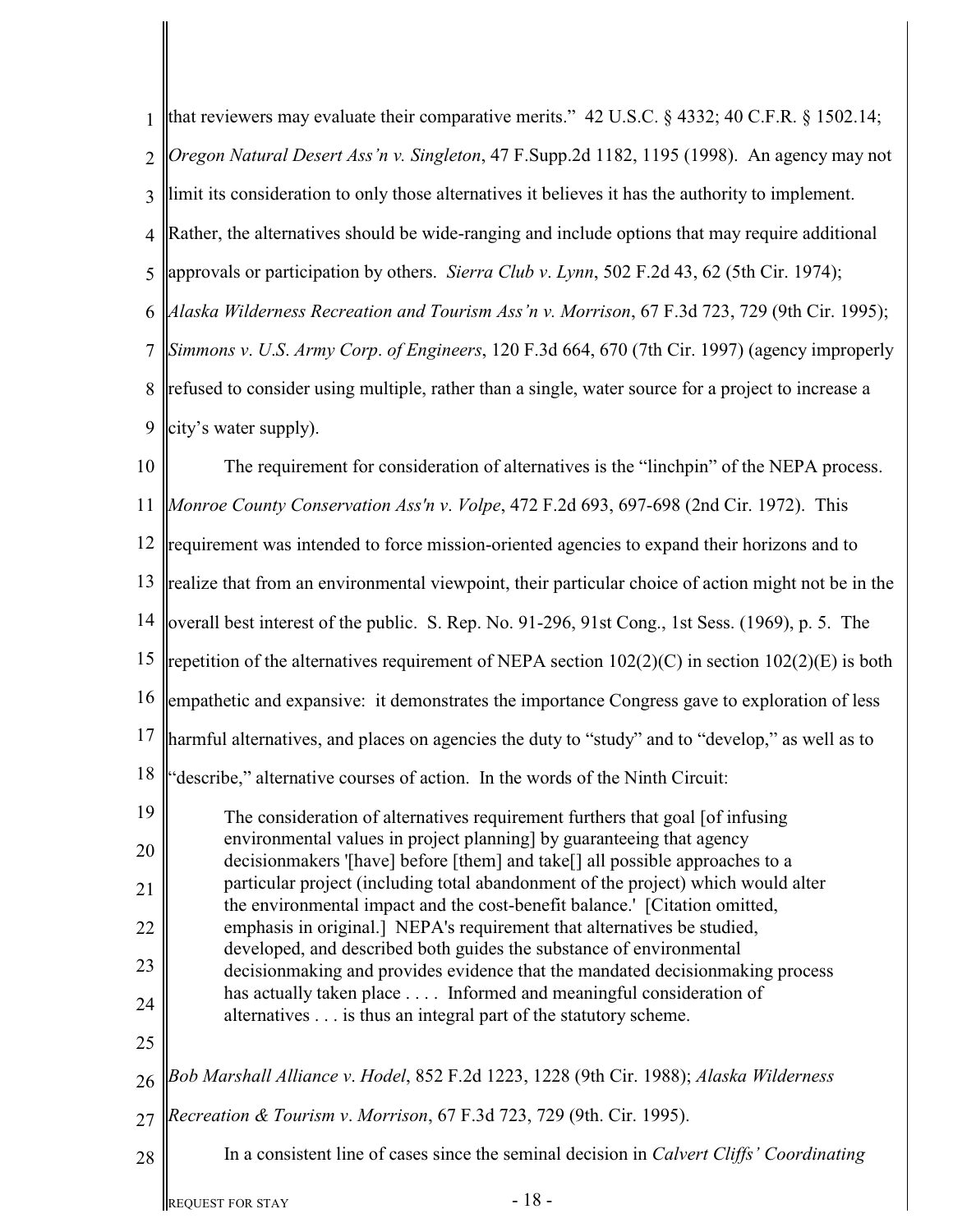| $\mathbf{1}$   | Committee v. U.S. Atomic Energy Comm'n, 449 F.2d 1104, 1114 (D.C. Cir. 1971), the federal                                                                          |  |  |  |
|----------------|--------------------------------------------------------------------------------------------------------------------------------------------------------------------|--|--|--|
| $\overline{2}$ | courts have employed a vigorous and expansive construction of NEPA's requirement for an                                                                            |  |  |  |
| 3              | independent analysis of alternatives, 42 U.S.C. § 4332(2)(E) (formerly (D)). In Calvert Cliffs',                                                                   |  |  |  |
| $\overline{4}$ | the D.C. Circuit explained that by requiring the decision maker to study, develop and describe                                                                     |  |  |  |
| 5              | all possible approaches to a particular project (including total abandonment of the                                                                                |  |  |  |
| 6              | project) which would alter the environmental impact and the cost-benefit<br>balance[NEPA makes] it likely that the most intelligent, optimally beneficially        |  |  |  |
| 7              | decision will ultimately be made and, most importantly, allows those removed<br>from the initial process to evaluate and balance the factors on their own.         |  |  |  |
| 8              |                                                                                                                                                                    |  |  |  |
| 9              | 449 F.2d at 1114 (emphasis added).                                                                                                                                 |  |  |  |
| 10             | Similarly in <i>Environmental Defense Fund v. Army Corps of Engineers</i> , 492 F.2d 1123                                                                          |  |  |  |
| 11             | 5th Cir. 1974), the court explained that NEPA's requirement for an alternatives analysis                                                                           |  |  |  |
| 12             | was intended to emphasize an important part of NEPA's theme that all change was                                                                                    |  |  |  |
| 13             | not progress and to insist that no major federal project should be undertaken<br>without intense consideration of other more ecologically sound courses of action, |  |  |  |
| 14<br>15       | including shelving the entire project, or of accomplishing the same result by<br>entirely different means.                                                         |  |  |  |
| 16             |                                                                                                                                                                    |  |  |  |
| 17             | 492 F.2d at 1135 (emphasis added). The court found that the Corps of Engineers had complied                                                                        |  |  |  |
| 18             | with this requirement by conducting studies of alternatives to the proposed Tennessee-                                                                             |  |  |  |
| 19             | Tombigbee Waterway, including transportation by rail, pipeline, truck and various combinations                                                                     |  |  |  |
|                | thereof, as well as the alternative of "no action." <i>Id.</i>                                                                                                     |  |  |  |
| 20             | To the same effect is <i>Trinity Episcopal School v. Romney</i> , 523 F.2d 88, 93 (2nd Cir.                                                                        |  |  |  |
| 21             | 1975). In that case, the defendants sought to build a low-income housing project and argued that                                                                   |  |  |  |
| 22             | they were not required to consider any alternatives because the project would not harm the                                                                         |  |  |  |
| 23             | environment and there were no unresolved conflicts concerning resource use. The plaintiffs                                                                         |  |  |  |
| 24             | argued the defendants were obliged to consider both alternative sites and alternative uses, such as                                                                |  |  |  |
| 25             | middle-income housing, of the proposed site. The court agreed with plaintiffs that NEPA's                                                                          |  |  |  |
| 26             | requirement for consideration of alternatives was triggered "where (as here) the objective of a                                                                    |  |  |  |
| 27             | major federal project can be achieved in one of two or more ways that will have differing impacts                                                                  |  |  |  |
| 28             | on the environment." Id. at 93; accord, Township of Lower Alloways Creek v. Public Service                                                                         |  |  |  |
|                | $-19-$<br><b>REQUEST FOR STAY</b>                                                                                                                                  |  |  |  |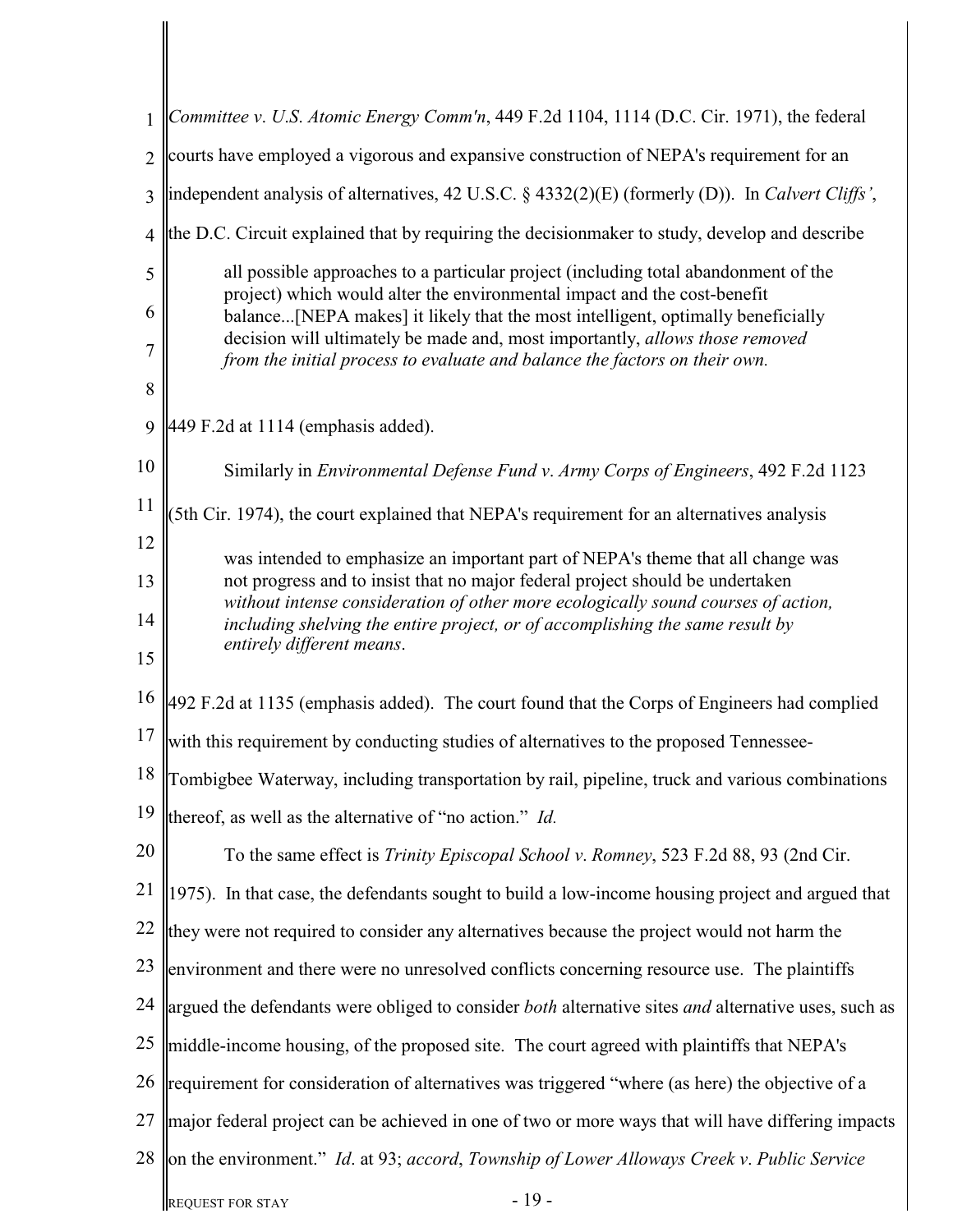1  $\mathcal{D}$ 3 4 5 *Electric and Gas Co*., 687 F.2d 732, 739-740, n. 14 (3rd Cir. 1982); *City of New York v*. *U*.*S*. *Department of Transportation*, 539 F.Supp. 1237, 1276-1277 (S.D.N.Y. 1982)(collecting cases), *aff'd*, 715 F.2d 732, 742-743 (2nd Cir. 1983), *cert den*. 465 U.S. 1055 (1984). Here, BLM dismissed feasible alternatives as infeasible and failed to consider other viable alternatives completely.

6 7 8  $\overline{Q}$ 10 11 12 13 14 For example, the In-area Renewable Alternative is feasible and should not have been dismissed in the EIS. FEIS ES-8. This alternative considers the construction of renewable energy sources closer to the population center of San Diego and meets all three of the project objectives. *See* FEIS at ES-21. First, clearly, such a project would increase the use of renewable energy while decreasing fossil fuel-based energy production.<sup>5</sup> Second, the In-area Renewable Alternative will increase reliability by diversifying energy production throughout the region. Third and finally, the alternative will reduce energy costs in the long term by eliminating the cost of long-distance transmission from the Imperial Valley. The EIS, however, dismissed the alternative.

15 16 17 18 19 20 21 22 23 24 25 Also, the EIS should have included alternatives that required a certain percentage of the transmission capacity to be dedicated exclusively to the transportation of renewable energy. CBD Protest, Exhibit 6, p. 9. Yet the EIS failed to consider such an alternative despite the EIS's stated objective of increased renewable energy production and the general perception that the SPTP was being created to facilitate green energy usage and reduce greenhouse gas emissions. Similarly, the EIS failed to adequately consider another environmentally beneficial option – undergrounding of the project lines. *See* FEIS, ES 34-36. This option was proposed by the California Botanical Habitat Institute but was not reviewed in the EIS. Comments of CBH to CPUC, February 26, 2008 ("CBH Comments"). Exhibit 8, pp. 2-14. Because this alternative is feasible and avoids many of the significant impacts related to the project, including impacts on biological and visual resources and fire safety, it should have been evaluated in the EIS.

26 27

28

# **B. The Project Approval Violates FLPMA.**

The Federal Land Policy Management Act directs that:

 ${}^{5}$ Powers Brief, pp. 7-24.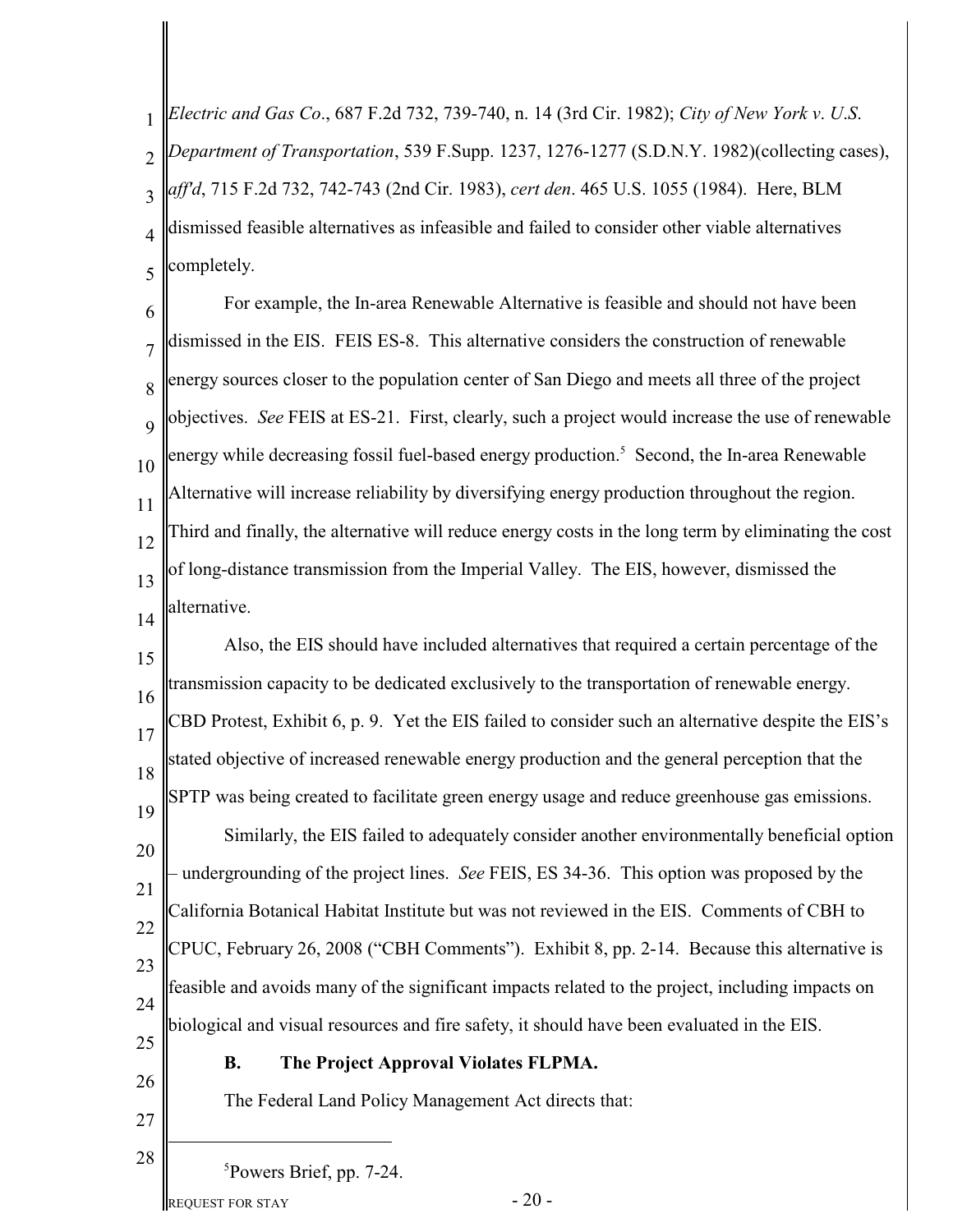2 3

4

5

6

1

the public lands be managed in a manner that will protect the quality of scientific, scenic, historical, ecological, environmental, air and atmospheric, water resource, and archeological values; that, where appropriate, will preserve and protect certain public lands in their natural condition; that will provide food and habitat for fish and wildlife and domestic animals; and that will provide for outdoor recreation and human occupancy and use.

43 U.S.C. § 1701(a)(8). Contrary to this mandate, the project approval will destroy precious viewsheds, dissect and degrade vitally important habitats, and pave the way for massive intensive industrial development in the McCain Valley.

7 8 9 10 11 12 13 14 15 16 17 18 19 20 21 22 23 First, the SPTP will allow for widespread, intensive wind energy development in the McCain Valley, development that violates the above-quoted, key FLPMA protection because it substantially degrades one of the most outstanding scenic resources within San Diego County. The McCain Valley is a spectacular viewshed whose unique granite monoliths and ruggedly beautiful ridge lines warrant the highest degree of scenic protection. Wind energy development, by contrast, has particularly pernicious effects on scenic quality because it would erect enormous, angular metal structures along these ridge tops. Installation of thousands of industrial wind turbines standing hundreds of feet tall, with spinning blades and flashing strobe lights, would transform the extraordinary natural beauty and tranquility of the McCain Valley into an industrial sacrifice zone. Wind turbines kill migratory birds and bats, both at night and during the day, further underscoring the ecological harm these machines wreak. The wind farms at Altamont Pass in Alameda County, for example, have killed thousands of birds, including golden eagles and other protected species. The EIS makes no effort to fully disclose, much less seek effective alternatives to or mitigation measures for these facilities, unnecessarily harming the very scenic, wildlife and environmental resources that FLPMA was intended to protect. *See e*. *g*. FEIS, D.2 at 270. The approval of the SPTP also violates FLPMA because, by facilitating the development

24 25 of the McCain Valley, it unnecessarily reduces and degrades habitat for wildlife species, including the Quino Checkerspot Butterfly. Contrary to FLPMA's mandate to protect wildlife

26 27 from unnecessary harm, the EIS fails to disclose and address reports recently received by BLM which document nearby sightings of this endangered species, including the Quino surveys for the

28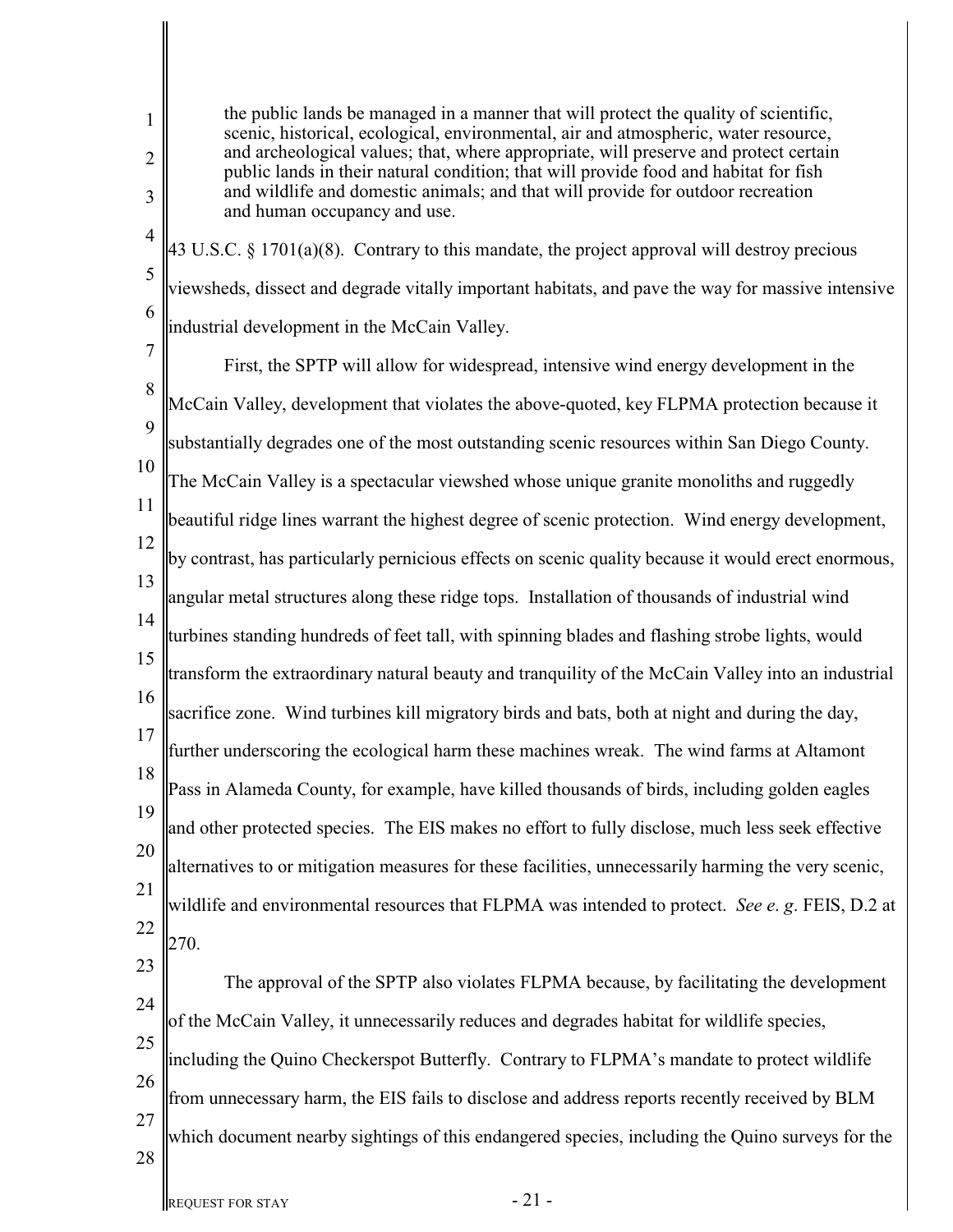1  $\mathcal{D}$ 3 4 5 6 7 Campo Landfill SEIS (2005), located on the Campo Reservation, and federal surveys for the Navy Seals Warfare training facility (2004) located on La Posta Road. Both locations are in proximity to the selected route. These sitings indicate that additional Quinos may inhabit adjacent lands within McCain Valley. Similarly, the EIS fails to disclose and address the potential adverse impacts of wind energy development on Peninsular Bighorn Sheep that inhabit McCain Valley and other areas along the selected route. This omission violates FLPMA's imperative that BLM avoid unnecessary harm to Peninsular Bighorn Sheep and their habitat.

8

# **C. The Project Approval Violates The Endangered Species Act**

9 10 11 12 13 14 15 16 17 18 19 20 21 22 23 Congress enacted the Endangered Species Act ("ESA"), 16 U.S.C. § 1531 *et seq*., to halt the extinction of species in the United States and abroad. 16 U.S.C. § 1531. Section 7 of ESA, 16 U.S.C. § 1536, mandates federal agencies to ensure through consultation with the Fish and Wildlife Service ("FWS"), or alternatively, the National Marine Fisheries Service, that no federal action will jeopardize the survival of species listed as threatened or endangered, or adversely modify their designated and proposed critical habitat. 16 U.S.C. § 1536(a)(2). A federal action that places the future survival or recovery of a threatened or endangered species at risk violates ESA. *Center for Biological Diversity v*. *Bureau of Land Management*, 422 F.Supp.2d 1115, 1144 (N.D. Cal. 2006). The section 7 consultation requirement applies to all discretionary actions undertaken by federal agencies. *National Ass'n of Home Builders v*. *Defenders of Wildlife*, 127 S.Ct. 2518, 2534 (2007) (interpreting 50 C.F.R. § 402.03). Interagency consultation must be based on the best scientific and commercial data available. 16 U.S.C. §  $1536(a)(2)$ ; 50 C.F.R. § 402.14(g)(8). This requirement prohibits an agency from disregarding available scientific evidence that is better than the evidence on which it relies. *Kern County Farm Bureau v*. *Allen*, 450 F.3d 1072, 1080-81 (9th Cir.2006). The interagency consultation consists of three steps. First, the federal agency proposing

24 25 26 27 28 the action – commonly referred to as the "action agency" – which may effect endangered or threatened species or their critical habitat, must advise the consulting agency – in this case, the FWS – of the area in which the plan activities are proposed in order to obtain a list of the endangered and threatened species in the project area. Second, the action agency must prepare a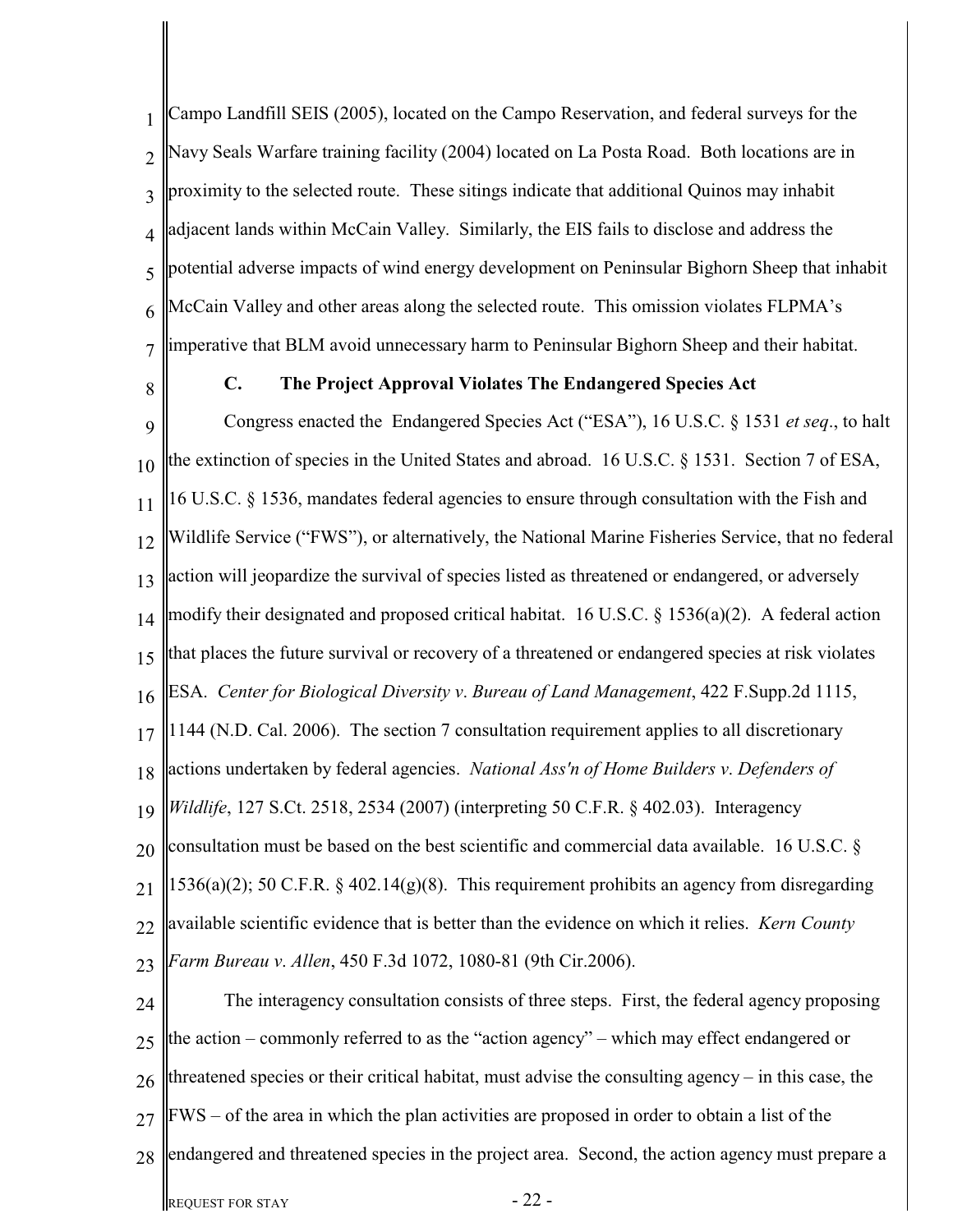1  $\overline{\mathcal{L}}$ 3 4 5 6 Biological Assessment ("BA"), containing a description of the proposed action and an evaluation of whether federally listed species, or their proposed and designated critical habitat, are likely to be affected by the action. 16 U.S.C.  $\S 1536(c)(1)$ ; 50 C.F.R.  $\S 402.12$ . An accurate description of the proposed action is critical to the section 7 consultation process because that description generally governs the scope of the consulting agency's investigations of the project's impacts. *Greenpeace v*. *National Marine Fisheries Service*, 80 F.Supp.2d 1137, 1145 (W.D. Wash. 2000).

7 8 9 10 11 12 13 14 15 Third, if the consulting agency determines that the listed species or their critical habitat are likely to be affected, the consulting agency must issue a Biological Opinion ("BiOp"), setting forth the information on which the opinion is based, detailing the effects of the proposed action on listed or threatened species, and suggesting reasonable and prudent alternatives and mitigation measures which would not violate ESA. 16 U.S.C. § 1536(b), (c)(1); 50 C.F.R. §§ 402.12, 402.14 (2008). If the BiOp concludes that jeopardy is not likely and that there will not be adverse modification of critical habitat, the consulting agency can issue an "incidental take statement" which, if followed, exempts the action agency and the permit applicant from the prohibition on takings found in Section 9 of ESA. 16 U.S.C. § 1536(b)(4).

16 17 18 19 20 In making its jeopardy determination, the consulting agency must evaluate "the current status of the listed species or critical habitat," and direct, indirect and cumulative effects of the action. 50 C.F.R.  $\S\S 402.02$ , 402.14(g)(2)-(3). The issuance of a BiOp is considered a final agency action, and is therefore subject to judicial review under the Administrative Procedure Act. *Bennett v*. *Spear*, 520 U.S. 154, 178 (1997).

21

### **1. Section 7 Consultation History**

22 23 24 25 26 27 28 BLM requested formal section 7 consultation on November 5, 2008, and on that same day transmitted a Biological Assessment ("BA") for the SPTP to FWS, attached hereto as Exhibit 11. BiOp, Exhibit 12, p. 4. BLM's BA was prepared by the project applicant, San Diego Gas  $\&$ Electric Company, and purports to address the effects of the issuance of rights of way for the construction of the selected route on threatened and endangered species and their critical habitat. BA, Exhibit 11, pp. 87-134; BiOp, Exhibit 12, pp. 3-4. BLM requested that FWS complete its BiOp on an expedited schedule to meet the expected completion date of BLM's NEPA process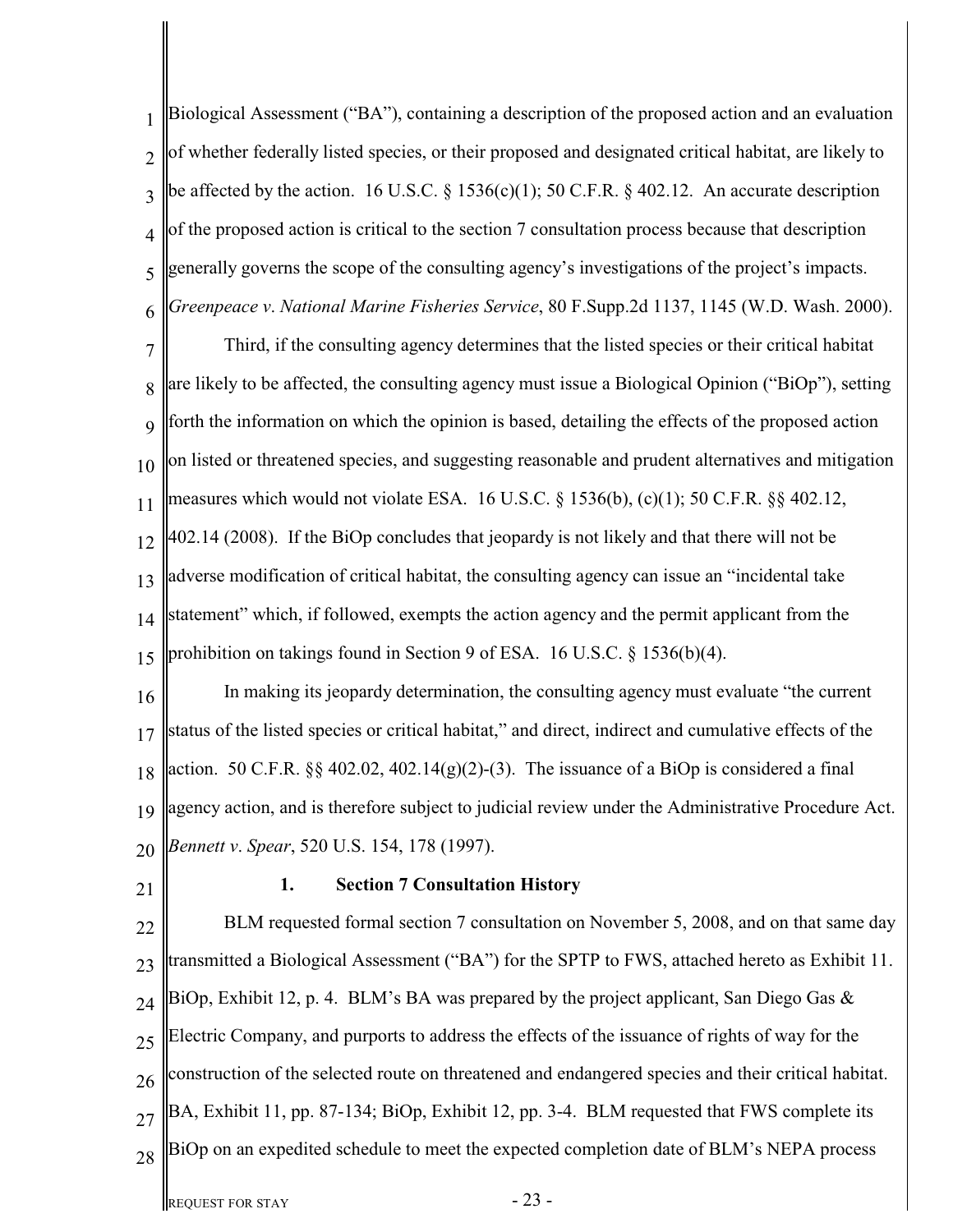1  $\overline{\mathcal{L}}$ 3 4 5 6 7 8 9 10 11 12 13 14 15 16 17 18 19 20 21 22 23 24 25 26 27 28 The San Bernardino Bluegrass (*Poa atropurpurea*), Laguna Mountains Skipper (*Pyrgus* <sup>6</sup> *ruralis lagunae*), Willowy Monardella (*Monardella viminea*), Quino Checkerspot Butterfly (*Euphydryas editha quino*), Arroyo Toad (*Bufo californicus*), Southwestern Willow Flycatcher (*Empidonax traillii extimus*), Least Bell's Vireo (*Vireo bellii pusillus*), Peninsular Bighorn Sheep (*Ovis canadensis nelsoni*) and the Stephen's Kangaroo Rat (*Dipodomys stephensi*). The San Diego Thornmint (*Acanthomintha ilicifolia*) and the Coastal California <sup>7</sup> Gnatcather (*Polioptila californica californica*). for the SPTP. BiOp, Exhibit 12, p. 4. FWS was able to accommodate this request, providing its BiOp on January 16, 2009. *Id*. BLM approved the SPTP rights of way just four days later, on January 20, 2009, minutes before the Obama Administration's inauguration. FWS's BiOp for the SPTP is a foundational, conference opinion. BiOp, Exhibit 12, p. 1. It is intended to cover lands under the jurisdiction of the United States Forest Service, the Bureau of Land Management, and the County and City of San Diego. The document is also supposed to serve as a baseline conference opinion for the Army Corps of Engineers with regard to SDG&E section 404 permit. *Id*. **a. BLM's Biological Assessment** BLM requested formal consultation with regard to ten federally listed species and their designated and proposed critical habitat. These include eight federally endangered species and two federally threatened species.<sup>7</sup> At the time of FWS' completion of its BA, and at the time of FWS's issuance of its BiOp, SDG&E and BLM had not yet surveyed the majority of the selected route for the existence of threatened and endangered species, or their suitable habitats. BiOp, Exhibit 12, p. 2. For example, notably absent from both, the BA and the BiOp, is any mention of SPTP's impacts on the golden eagle. However, the Forest Service has confirmed sightings of a nesting pair of golden eagles on El Cajon Mountain, which lies on the selected routes of the SPTP. United States Forest Service, Area Closures and Advisories to Protect Nesting Raptors, available at http://www.fs.fed.us/r5/cleveland/projects/projects/seasonal-closures/ (last visited March 20, 2009.). Golden eagles are also mentioned in the FEIS; however, the document does not disclose their location in relation to the final route. *See generally* FEIS, Ch. D.2. BLM also failed to complete scientifically reliable surveys of the ten federally listed species known to occur in the project area, and such surveys had not been completed at the time

REQUEST FOR STAY  $-24$  -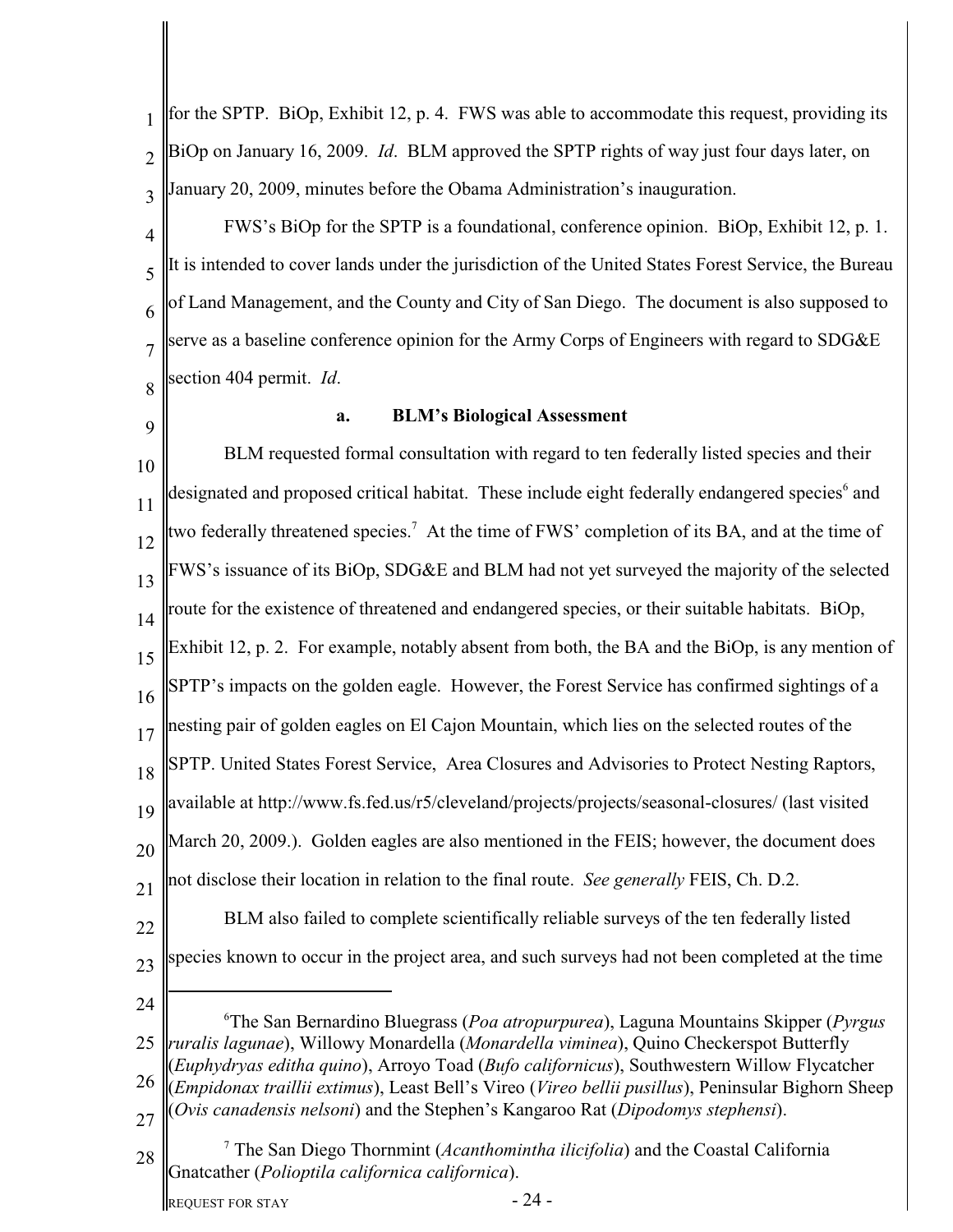1  $\mathfrak{D}$ 3 4 of the FWS's issuance of its BiOp. BiOp, Exhibit 12, p. 24. According to FWS, further surveys for this species would need to be conducted by SDG&E prior to the commencement of construction activities in order to ensure no jeopardy or adverse modification of critical habitat. BiOp, Exhibit 12, p. 24.

5

# **b. The Biological Opinion**

6 7 8 9 10 11 12 13 14 15 16 17 18 FWS determined that the information it gained through consultation with BLM and through the SPTP NEPA process was sufficient to render an opinion with regard to the impacts of BLM's grant of a right-of-way to SDG&E. BiOp, Exhibit 12, p. 2. Upon receipt of BLM's BA, FWS proceeded to conduct its jeopardy/adverse modification analysis for the SPTP. The BiOp concludes that six of the ten species identified by BLM and SDG&E would be affected by the SPTP. *Id.*, p. 2. These include the Peninsular Bighorn Sheep<sup>8</sup> ("PBS"), the Quino Checkerspot Butterfly ("QCB"), the San Diego Thornmint ("Thornmint"), the Coastal California Gnatcather ("Gnatcather"), the Least Bell's Vireo ("LBV") and Arroyo Toad, and their critical habitat. *Id.*, p. 3. However, FWS concluded that if SDG&E complied with the BiOp's proposed mitigation measures, the SPTP was not likely to adversely affect these six listed species or their critical habitat. *Id.*, p. 3. FWS also provided an incidental take statement for the above six species and their critical habitat, immunizing SDG&E and BLM from liability under ESA. *See* 16 U.S.C. § 1536(b)(4).

19 20 21 22 23 24 25 Notably, *the BiOp fails to identify the precise number, extent, location or timing of such incidental takes*, stating that such specifications will be made following site-specific surveys prior to the construction of the SPTP. BiOp, Exhibit 12, p. 147. This omission is not surprising, since few or no *special status species surveys have been conducted* on the selected alternative route. Draft EIR/EIS Special Status Species Survey Locations, Exhibit 13. In addition to addressing the impacts of the SPTP right of way, the BiOp identifies four

26 27 28 <sup>8</sup> PBS have been sighted by U.S. Border Patrol along Interstate 8 near the Mountain Springs Road Exit, north of the westbound lanes, south of the westbound lanes within Devil's Canyon, and east of the first Devil's Canyon Bridge. These locations are located in the Jacumba Wilderness, and align with the "I-8 Alternative: Overhead Portion" of the SPTP. *See* FEIS, Fig. ES-4.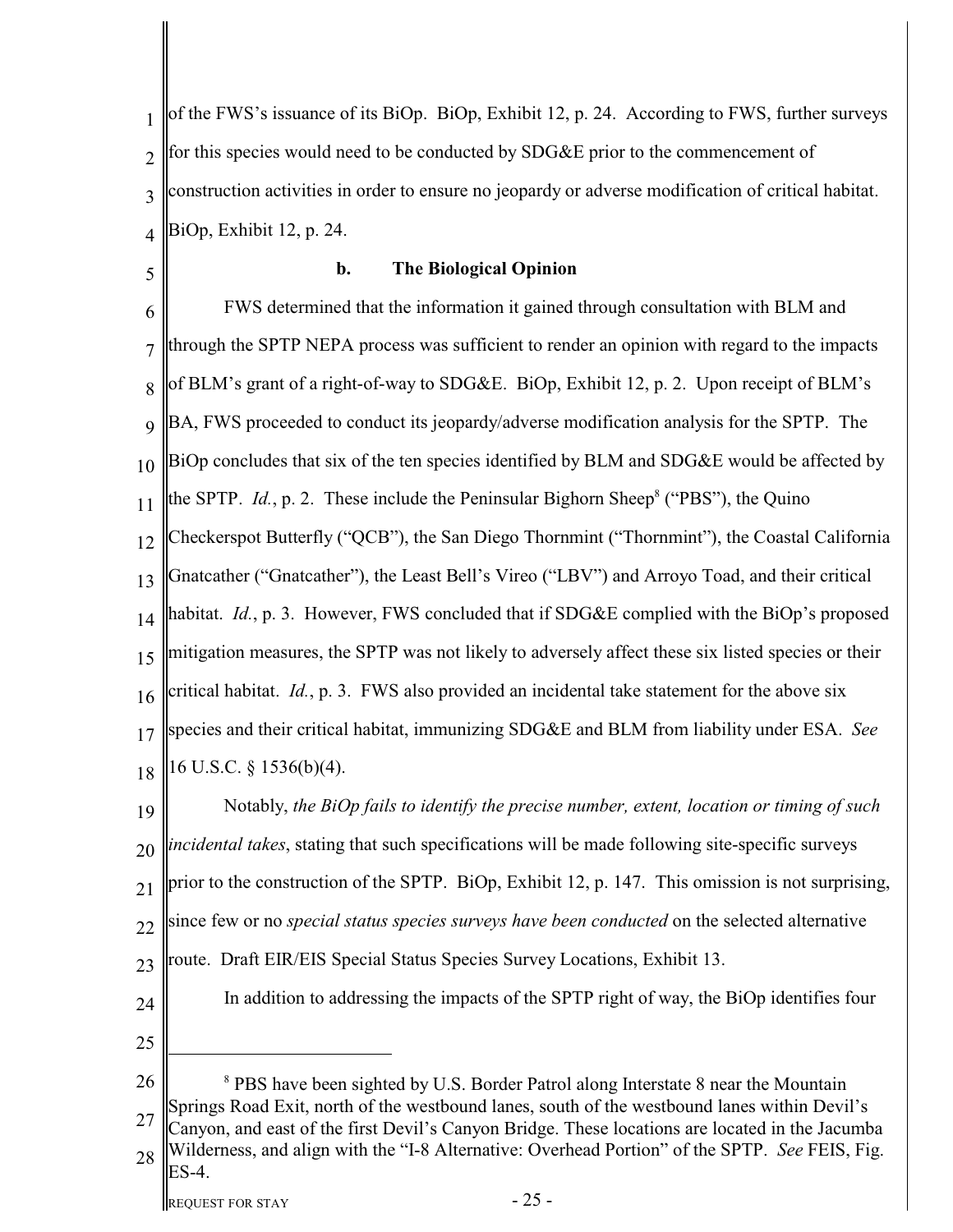| 1              | other actions deemed "connected" to the SPTP under NEPA: (1) SDG&E's plans for future                     |
|----------------|-----------------------------------------------------------------------------------------------------------|
| $\overline{2}$ | expansion of the SPTP, consisting of four more 230 kV lines and two more 500kV lines that                 |
| 3              | would connect to one of the substations of the SPTP; (2) the La Rumorosa wind farm, proposed              |
| 4              | to be constructed by SDG&E in northern Mexico <sup>9</sup> ; (3) a solar facility, proposed by Stirling   |
| 5              | Energy Systems, to be located in the Imperial Valley; and (4) the Esmeralda-San Felipe                    |
| 6              | Geothermal Project, to be located in Truckhaven, California. BiOp, Exhibit 12, p. 2-3. The                |
| $\overline{7}$ | geothermal and solar projects alone would result in the permanent loss of 2,500 acres of habitat.         |
| 8              | California Public Utilities Commission, Decision Granting Certificate of Public Convenience and           |
| 9              | Necessity for the Sunrise Powerlink Transmission Project (Dec. 08-12-058) at 225 (citing FEIS,            |
| 10             | Ch. D.2-15; FEIS, Sec. 2) (hereinafter "CPUC Order"). The mitigation measures proposed by                 |
| 11             | the BiOp do not address the impacts of these four connected actions. BiOp, Exhibit 12, pp. 2-3.           |
| 12             | Both the BiOp and the BA omit discussion of the SPTP's effects on the San Diego fairy shrimp,             |
| 13             | the burrowing owl, the mountain plover and the desert pupfish. FEIS, Ch. 2 pp. 3, 22-23. In               |
| 14             | fact, no scientifically reliable surveys had been conducted on these species prior to BLM's               |
| 15             | approval of the SPTP right of way. FEIS, Ch.D2 p. 22.                                                     |
| 16             | The mitigation measures proposed by FWS incorporate, in large part, those measures that                   |
| 17             | were proposed by SDG&E and BLM. FWS did make certain minor revisions to SDG&E's                           |
| 18             | proposals, including a different ratio of compensation for permanently destroyed designated               |
| 19             | critical habitat of the QCB, more detailed helicopter flight parameters for construction within the       |
| 20             | proposed and designated critical habitat of PBS, and more detailed survey and monitoring                  |
| 21             | instructions for the remaining threatened and endangered species that would be adversely                  |
| 22             | affected by the SPTP. Compare, BA, Exhibit 11, pp. 30-41 and BiOp, Exhibit 12, pp. 24, 29-39.             |
| 23             | FWS' no jeopardy/adverse modification determination hinges on SDG&E's commitment to                       |
| 24             | conduct additional surveys prior to initiating construction and to replace, through purchase of           |
| 25             | new habitat, permanently destroyed designated critical habitat within the project area. BiOp,             |
| 26             | Exhibit 12, pp. 2, 24, 29-39. However, the BiOp fails to identify whether suitable habitat is             |
| 27             |                                                                                                           |
| 28             | <sup>9</sup> The La Rumorosa wind farm was proposed by Sempra Generation, the parent company<br>of SDG&E. |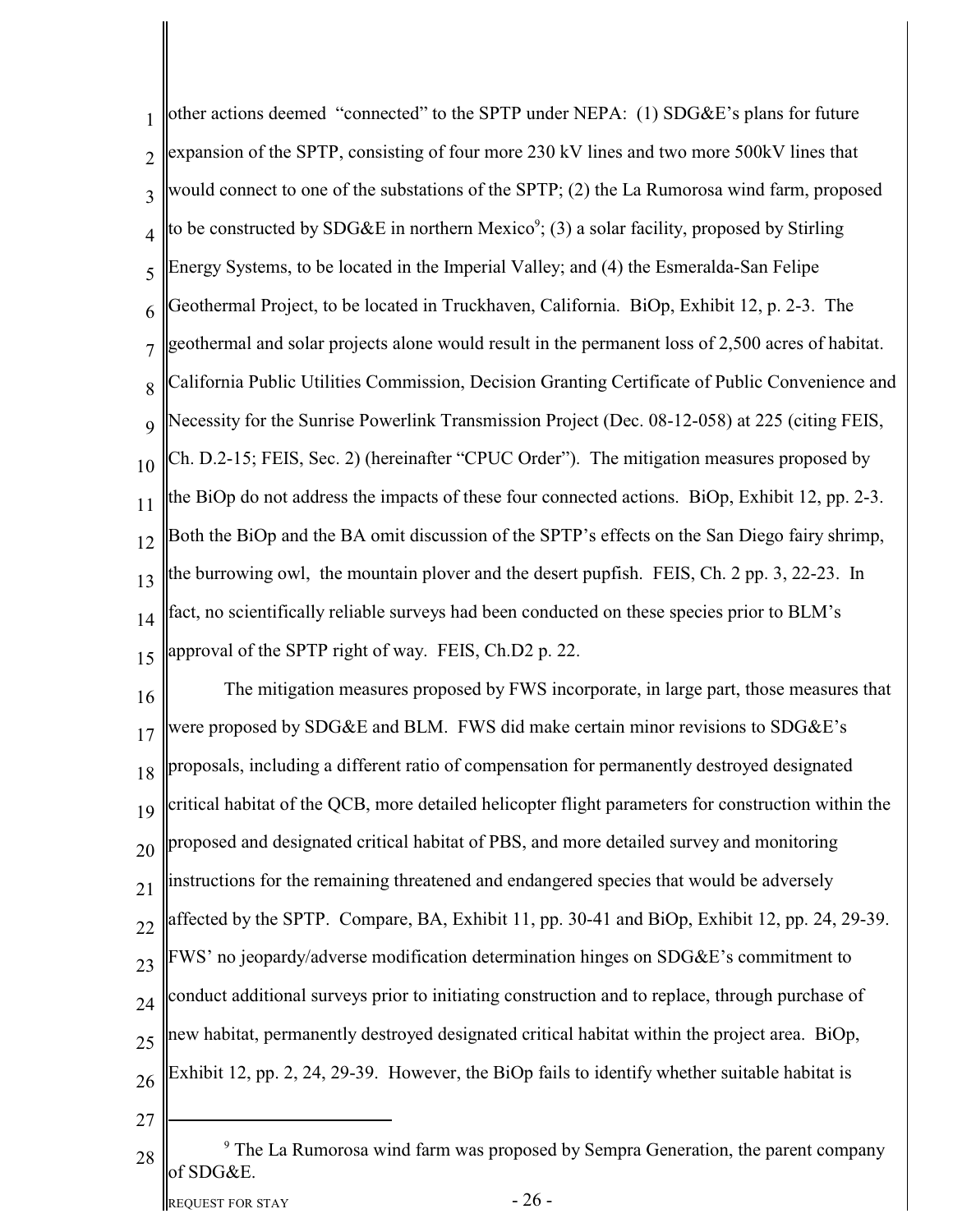|                 | available for purchase, or to reconcile SDG&E's estimate that the approximately 600 acres of                                                                |  |  |
|-----------------|-------------------------------------------------------------------------------------------------------------------------------------------------------------|--|--|
| $\overline{2}$  | habitat permanently lost due to the SPTP "may not be available for replacement in the quantities                                                            |  |  |
| 3               | and specific types that are affected." See FEIS, ES-29.                                                                                                     |  |  |
| 4               | 2.<br><b>BLM and FWS Violated Section 7 of ESA</b>                                                                                                          |  |  |
| 5<br>6          | <b>FWS' BiOp Is Arbitrary and Capricious and Violates ESA</b><br>a.<br>Because it Fails to Analyze the Biological Impacts of the<br><b>Proposed Action.</b> |  |  |
| 7               | A biological opinion which is not coextensive in scope with the agency action is contrary                                                                   |  |  |
| 8               | to law. <i>North Slope Borough v. Andrus</i> , 642 F.2d 589, 608 (D.C. Cir. 1980) (requiring a BiOp to                                                      |  |  |
| $\mathbf Q$     | analyze the effect of the entire agency action); Greenpeace v. National Marine Fisheries Service,                                                           |  |  |
| 10              | supra, 80 F.Supp.2d at 1147. An agency "action" under ESA is to be construed broadly, and                                                                   |  |  |
| 11              | must include the full action and all mitigation measures adopted in pursuance thereof. TVA v.                                                               |  |  |
| 12              | Hill, 437 U.S.153, 173 (1978); North Slope Borough v. Andrus, 642 F.2d at 609. The Ninth                                                                    |  |  |
| 13              | Circuit has set aside biological opinions that fail to present a comprehensive discussion of all                                                            |  |  |
| 14              | stages of a project, even when there is uncertainty about the location and scope of such future                                                             |  |  |
| 15              | phases of the proposed action. See Conner v. Burford, 848 F.2d 1441, 1454 (9th Cir. 1988); Bob                                                              |  |  |
| 16              | Marshall Alliance v. Hodel, 852 F.2d 1223, 1228 (9th Cir. 1988).                                                                                            |  |  |
| 17              | When evaluating a large-scale and complex project, such as the SPTP, the FWS must                                                                           |  |  |
| 18              | dentify all the relevant components of the project, and explain how these components will                                                                   |  |  |
| 19              | individually, and in combination, affect listed species. Greenpeace v. National Marine Fisheries                                                            |  |  |
| 20              | Service, supra, 80 F.Supp.2d at 1148; 50 C.F.R. § 402.14(g)(2)-(3). The BiOp fails to address                                                               |  |  |
| $\overline{21}$ | the full action, which includes SDG&E's plans for future expansion, as well as the three                                                                    |  |  |
| 22              | renewable energy projects deemed to be actions "connected" to the SPTP under NEPA. FWS                                                                      |  |  |
| 23              | claims that these aspects of the SPTP did not have to be considered at this stage of the project                                                            |  |  |
| 24              | because separate NEPA and CEQA reviews would be conducted for each of these components of                                                                   |  |  |
| 25              | the SPTP. BiOp, Exhibit 12, pp. 2-3. However, "incremental-step consultation does not vitiate                                                               |  |  |
| 26              | the ESA requirement that the Secretary prepare a comprehensive biological opinion." Conner v.                                                               |  |  |
| 27              | Burford, supra, 848 F.2d at 1455. FWS was required to consider the full action and its failure to                                                           |  |  |
| 28              | do so violates ESA. North Slope Borough v. Andrus, supra, 642 F.2d at 609. Accordingly, the                                                                 |  |  |
|                 | $-27-$<br><b>REQUEST FOR STAY</b>                                                                                                                           |  |  |

║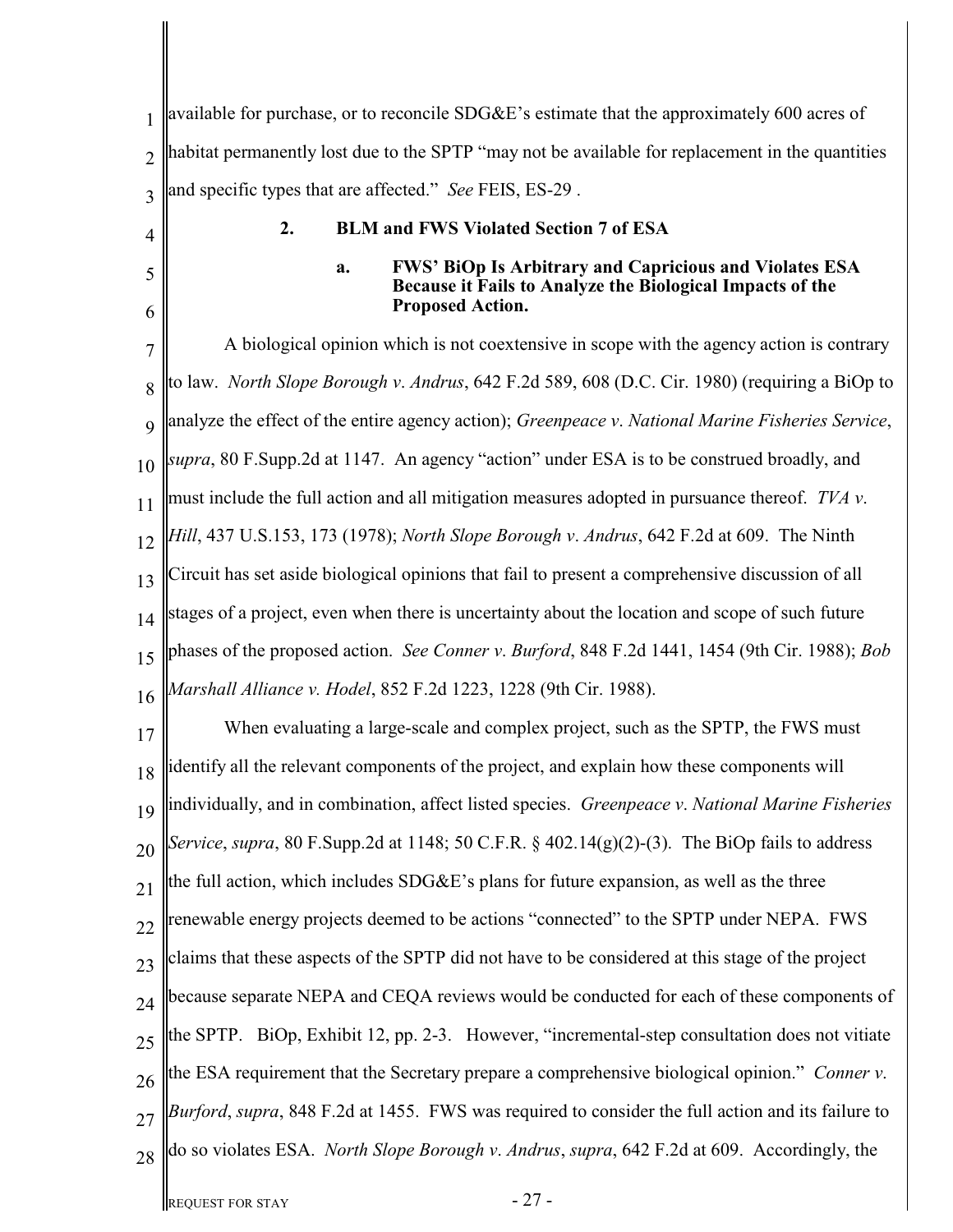1  $\overline{\mathcal{L}}$ 3 4 5 Board should set aside the BiOp pursuant to section 706 of the Administrative Procedure Act  $(APA)$ , 5 U.S.C. § 706, because it is in violation of ESA's general mandate that federal agencies need ensure that no federal action will jeopardize the future survival of listed species. 16 U.S.C. § 1536.

6

### **b. FWS' BiOp Is Arbitrary and Capricious and Violates ESA Because it Is Not Based on the Best Available Scientific and Commercial Data.**

7 8 9 10 11 12 13 14 15 16 17 18 19 20 ESA's requirement that section 7 consultation be based on the best available scientific and commercial data prohibits agencies from disregarding available scientific evidence that is in some way better than the evidence on which they rely. *Kern County Farm Bureau v*. *Allen*, 450 F.3d 1072, 1080-81 (9th Cir.2006). "The obvious purpose of the requirement that each agency use the best scientific and commercial data available" is to ensure that the ESA not be implemented haphazardly, on the basis of speculation or surmise." *Bennett v*. *Spear*, *supra*, 520 U.S. at 176. FWS's BiOp can best be described as an exercise in speculation. It also fails to incorporate relevant data that was developed through the NEPA and CEQA process for the SPTP. FWS's no jeopardy determination is based, in its entirety, on SDG&E's commitment to conduct future surveys prior to commencing construction. However, ESA requires that the BiOp be based upon the best "scientific" and "commercial" data. 16 U.S.C. § 1536(a)(2). FWS squarely failed to comply with this requirement when it rendered an opinion in the absence of surveys of the entirety of the affected project area for the existence of listed species and their

21 designated and potential critical habitat.

22 23 24 25 The BiOp omits a discussion of SDG&E's plans for future expansion, as well as the three connected renewable energy generation projects that were considered in detail during the SPTP EIR/EIS process.<sup>10</sup> These projects are also known to have destructive effects on the desert ecosystem in the Imperial Valley on federally listed endangered species on both sides of the U.S.-

26

<sup>27</sup> 28  $10$  These projects are described in the following SPTP NEPA documents: DEIS, Figures B-44 through B-46, depicting the location of these various connected actions; RDEIS, Figures 2- 1, 2-2, 2-3, 2-4 and 2-5 illustration, depicting the La Rumorosa Wind Energy Document; and RDEIS, Figures B-12(a) and B-12(b), depicting SDG&E's expansion plans.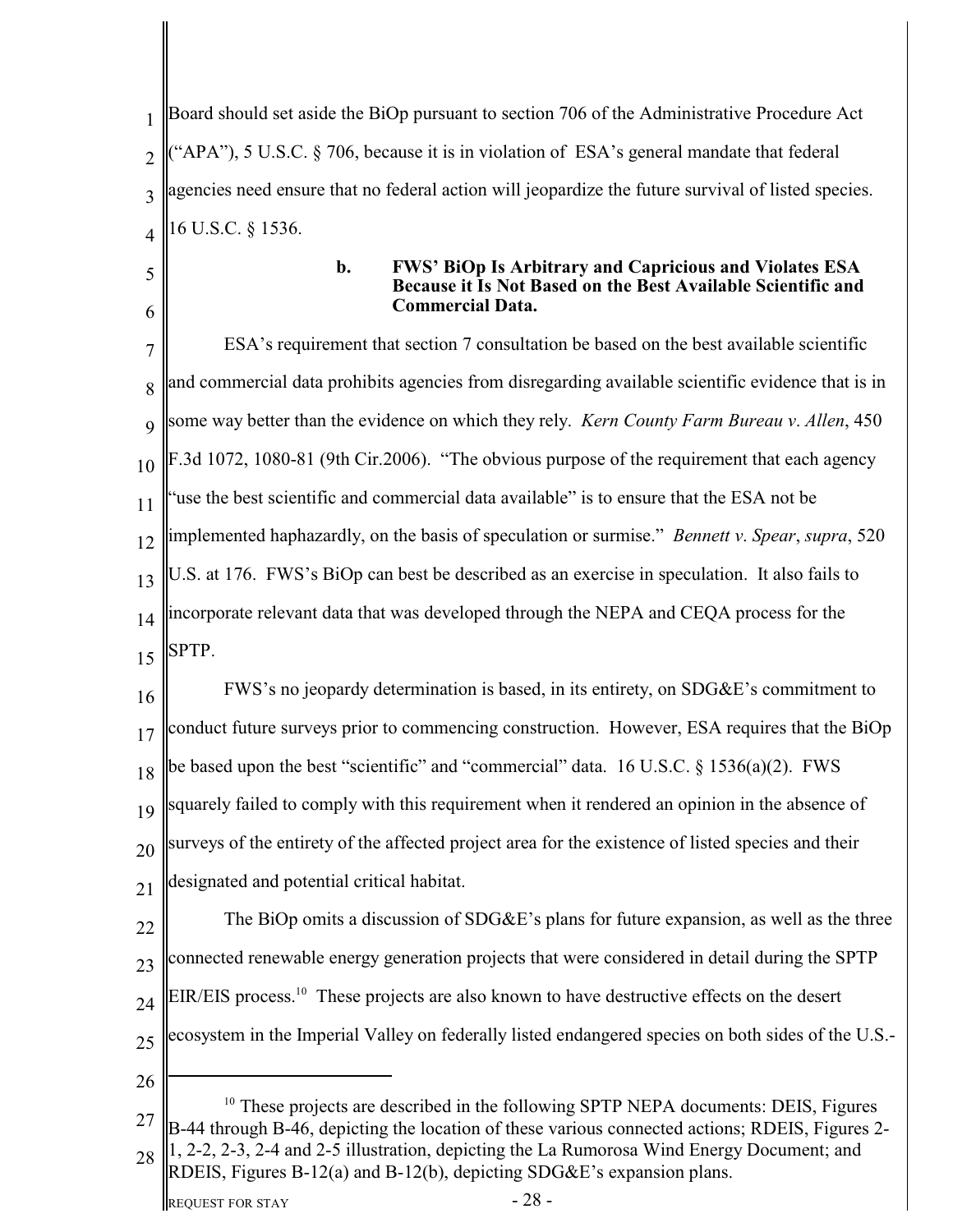1  $\overline{\mathcal{L}}$ 3 4 Mexican border. CPUC Order at 225. The La Rumorosa wind farm will likely jeopardize the recovery of the PBS, whose prospects for recovery are dependent on re-establishing connectivity between populations on both sides of the U.S.-Mexican border. Peninsular Bighorn Recovery Plan 2000 at 79.

5 6 7 8 9 10 11 12 13 14 15 16 17 The BiOp also omits discussion of the SPTP's impacts on the endangered San Diego fairy shrimp, the golden eagle, the burrowing owl, the mountain plover, and the critical habitat of the desert pupfish. These omissions are arbitrary and capricious because the FEIS highlighted the existence of these species within the project area. For example, engineering conducted for the proposed project showed that fairy shrimp habitat would be affected, as critical habitat for the shrimp is just 0.3 miles from the SPTP route. FEIS, Ch. 2, pp. 3, 22. The proposed routing for the SPTP also crosses the designated critical habitat of the desert pupfish. FEIS, Ch. 2, p. 23. The Board cannot simply take the agency's word that the listed species will be protected under the planned operations. *National Wildlife Federation v*. *National Marine Fisheries Service*, 524 F.3d 917 , 935 n. 15 (9th Cir. 2008). The BiOp is legally inadequate because it flatly fails to consider available data, and is not based on scientifically reliable data. Therefore, he Board should set aside the BiOp as arbitrary and capricious, under section 706 of the APA, 5 U.S.C. § 706, for violation of ESA, 16 U.S.C. § 1536(a)(2).

18

19

# **c. The BiOp Is Arbitrary and Capricious and Violates ESA Because it Fails to Consider the Recovery Impacts of the SPTP.**

20 21 22 23 24 25 26 27 28 The FWS is required to consider both the survival and the recovery chances of listed species in evaluating adverse modifications to their critical habitat. *Gifford Pinchot Task Force v*. *U*.*S*. *Fish and Wildlife Service*, 378 F.3d 1059, 1069-70 (9th Cir. 2004). A BiOp that relies on uncertain short-term and long-term improvements to critical habitat to offset short-term and longterm degradation violates ESA. *National Wildlife Federation v*. *National Marine Fisheries Service*, *supra*, 524 F.3d at 934. Similarly, a BiOp that relies on insufficient data, or that fails to provide a statement of incidental take that permits the agency to assure that the level of destruction will not, in fact, jeopardize the survival of listed species, is arbitrary and capricious and violates ESA. *Id*; *Center for Biological Diversity v*. *Bureau of Land Management*, 422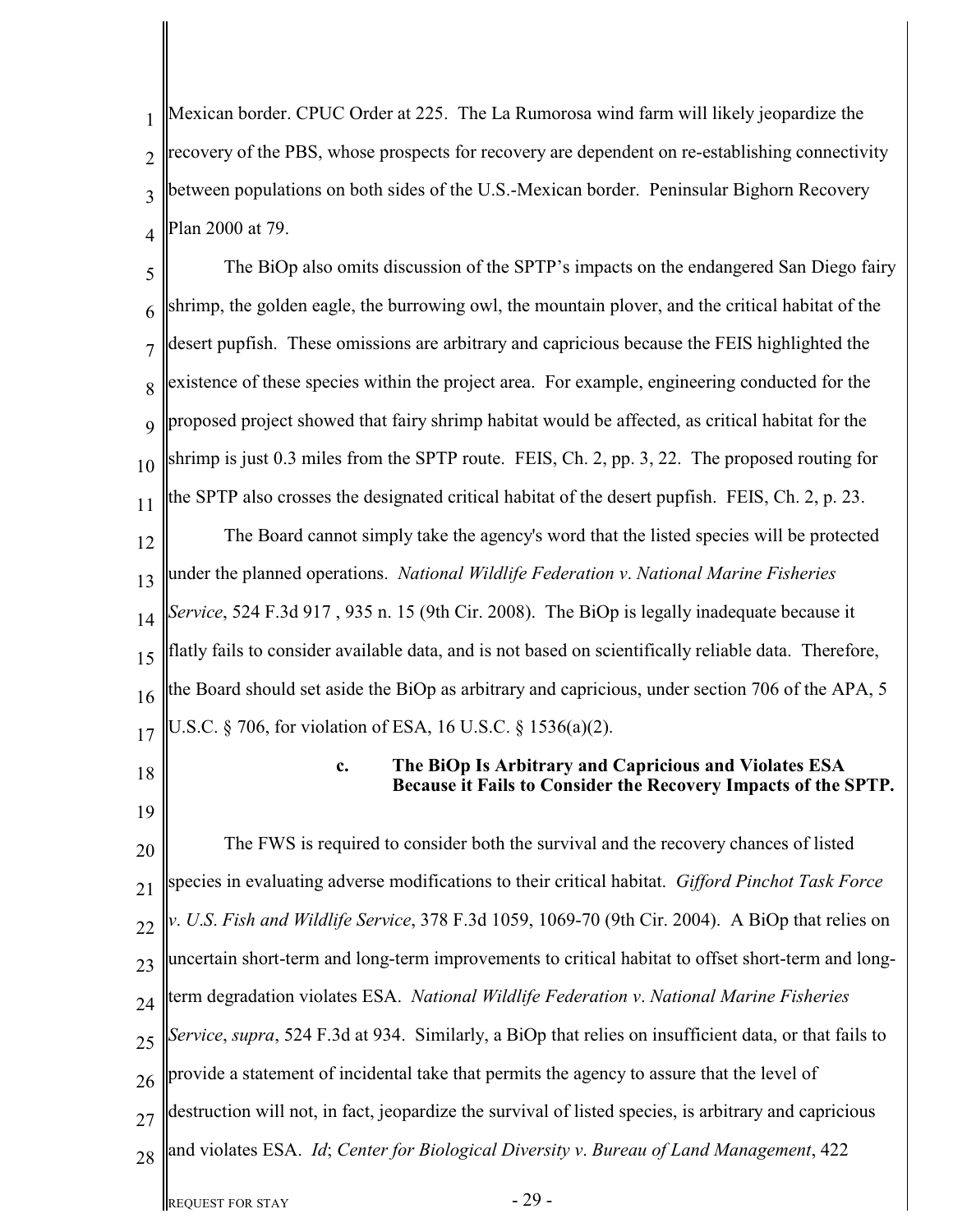1 F.Supp.2d 1115, 1131 (N.D. Cal. 2006).

2 3 4 5 6 7 8 9 10 11 12 In this case, the BiOp fails to evaluate the efficacy of the mitigation measures in ensuring the future recovery and survival of listed species within the project area. For instance, the BiOp fails to identify the existence of suitable habitat that may be purchased to replace permanently destroyed critical habitat due to the construction and operation of the SPTP, and to address the perceived lack of such habitat. *See* FEIS, ES-29. The BiOp also fails to provide a statement of incidental take, thus making it impossible to determine the true destructive impacts of the SPTP and the related recovery and survival chances of listed species extant within the project area. These flaws render FWS' determination that the SPTP will not jeopardize listed species or adversely modify their critical habitat flawed on its face. Accordingly, the Board should hold the BiOp arbitrary and capricious under section 706 of the APA, 5 U.S.C. § 706, and in violation of ESA, 16 U.S.C. § 1531 *et seq*.

13

#### **D. The Project Violates The National Historic Preservation Act**

14 15 16 17 18 19 Congress enacted NHPA, 16 U.S.C. § 470 *et seq*., to "accelerate federal historic preservation programs" and to foster cooperation between federal, state, and local authorities. 16 U.S.C. § 470. NHPA requires federal agencies to consider the effects of an "undertaking" on a site or object included, or eligible for inclusion, in the National Register, and requires that the Advisory Council on Historic Preservation administering the Act be given an opportunity to comment upon the proposed undertaking. 16 U.S.C. § 470.

20 21 22 23 24 25 26 27 28 NHPA implementing regulations establish a three-step process for consultation between federal agencies and the Advisory Council on Historic Preservation: (1) the agency must, in consultation with the State Historic Preservation Officer ("SHPO"), identify properties within a federal program or activity which are included, or eligible for inclusion, in the National Register of Historic Places, prior to making an agency decision undertaking the activity, 36 C.F.R. § 800.4; (2) next, the agency must determine whether the proposed undertaking adversely affects the identified property and if so, (3) the agency must then enter consultation with the Advisory Council involving an onsite inspection, public information meeting, and consideration of alternatives to avoid or mitigate the adverse effects. 36 C.F.R. §§ 800.3, 800.6. Where an Indian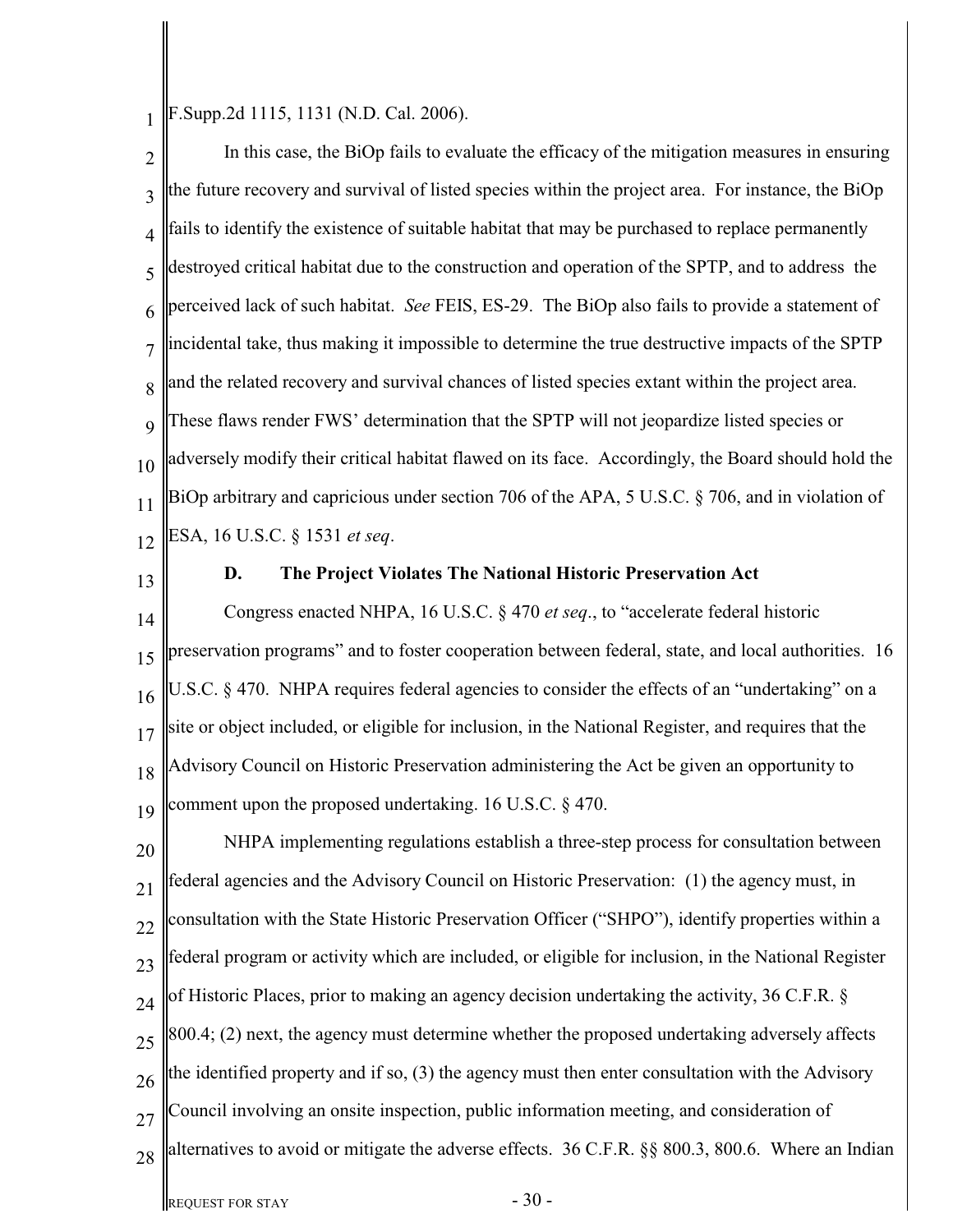1  $\overline{\mathcal{L}}$ 3 4 5 6 7 8 tribe has assumed the section 106 responsibilities of the SHPO on tribal lands, consultation for undertakings occurring on tribal land or for effects on tribal land is with the Tribal Historic Preservation Officer ("THPO") for the Indian tribe in lieu of the SHPO. 36 C.F.R. § 800.3(c)(1). The above consultation process should occur at the earliest stages of NEPA review, and is intended to supplement environmental impact review conducted pursuant to NEPA. 36 C.F.R. § 800.8. The action agency is also required to seek input from the public with regard to its initial decision to identify cultural and historic sites, and to mitigate and resolve any adverse effect on such sites from the proposed action. 36 C.F.R. §§ 800.8 (e), 800.4.

9 10 11 12 13 14 15 16 17 NHPA regulations permit the action agency to develop alternative consultation and public notice procedures to those described above. *See* 36 C.F.R. § 800.14(a). In this event, the agency must consult with the Advisory Council for Historic Preservation ("Council"), the National Conference of State Historic Preservation Officers, or the SHPO and THPO, in the development of alternative procedures. 36 C.F.R. § 800.14(a)(1). The agency is also required to seek public input during the development of alternative procedures. *Id*. If after the statutorily-mandated 60 day review period the Council approves the procedures, the agency must notify all consulting parties and publish a notice of final alternate procedures in the Federal Register. 36 C.F.R. § 800.14(a)(2)-(3).

18 19 20 21 22 23 24 25 26 As part of the alternative procedures set out above, the agency and the Council may develop a programmatic agreement ("PA") to govern the implementation of a particular program or in order to resolve the adverse effects of certain complex projects. 36 C.F.R. § 800.14(b). The development of a PA must be done in consultation with the SHPO or THPO, other federal agencies, and members of the public. 36 C.F.R.  $\S$  800.14(b)(2)(i)-(ii). The agency must notify the public of its intent to develop a PA and involve the public in the development of the terms. 36 C.F.R. § 800.14(b)(2)(iv). A PA does not take effect until (1) the public has been given the opportunity to comment and (2) it has been executed by the agency, the Council, and the SHPO or THPO, as appropriate. 36 C.F.R. § 800.14(b)(2)(iii).

27

///

///

- 28
	-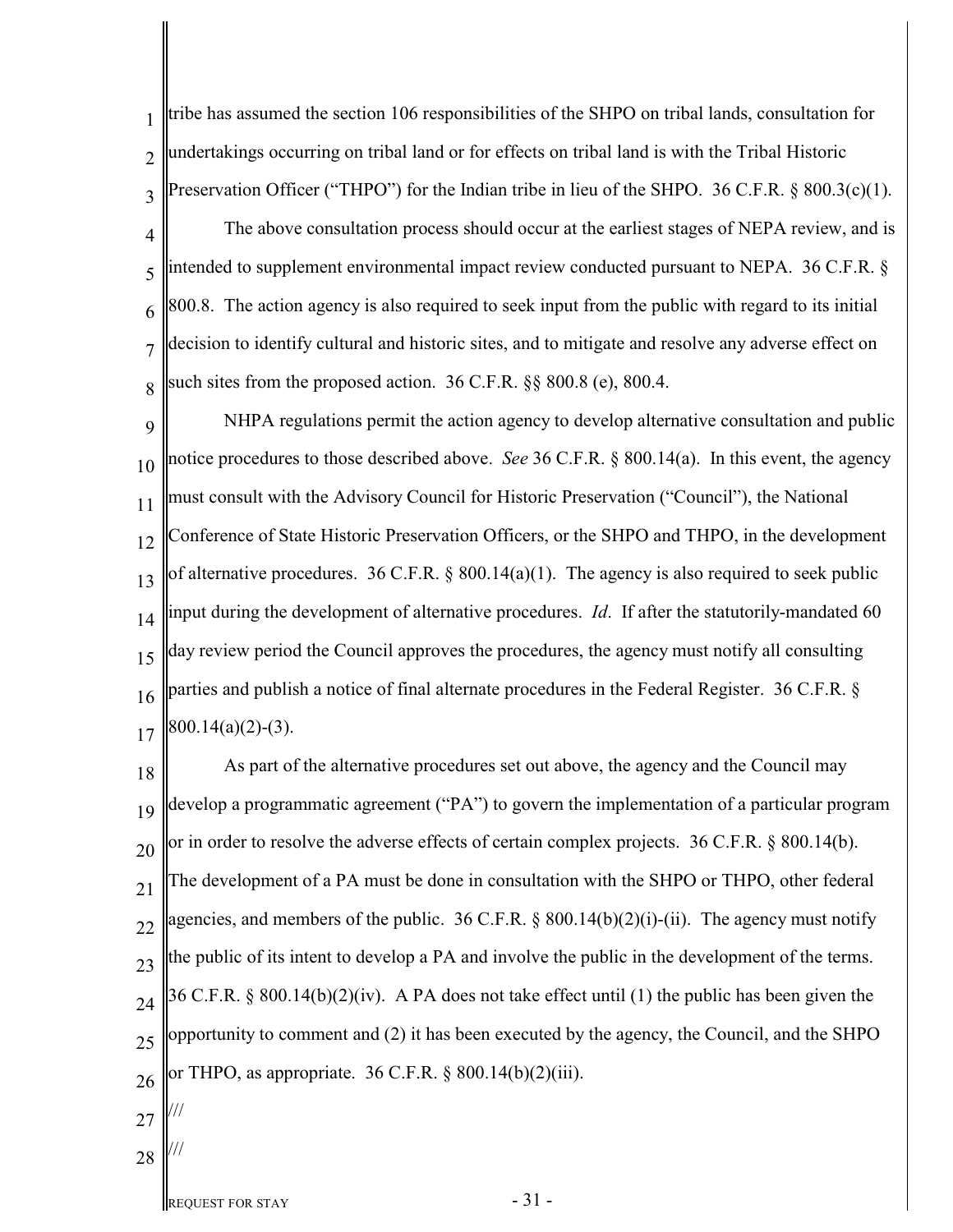# **1. Section 106 Consultation History**

1

2 3 4 5 6 7 8 9 10 11 12 13 14 15 16 BLM's section 106 consultation history is haphazard and insufficiently documented in the NEPA process for the SPTP. The NEPA documentation reflects that SDG&E's consultants conducted a "Class I" inventory of cultural and historical resources for a one-mile-wide study area encompassing the full length of the SPTP pursuant to NHPA, 16 U.S.C. § 470. DEIS Ch. D.7 at 2. It is unclear when this inventory was performed. A Class I inventory review involves literature search through previously conducted surveys and studies. Subsequently, a Class II inventory, involving actual reconnaissance of the effected area, was initiated by SDG&E in April 2008. *Id*. Ch.D.7 at 4. Class II surveys are defined by BLM as "probabilistic sample surveys" which are "designed to aid in characterizing the probable density, diversity, and distribution of cultural properties in an area, to develop and test predictive models, and to answer certain kinds of research questions." *Id*., Ch. D7 at 3. SDG&E completed this survey in July 27, 2007 *Id*., Ch. D.7 at 4. However, SDG&E was not able to survey the entirety of any of the proposed alternative routes for the SPTP, and the SHPO had not made eligibility determinations during the NEPA/CEQA process. *See id*. Ch. D.7 at 4, 9. Native American consultation was conducted by SDG&E's consultants, Gallegos &

17 18 19 20 21 Associates. *Id*. Ch. D7 at 9-10. BLM also sent out form letters, seeking consultation with potentially effected Native American tribes on July 5, 2006, July 13, 2006, September 5, 2007, and January 23, 2008. On September 4, 2008, BLM sent a letter to representatives of 60 tribal governments, announcing a series of four meetings that would take place on September 29, 2008 through October 2, 2008. FEIS at ES-26.

22 23 24 25 26 27 28 The NEPA documentation for the SPTP reflects that BLM did not initiate consultation with the SHPO during NEPA review. *See generally* FEIS, Vol.2 Ch. 2, Ch. D.7. Instead, and due to the complexity of the project, BLM opted to employ the alternative regulatory mechanism for section 106 compliance, pursuant to 36 C.F.R. 800.14 and to develop a PA. FEIS Ch. D.7, p. 14. The PA would be jointly implemented by BLM, the California SHPO, the Advisory Council and any affected Native American tribes. FEIS, Ch. D.7 p.14. The PA was executed by BLM and the California SHPO, Milford Wayne Donaldson, on December 23, 2008, attached hereto as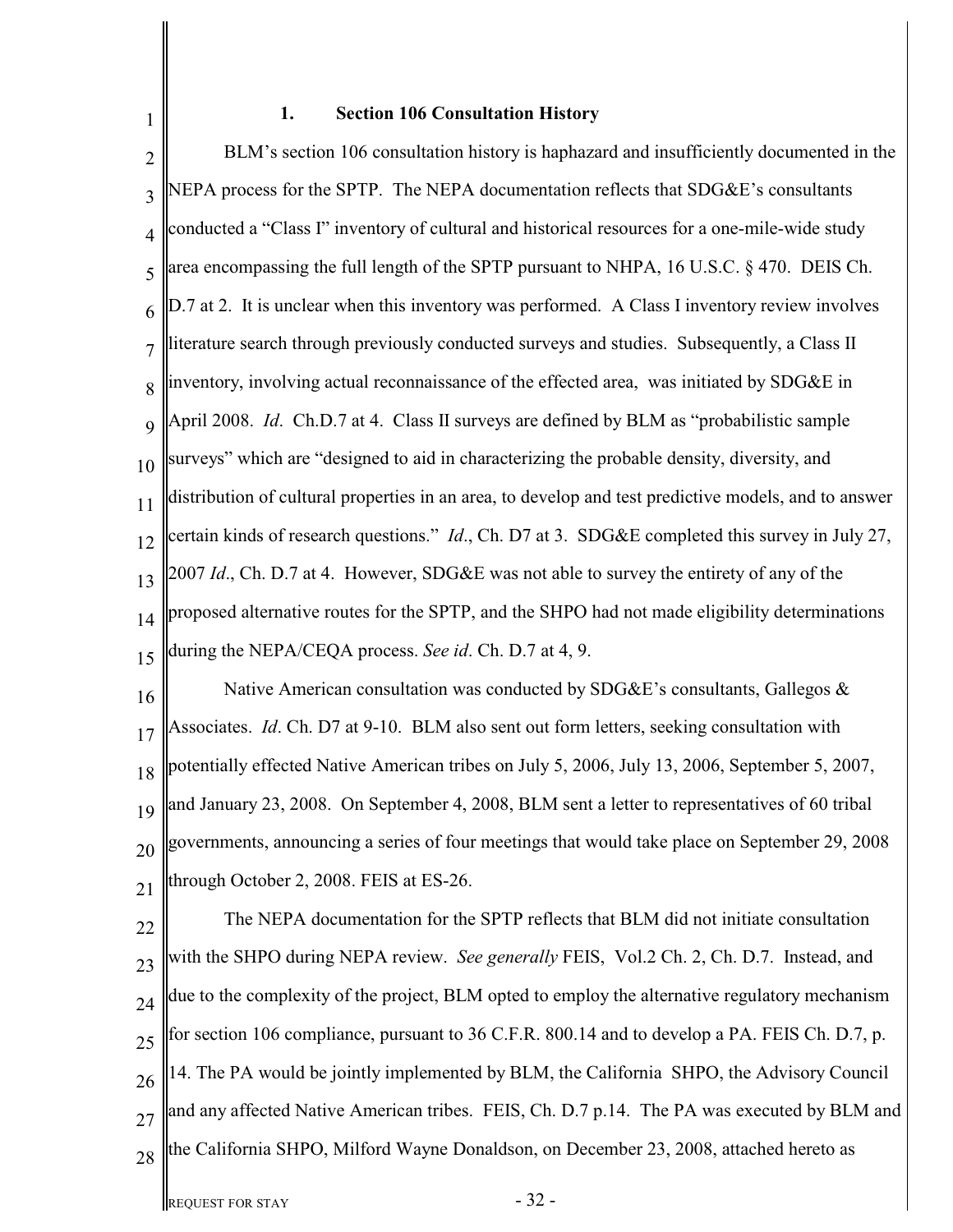| $\mathbf{1}$   | Exhibit 14. The THPO of the Agua Caliente Band of Cahuilla Indians signed on to the PA on                                                                     |
|----------------|---------------------------------------------------------------------------------------------------------------------------------------------------------------|
| $\overline{2}$ | January 29, 2009, nine days after BLM had approved the SPTP right of way. At the time of                                                                      |
| 3              | writing, no notice has been published in the Federal Register, announcing BLM's election of                                                                   |
| 4              | alternative procedures, pursuant to $\S 800.14(a)(2)-(3)$ .                                                                                                   |
| 5              | 2.<br><b>BLM</b> is in Violation of NHPA.                                                                                                                     |
| 6<br>7         | <b>BLM Failed to Comply with the NHPA Section 106 Process by</b><br>a.<br><b>Failing to Provide Public Notice of the PA Prior to its</b><br><b>Execution.</b> |
| 8              | If the agency elects to proceed with alternative compliance procedures, NHPA                                                                                  |
| 9              | implementing regulations require the agency to provide notice to the public at two discrete points                                                            |
| 10             | of the consultation process. 36 C.F.R. § 800.14. The agency is required to first publish a notice                                                             |
| 11             | in the Federal Register, informing the public that the agency intends to develop alternative                                                                  |
| 12             | compliance procedures with regard to a particular undertaking. 36 C.F.R. § 800.14(a)(2)-(3).                                                                  |
| 13             | Then, if the agency develops a programmatic agreement to deal with complex and continuing                                                                     |
| 14             | survey efforts under section 106 of NHPA, the agency is required to give the public a reasonable                                                              |
| 15             | opportunity to comment on proposed terms of the PA. $36$ C.F.R. $\S$ 800.14(b)(2)(iv).                                                                        |
| 16             | The public notice requirement is "the heart of the NHPA," and only after "consideration of                                                                    |
| 17             | any public comments and reaching final agreement, the agency and ACHP may then execute the                                                                    |
| 18             | PA, thereby satisfying the agency's Section 106 responsibilities." Walsh v. U.S. Army Corps of                                                                |
| 19             | Engineers, 757 F.Supp. 781 (W.D.Texas 1990). The D.C. Circuit has held that a "[programmatic                                                                  |
| 20             | agreement] has no legal force" until after the agency has provided public notice of its terms and                                                             |
| 21             | allowed for public comment. CTIA-Wireless Ass'n v. F.C.C., 466 F.3d 105, 107 (D.C. Cir. 2006).                                                                |
| 22             | BLM failed to comply with the public notice requirements of NHPA and its implementing                                                                         |
| 23             | regulations. The agency never published a notice in the Federal Register, nor did it use any other                                                            |
| 24             | valid means of informing the public that alternative section 106 compliance procedures were put                                                               |
| 25             | in place, or that the agency intended to develop a PA for the SPTP. Although the agency did send                                                              |
| 26             | out form letters to Native American tribes that may be effected by the SPTP, that form of notice is                                                           |
| 27             | insufficient to meet NHPA's "reasonable opportunity to comment" standard. Pueblo of Sandia v.                                                                 |
| 28             | U.S., 50 F.3d 856, 860 (10th Cir. 1995). BLM's intent to proceed with a PA appears on one page                                                                |
|                | $-33-$<br><b>REQUEST FOR STAY</b>                                                                                                                             |

║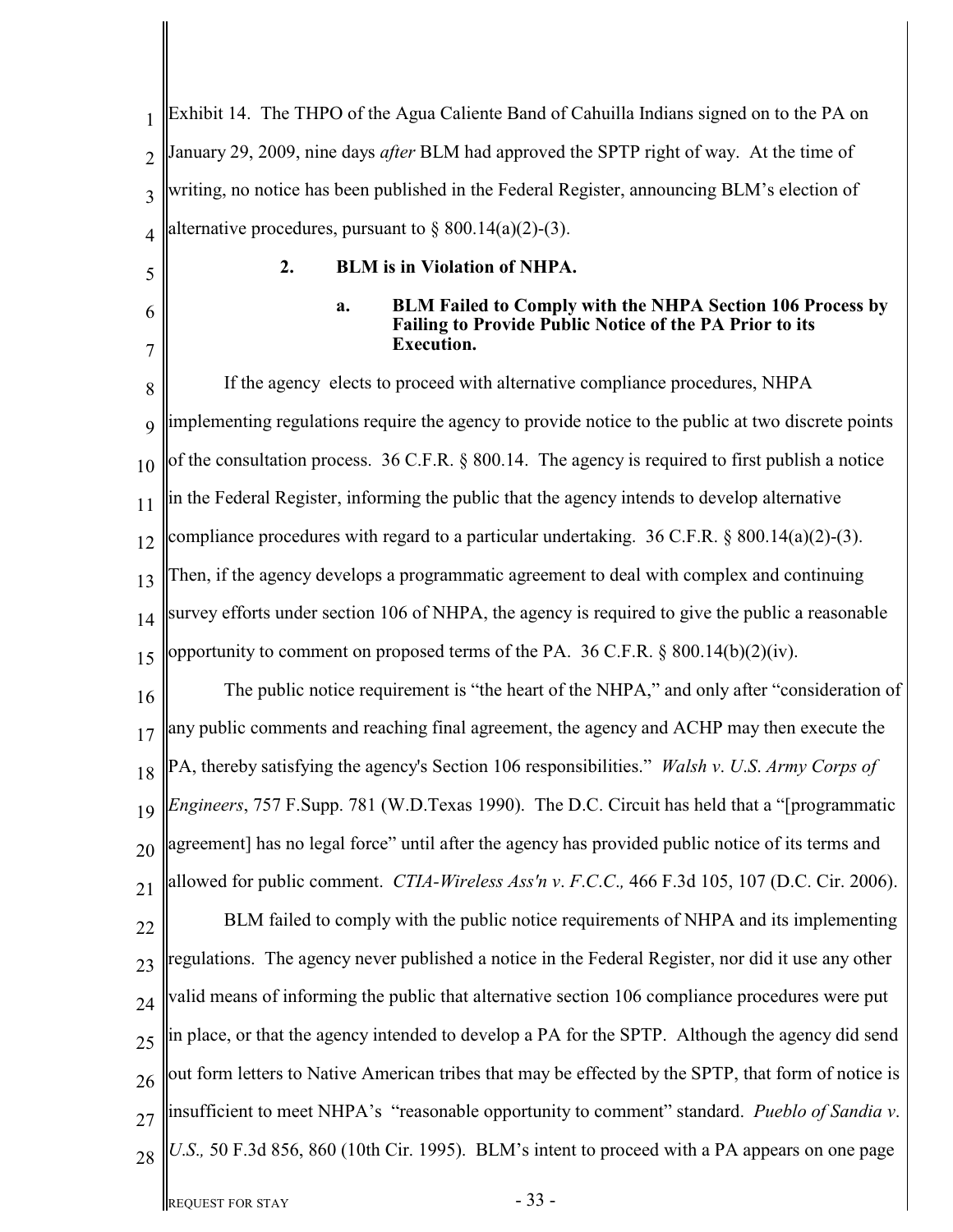1  $\mathfrak{D}$ 3 4 5 6 7 8 9 10 11 12 13 14 15 16 17 18 19 20 21 22 23 24 25 26 27 28 of the DEIR/DEIS, buried in more than 7,500 pages of the six volume document. This sort of notice cannot be deemed reasonable by any standard, and does not meet the "reasonable opportunity to comment" standard of NHPA. Because BLM failed to comply with NHPA's public notice requirements, BLM's approval of a right of way for the SPTP is in violation of NHPA, 16 U.S.C. § 470, and should be set aside by the Board as arbitrary and capricious under section 706 of the APA, 5 U.S.C. § 706. **b. BLM Failed to Comply with the NHPA Section 106 Process by Failing to Execute a Programmatic Agreement Prior to Approving the SPTP.**  A PA takes effect after the public has had an opportunity to comment and after it has been executed by the agency, the Council, and the SHPO or THPO, as appropriate. *CTIA-Wireless Ass'n v*. *F*.*C*.*C*.*,* 466 F.3d 105, 107 (D.C. Cir. 2006); 36 C.F.R. § 800.14(b)(2)(iii). A federal project cannot be approved, under NHPA, without first securing a programmatic agreement. *Mid States Coalition for Progress v*. *Surface Transp*. *Bd*., 345 F.3d 520, 554 (8th Cir. 2003). BLM failed to execute a PA prior to its approval of the SPTP rights of way on January 20, 2009. (*See* Record of Decision for the Sunrise Powerlink Transmission Project and Associated Amendment to the Eastern San Diego County Resource Management Plan 8 (2009).) Even though BLM and the SHPO executed a PA on December 23, 2008, the THPO did not execute the agreement until January 29, 2009. The BLM also failed to obtain public comment on the PA prior to its execution. As such, the PA is not deemed to have gone into effect under 36 C.F.R. § 800.14(b)(2)(iii). BLM's failure to "execute" a PA prior to its approval of the SDG&E right-of-way for the SPTP project is in violation of NHPA and its implementing regulations, and the Board should set aside BLM's approval as arbitrary and capricious under section 706 of the APA, 5 U.S.C. § 706. **c. BLM Failed to Comply with the NHPA Section 106 by Independently Defining the Scope of Their Survey Effort** As argued above, BLM failed to institute an alternative consultation procedure under 36 C.F.R. §800.14, and was therefore required to comply with the three-step consultation process set forth in section 106 of NHPA. The section 106 process requires BLM to determine and document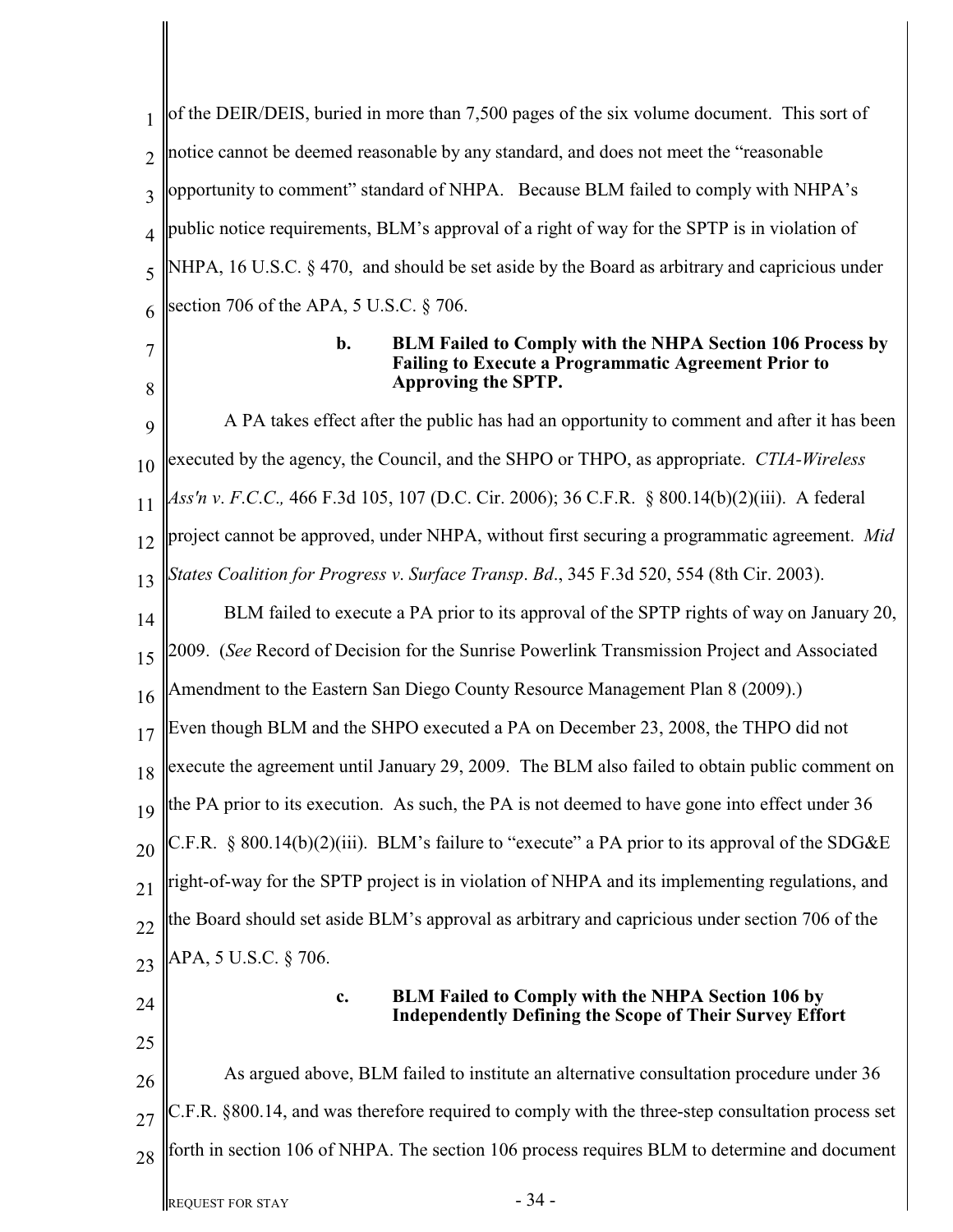| 1               | the area of potential effects in consultation with the SHPO. 36 C.F.R. $\S$ 800.4(a)(1) (2004). Only                                 |  |  |
|-----------------|--------------------------------------------------------------------------------------------------------------------------------------|--|--|
| $\overline{2}$  | after consultation with the SHPO, and on the basis of the SHPO's comments, can the agency                                            |  |  |
| 3               | proceed to a decision with regard to further necessary survey efforts. 36 C.F.R. § 800.4(b) (2004).                                  |  |  |
| 4               | Absent the SHPO's consultation, the agency has no reasonable basis on which to determine the                                         |  |  |
| 5               | appropriate scope of its investigation.                                                                                              |  |  |
| 6               | BLM failed to request the SHPO's consultation with regard to the survey efforts of                                                   |  |  |
| $\overline{7}$  | $SDG\&E$ 's consultants. Therefore BLM is in violation of NHPA and its implementing regulations.                                     |  |  |
| 8               | Accordingly, the Board should set aside BLM's approval of the SDG&E right of way as arbitrary                                        |  |  |
| 9               | and capricious under section 706 of the APA, 5 U.S.C. § 706, because it is in violation of NHPA,                                     |  |  |
| 10              | 16 U.S.C. § 470, and its implementing regulations.                                                                                   |  |  |
| 11              | d.<br>Defendants Failed to Comply with NHPA by Ignoring the Effect<br>of the Undertaking on Property Listed in the Equivalent of the |  |  |
| 12              | <b>National Register.</b>                                                                                                            |  |  |
| 13              | Section 402 of the NHPA provides, "[p]rior to the approval of any Federal undertaking                                                |  |  |
| 14              | outside the United States which may directly and adversely affect a property which is on the                                         |  |  |
| 15              | World Heritage List or on the applicable country's equivalent of the National Register, the head of                                  |  |  |
| 16              | a Federal agency having direct or indirect jurisdiction over such undertaking shall take into                                        |  |  |
| 17              | account the effect of the undertaking on such property for purposes of avoiding or mitigating any                                    |  |  |
| 18              | adverse effects." 16 U.S.C. § 470a-2. NHPA conveys the clear congressional intent that an                                            |  |  |
| 19              | agency act in cooperation with relevant nations, parties, and organizations in fulfilling NHPA's                                     |  |  |
| 20              | mandate. Okinawa Dugong v. Gates, 543 F.Supp.2d 1082, 1103-1104 (N.D. Cal. 2008). BLM                                                |  |  |
| 21              | failed to conduct consultation with Mexican officials regarding the impacts to cultural sites within                                 |  |  |
| $\overline{22}$ | the project area of the La Rumorosa wind farm. BLM also failed to make any findings concerning                                       |  |  |
| 23              | the cultural resource impacts in Mexico. See FEIS, Ch. D.7, p. 161. The La Rumorosa wind farm                                        |  |  |
| 24              | is an indirect effect of the SPTP. FEIS, ES-34. As such, it is deemed to be within the affected                                      |  |  |
| 25              | project area, and BLM was required to identify historic properties in that area prior to approving                                   |  |  |
| 26              | the SPTP rights of way. 36 C.F.R. §§ 800.16(d), 800.4(b). Therefore, BLM is in violation of                                          |  |  |
| 27              | Section 402 of the NHPA, and the Board should set aside BLM's approval of the SDG&E right of                                         |  |  |
| 28              | way as arbitrary and capricious under section 706 of the APA, 5 U.S.C. § 706.                                                        |  |  |
|                 | $-35-$<br><b>REQUEST FOR STAY</b>                                                                                                    |  |  |

∥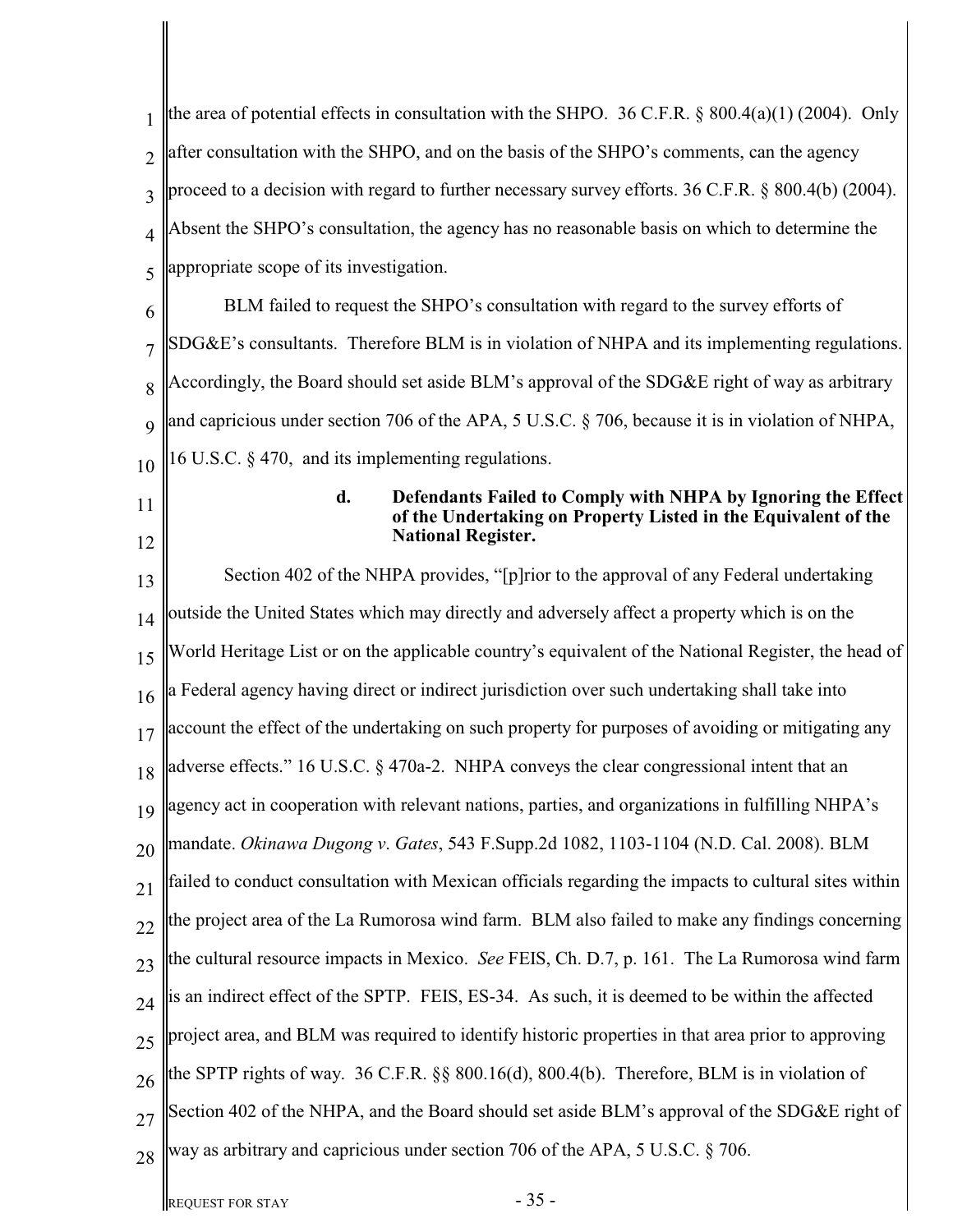|        | Appellants Will Suffer Immediate and Irreparable Harm If the Stay Is Not Granted.<br>Ш.                                                                                       |  |  |
|--------|-------------------------------------------------------------------------------------------------------------------------------------------------------------------------------|--|--|
| 2      | As stated above, the destruction of environmental resources is "final and conclusive" and                                                                                     |  |  |
| 3      | usually considered an immediate and irreparable harm. <i>Parker, supra</i> , 309 F.Supp. at 601. As the                                                                       |  |  |
| 4      | Supreme Court has explained,                                                                                                                                                  |  |  |
| 5      | Environmental injury, by its nature, can seldom be adequately remedied by money<br>damages and is often permanent or at least of long duration, <i>i.e.</i> , irreparable. If |  |  |
| 6      | such injury is sufficiently likely, therefore, the balance of harms will usually favor<br>the issuance of an injunction to protect the environment.                           |  |  |
| 7<br>8 | Amoco Production Co. v. Village of Gambell, 480 U.S. 531, 545 (1987). SDG&E's plans include                                                                                   |  |  |
| 9      | the construction of the SPTP through vast areas of untrammeled desert wilderness, causing                                                                                     |  |  |
| 10     | [e]nvironmental injury" to endangered species and the fragile ecosystems through which the line                                                                               |  |  |
| 11     | will travel. These types of injuries are considered irreparable. <i>Id.</i>                                                                                                   |  |  |
| 12     | In addition, BLM's rushed and incomplete analysis not only fails the legal standard of the                                                                                    |  |  |
| 13     | foregoing federal planning statutes, but also forecloses the possibility of a reasoned consideration                                                                          |  |  |
| 14     | of environmentally preferred renewable energy technology. With its approval of the SPTP, BLM                                                                                  |  |  |
| 15     | commits to an environmentally-costly energy infrastructure project, while failing to compute the                                                                              |  |  |
| 16     | actual value of this particular use of BLM-managed resources. "As time passes and additional                                                                                  |  |  |
| 17     | information becomes available concerning load growth, transmission expansion, generation                                                                                      |  |  |
| 18     | retirements, generation additions, Automatic Metering Infrastructure (AMI) impacts, rooftop solar                                                                             |  |  |
| 19     | photovoltaic applications, energy efficiency programs, demand response initiatives, and other                                                                                 |  |  |
| 20     | related matters, the timing of the need for additional 230 kV circuits" will become more clear.                                                                               |  |  |
| 21     | CBD Protest, Exhibit 6 at 8 (quoting report number CEC-600-2008-008 by the California Energy                                                                                  |  |  |
| 22     | Commission). BLM's approval of the SPTP harms appellants because, contrary to its very                                                                                        |  |  |
| 23     | purpose, it dis-incentivizes the development of renewable energy projects by creating additional                                                                              |  |  |
| 24     | transmission capacity of 500kV for <i>fossil-fuel energy generators</i> .                                                                                                     |  |  |
| 25     | SDG&E has given no indication that it will not immediately proceed with surveying and                                                                                         |  |  |
| 26     | conducting other site preparation work. This could include, <i>inter alia</i> , erecting survey stakes,                                                                       |  |  |
| 27     | cutting access roads, and conducting land surveys. In fact, BLM has recently released a Finding                                                                               |  |  |
| 28     | of No Significant Impact that addresses "helicopter use for surveys along the Mountain Springs                                                                                |  |  |
|        | $-36-$<br><b>REQUEST FOR STAY</b>                                                                                                                                             |  |  |

║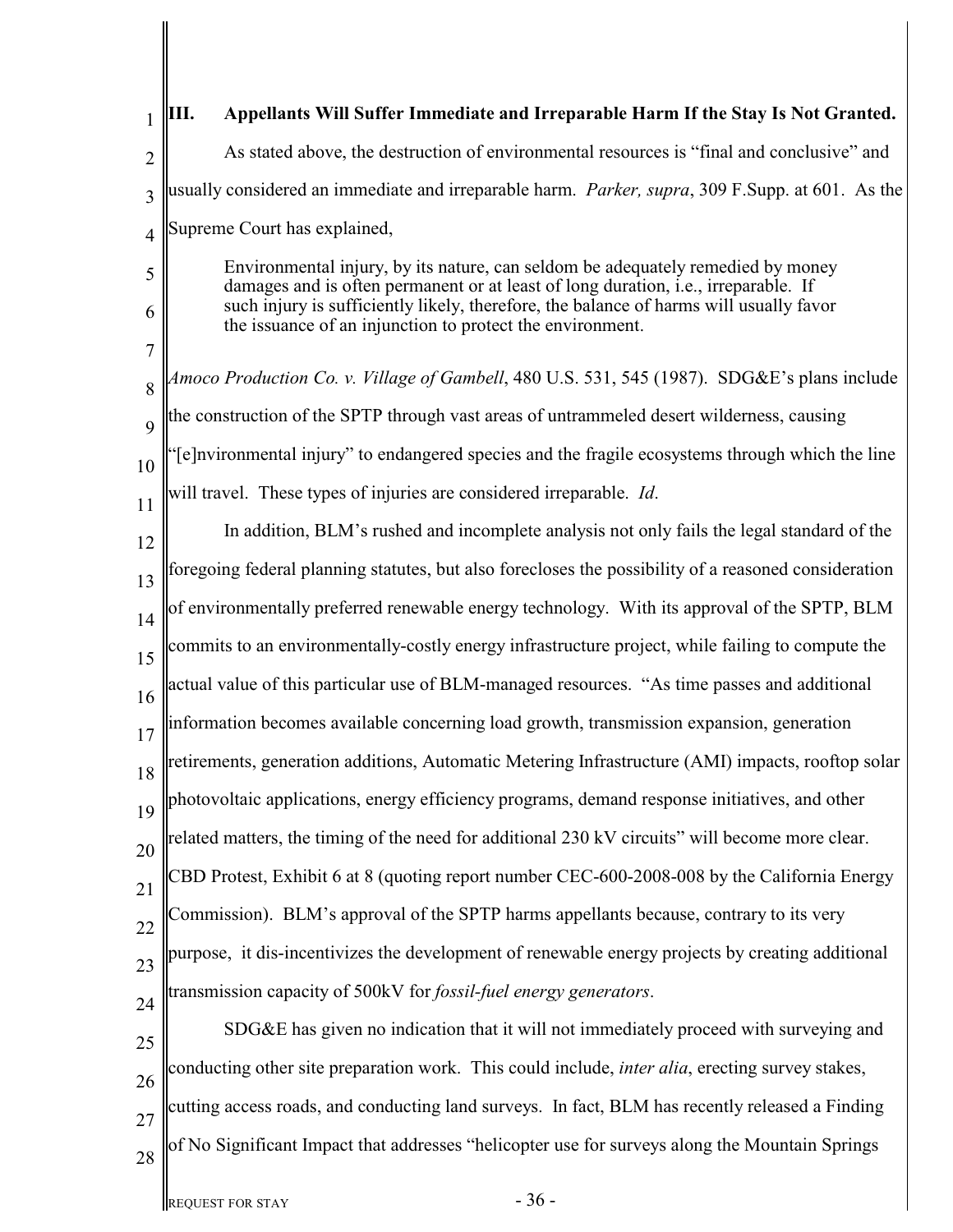1  $\overline{\mathcal{L}}$ 3 4 5 Grade portion of the proposed Sunrise Powerlink project for the purposes of geotechnical and environmental surveys. BLM, Finding of No Significant Impact, December 16, 2008 ("FONSI"), Exhibit 9, p. 2. Such resource-disrupting activities harm appellants' interests by disturbing and destroying the very resources that appellants seek to protect, including endangered species and their habitat.

6 7 8 9 10 11 Additionally, SDG&E may begin to collect bids and sign contracts for project components, committing itself and its ratepayers to the project prior to the hearing of this appeal. Such contractual commitments harm appellants by creating bureaucratic and financial momentum for the project despite BLM's failure to conduct an adequate EIS and endangered species consultation. A stay would protect appellants' right to a fair hearing from the Board and their ability to seek an injunction from the judiciary if necessary.

12

# **IV. The Public Interest Favors Granting the Stay.**

13 14 15 16 17 18 19 20 21 22 23 24 25 26 27 For the reasons stated above, the public interest favors granting the stay. SDG&E has not demonstrated that it needs the capacity that would be provided by the SPTP in the near future. Further, construction of the power line will disturb many acres of critically important natural resources in Eastern San Diego County. Such environmental injury is irreparable and immediate. The public interest therefore requires the Board to stay the efficacy of BLM's approval of the project until BLM conducts a thorough and adequate evaluation of alternatives to this project and of the impacts attendant to the SPTP. Only through such a study can the true costs and benefits of the various alternatives to the project be weighed and properly considered by decisionmakers. Any premature commencement of the project construction will harm the endangered species in the area and unduly disturb some of the last remaining wild lands in San Diego County. **/// /// ///**

28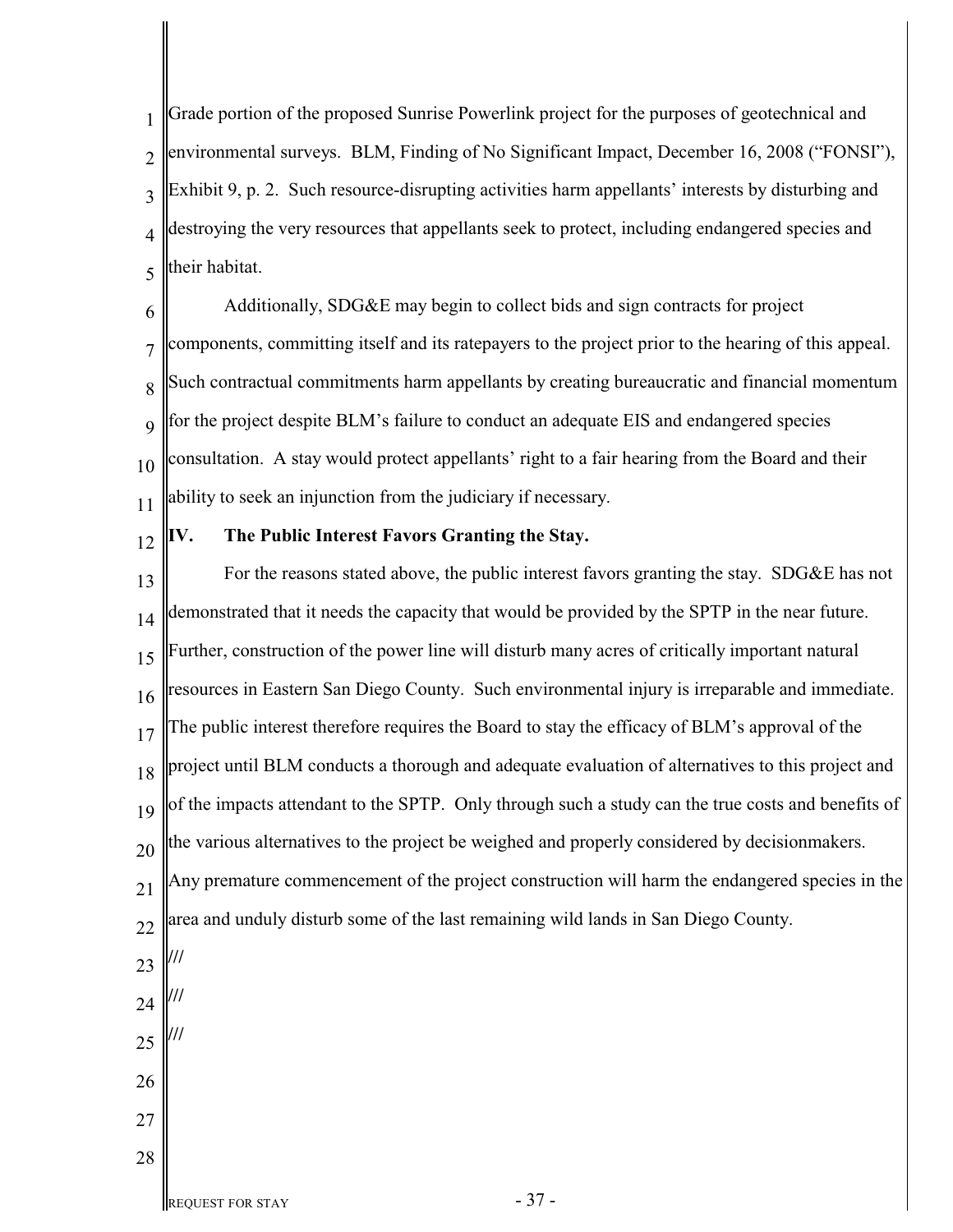| $\mathbf{1}$   | <b>CONCLUSION</b>                                                                          |                                                                                               |
|----------------|--------------------------------------------------------------------------------------------|-----------------------------------------------------------------------------------------------|
| $\overline{2}$ | Based on the arguments contained herein, appellants respectfully petition this Board for a |                                                                                               |
| $\overline{3}$ | stay pending the Board's consideration of the present appeal.                              |                                                                                               |
| $\overline{4}$ | Dated: March 23, 2009                                                                      | Respectfully submitted,                                                                       |
| 5              |                                                                                            | /s/ Stephan C. Volker                                                                         |
| 6              |                                                                                            | <b>STEPHAN C. VOLKER</b><br>Attorney for Appellants Backcountry Against Dumps,                |
| 7              |                                                                                            | Protect Our Community Foundation, East County<br>Community Action Coalition and Donna Tisdale |
| 8              |                                                                                            |                                                                                               |
| 9              |                                                                                            |                                                                                               |
| 10             |                                                                                            |                                                                                               |
| 11             |                                                                                            |                                                                                               |
| 12             |                                                                                            |                                                                                               |
| 13             |                                                                                            |                                                                                               |
| 14             |                                                                                            |                                                                                               |
| 15             |                                                                                            |                                                                                               |
| 16             |                                                                                            |                                                                                               |
| 17             |                                                                                            |                                                                                               |
| 18             |                                                                                            |                                                                                               |
| 19             |                                                                                            |                                                                                               |
| 20             |                                                                                            |                                                                                               |
| 21             |                                                                                            |                                                                                               |
| 22             |                                                                                            |                                                                                               |
| 23             |                                                                                            |                                                                                               |
| 24             |                                                                                            |                                                                                               |
| 25             |                                                                                            |                                                                                               |
| 26             |                                                                                            |                                                                                               |
| 27             |                                                                                            |                                                                                               |
| 28             |                                                                                            |                                                                                               |
|                | <b>REQUEST FOR STAY</b>                                                                    | $-38-$                                                                                        |